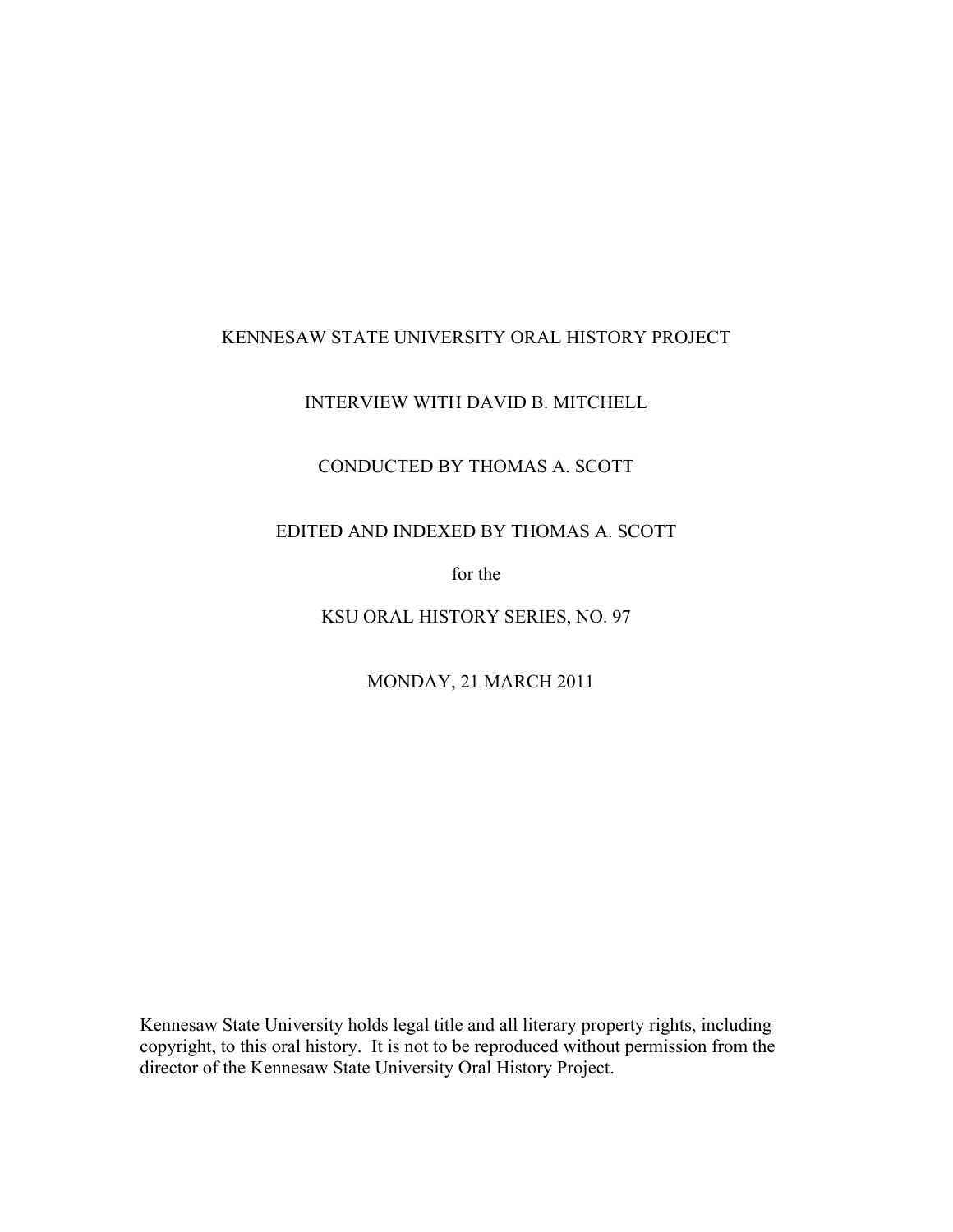Kennesaw State University Oral History Project KSU Oral History Series, No. 97 Interview with David B. Mitchell Conducted, edited, and indexed by Thomas A. Scott Monday, 21 March 2011 Location: CETL House, Kennesaw State University

- TS: Today I'm interviewing David B. Mitchell who is a Professor and Distinguished Scholar of Gerontology in the Department of Health, Physical Education and Sports Science, although this semester he's on leave from Kennesaw as a Visiting Scientist in the School of Psychology at Georgia Tech. David is the 2010 recipient of the Distinguished Research and Creative Activity award. David, we start all the interviews with just asking people to talk a little bit about their background, where you were born and where you grew up, where you went to school and things like that. So why don't you tell us what you'd like to have on the record about your background.
- DM: I was born in Ft. Worth, Texas, when my parents were in school. As a child I was very proud of being a Texan. All my family is from South Carolina, but they were just in Texas for a couple of years in school.
- TS: Where were they going?
- DM: They were at Southwestern Baptist Theological Seminary. Although my family is Baptist, I converted to Judaism during graduate school. I had a fantastic childhood as a missionary kid in Brasil.
- TS: Did you choose Orthodox or Conservative?
- DM: Orthodox. When I first started, it seemed to me like the Ph.D. of Judaism, with access to all traditions. I now know that it's the truest representation of authentic Judaism.
- TS: I was wondering about that. I noticed that you had gone to a lot of Baptist schools along the way like Furman and Wake Forest.
- DM: Yes, both Furman and Wake Forest both used to be Baptist affiliated. When I came to the States to go to college, I picked Furman because my parents had gone there, and it had some familiarity.
- TS: So up in the cold country of Minnesota you made that choice.
- DM: I loved it there. Minnesota was a great experience. Even though I grew up in Brazil in a tropical climate, I learned to ski. We're talking about cross country skiing, not downhill. I've tried downhill, but I'm not very good at it. There were many days in the winter where I could actually ski into work and to school where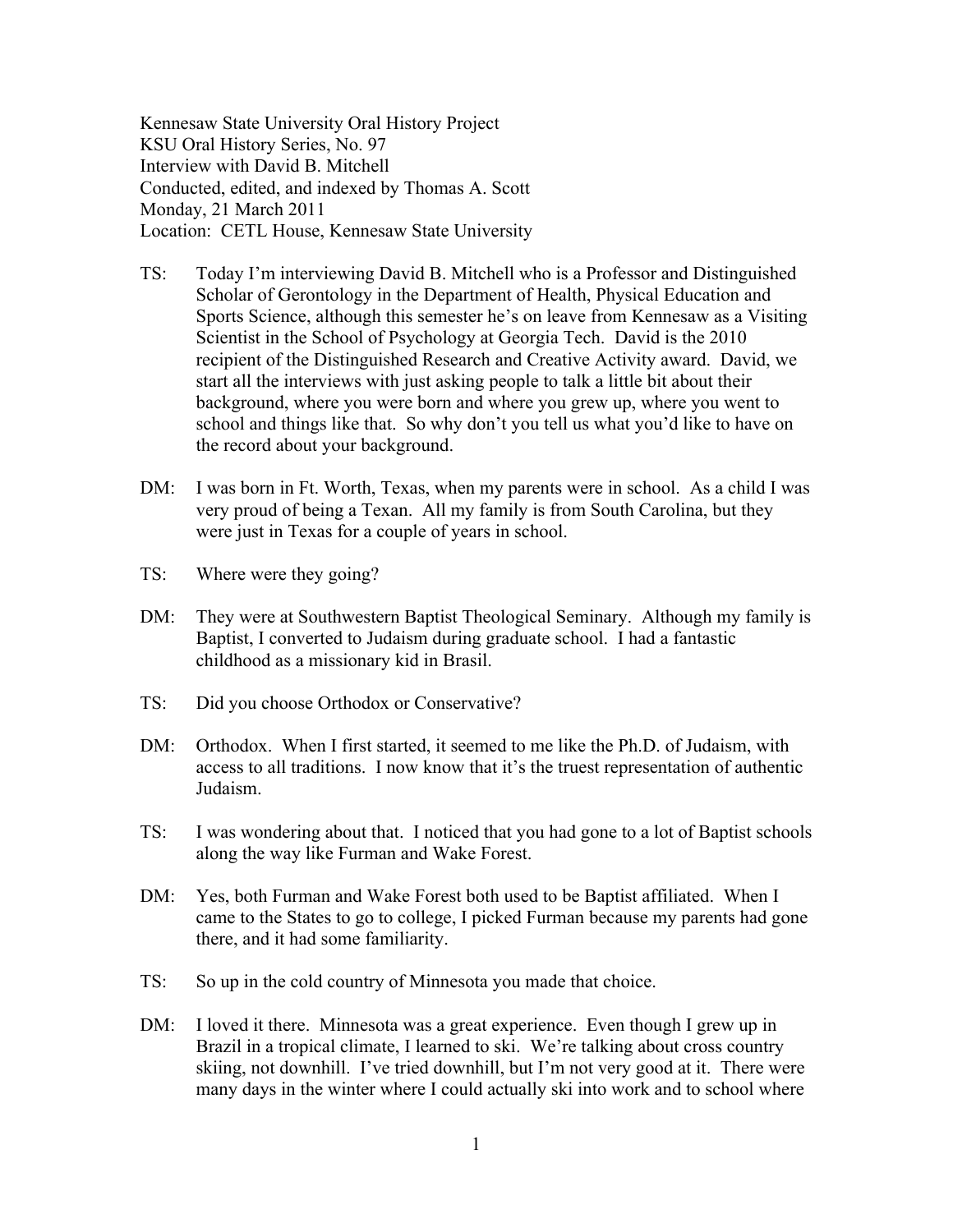I lived. I wouldn't want it now. I lived in Chicago subsequently when I was a professor at Loyola for eight years. I moved here in 2004, and I don't miss those bitter, bitter cold winters, when it is zero and the wind chill is thirty below. At the time I was younger, and I enjoyed it and really got outdoors a lot. So that was an experience I'm really glad I got to have.

- TS: Dan [Daniel S.] Papp talked to my class last week and he'd just been up to Lynn [Lendley C.] Black's inauguration [as chancellor of the University of Minnesota Duluth]. I think he said it didn't get above twelve degrees or something in that range while he was up there.
- DM: I know Duluth, I've been up there canoeing and skiing. It's not for everybody.
- TS: No. Well, why Psychology for your undergrad major, and all the way through in Psychology. What attracted you to Psychology?
- DM: I think it was certain professors that I had. I wasn't looking for Psychology. In fact, when I got to college—and I think it's not unusual—I was undecided for a long time. I tried a few different things. I majored in music for a while, and then I decided—no false modesty here—I wasn't good enough. I was in the choir and I played piano, took voice, but I just said, "I really don't have the talent to succeed in this, and besides I need a job." So I started looking around for other majors, and I thought I'd like to work with children. I am going to answer your question. The courses I took in—what was it called at the time?—children with exceptional needs was the politically correct way to say it, but children with learning disabilities, attention deficit disorders, and so special education. There are all those kinds of names. I don't know, they've probably changed by now. But in the process of trying that out, I had to take Developmental Psychology; makes sense, right? The professor I had was Dr. Elaine Nocks—I don't think her name is anywhere on my vita; it might be on one of my presentations—she really got me interested in psychology. She is now retired. She was at Furman. I thought, hmm, this was even more interesting than working with children. Just like with music, again, no false modesty, I had done some practicums, and I really felt like I didn't have the real talent to work with kids.
- TS: Really?
- DM: Yes. And I had job offers, I think, because I was the minority. I was the only male in a class of thirty women.
- TS: What's so hard about working with kids?
- DM: I think you have to have a special talent. Of course, you have to be patient, and you have to be able to take their perspective, just like we do with college students; to be a good teacher you have to take the other person's perspective. It's hard to articulate. I can tell you that my wife has it. Who was the philosopher that says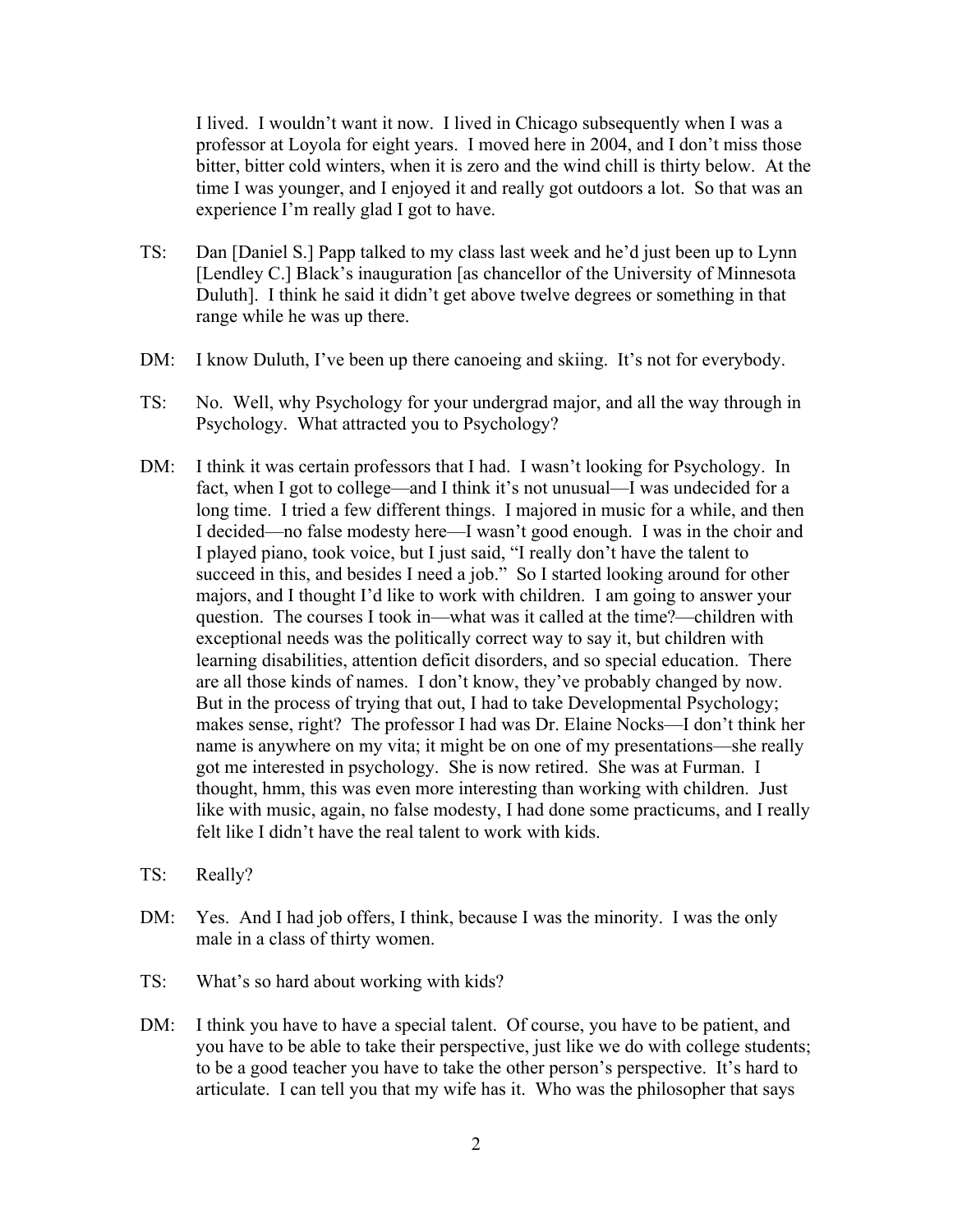they can recognize something even if you can't articulate what it is? I forget who said that. My wife teaches college at Georgia State, but for many years she had a practice where she worked with children with autism. I've seen her do it, and she knows how to work with autism. People would come to her and say, "This child is 'untestable." And she could do it. I've seen teachers who have that.

- TS: What's your wife's name?
- DM: Deborah Garfin. She's a professor at Georgia State in Psychology. So having tried music, I just found my way into Psychology, and taking that course I really enjoyed it. So the next step was to try majoring in Psychology. Now, this was a rather daunting venture at the time because there was a legendary professor, Charles [L.] Brewer. Now, you may not have heard of him, but you ask Bill Hill or other people here.
- TS: Yes, I've heard of him.
- DM: There's a teaching award named for him now [Charles L. Brewer Distinguished Teaching of Psychology Award, American Psychology Association].
- TS: That's right.
- DM: Bill Hill [G. William IV] won it, and I think Randy [Randolph A.] Smith who used to be here won it.
- TS: Yes, yes, I've interviewed both of them.
- DM: Okay, I was fortunate to have him, but at the time I was very scared because he was known to be—once you get to know him he was not scary, but before there were all these stories about what a taskmaster he was. He demanded a lot, and I think that's evident in all great teachers that we know that they challenge and demand. Before taking him it was with a lot of trepidation. So I got in this course which you had to take to be a Psychology major called Research Methods and Statistics, which I teach now, by the way. To my great surprise I loved it! It just fired me up, and so Charles Brewer, after Elaine—she gets the credit for getting me interested, and then he gets the credit for really turning me on to research. We had to work with rats at the time. That was still okay. I had my own rat, and we collected data, analyzed data, wrote up papers. I discovered that I could do all those things "with panache" as Charles Brewer would say. I'm not trying to brag. I'm just saying you find your niche. It was interesting, and I had the skills.
- TS: So you'd say, I guess, Brewer's qualities that you admired were he's demanding, but he's having students do a lot of hands on type research in his classes?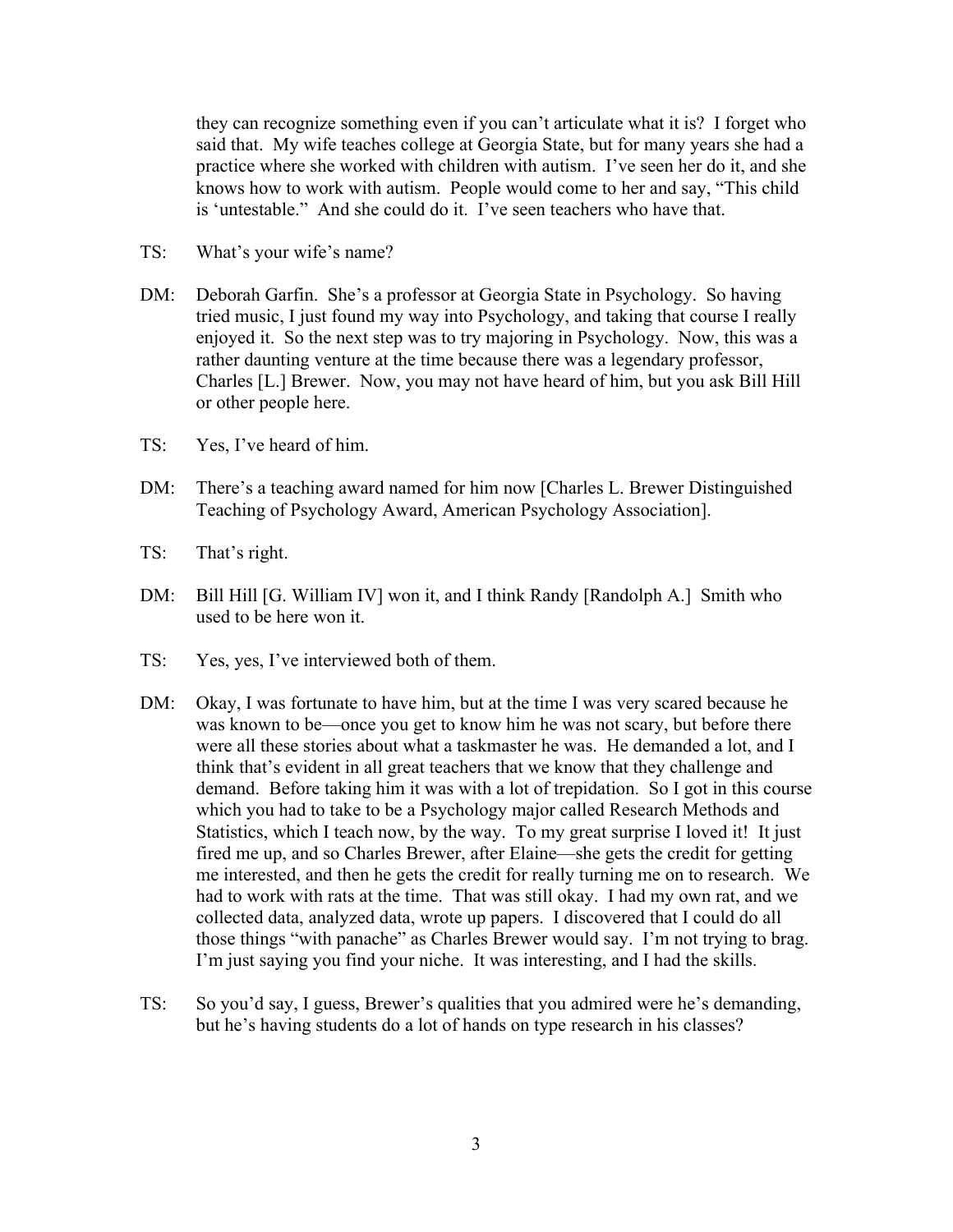- DM: Absolutely, even though he himself doesn't do a lot of research. He mostly is known as a teacher. He's able to inspire people to get involved in research. That was at Furman.
- TS: Wow, that's great as an undergraduate.
- DM: Yes, and so Dr. Elaine Nocks had a summer grant, and I was able to get some experience with her collecting data, and so that was great, instead of having to do other kinds of jobs. I had done construction in the summer which paid more, you know, but it wasn't the kind of experience I was looking for. Then the third person at Furman was a professor named Reed Hunt. He and I ended up publishing a few articles together eventually, and he actually got me into memory research, a specific area of psychology that I've developed and grown in and come to love.
- TS: This is at Wake Forest now?
- DM: Now, this was all still Furman.
- TS: Sounds like they had a great faculty there.
- DM: They really did, and they still do. If you look at Furman, I know now they're nationally known as being one of the top small colleges in the U.S. Even though they are a teaching college, their students continue to be very active in research. I mean, those professors there work their buns off, I think, because they're expected to teach at a high level and still get research done. [It is] primarily for the sake of the students. All that happened at Furman. I got good advice from Brewer in particular to go to Wake Forest for a master's before going on to a Ph.D., because I really didn't get involved in psychology until my last year.
- TS: Oh, so he thinks you need the master's.
- DM: *I* needed the master's, and frankly I didn't get into very good schools that first time around. I applied to Ph.D. programs, but it just didn't have all the background and the grades, so once I went to Wake Forest and did well, then from there I had my pick of Ph.D. programs. That was a great two-year experience for me at Wake Forest. That's why I went there.
- TS: When you say you didn't get into very good schools, you mean the ones that you applied to the doctoral programs were not the top notch.
- DM: Yes. I don't want to say which ones. I did get into one that was very tempting; the professor called me and offered me a stipend.
- TS: You're not saying that Wake Forest was not a particularly good school?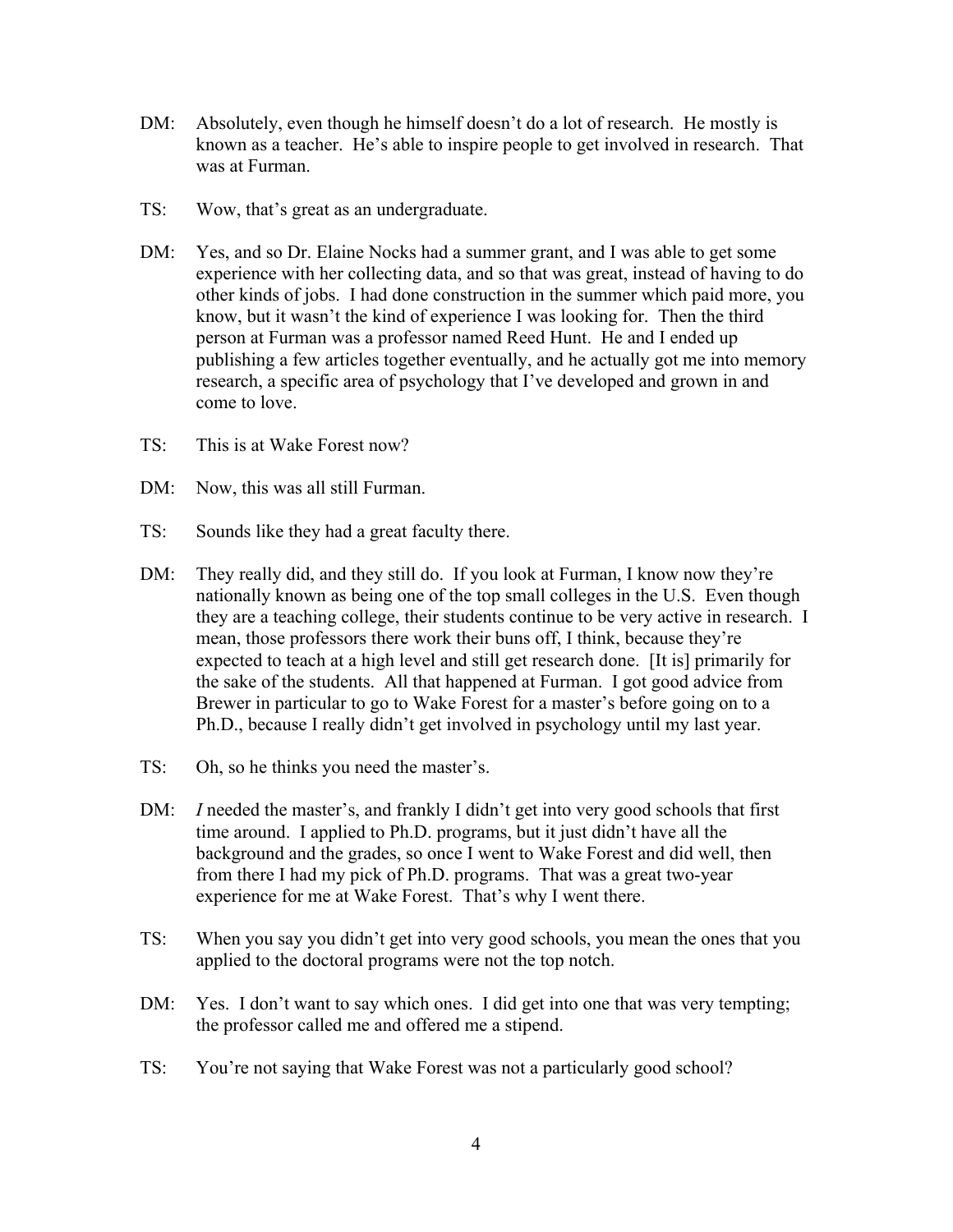- DM: Not at all, no. At that time, you know, you wanted to hurry up and go ahead and get your Ph.D., and Charles Brewer luckily influenced me to slow down, get this master's degree first, and then from there you can go on, and he was right. It was perfect for me to spend those couple of years doing that. Then the next time around when I applied, I think I maybe applied to ten schools. Well, I did get rejected from Harvard, thank goodness, because I think if I'd been accepted there it would have been too alluring to have turned down, and then I wouldn't have met my wife.
- TS: She was in the doctoral program at Minnesota?
- DM: At Minnesota, yes, that's how we met.
- TS: Okay. Anybody that was memorable at Wake Forest before we move on?
- DM: Yes, also there was a professor named Charles Richman; he was my advisor. As I got involved in research there, the graduate students used to go to conferences, and I remember when this happened, we went to a conference in Washington, D.C. It must have been November of '77.
- TS: Right, you got your degree in '78 from Wake Forest.
- DM: Right. There I met some professors from the University of Minnesota that happened to be friends of Charles Richman's. He introduced me, and we're talking, and they said, "Why don't you apply to Minnesota and our program?" Little ole me? The Institute of Child Development was known as the best child development Ph.D. program in the country at the time. So I did, and luckily I did get in. Like I said, at the time it was hard because I had other options. I was accepted at the University of Colorado at Boulder, and there was a very famous professor there, William Battig. He was well known in the field of cognitive psychology, but luckily I didn't go. He passed away in 1979, only fifty years old.
- TS: You were saying earlier you didn't think you could work with children that well, so how do you end up in child psychology with a Ph.D.?
- DM: This is research, not teaching. It's a big difference. Yes, I still had the interest in children, and now I had developed an interest in memory, so I thought, "Here, I'll study memory development in children." At Minnesota I hooked up with a professor named Marion Perlmutter. We published some things together, and she's now at the University of Michigan, but she had an active research program with child memory development. I was able to work with her. She directed my dissertation. Now I'm working with children. Even though it's the Institute of Child Development where I got my Ph.D., she offered a seminar on aging, which is a funny thing to offer at the Institute of Child Development. But she offered that, and I thought it sounded interesting, so I took it, and I became fascinated with that. As we all know, it's very common for us as we get older to experience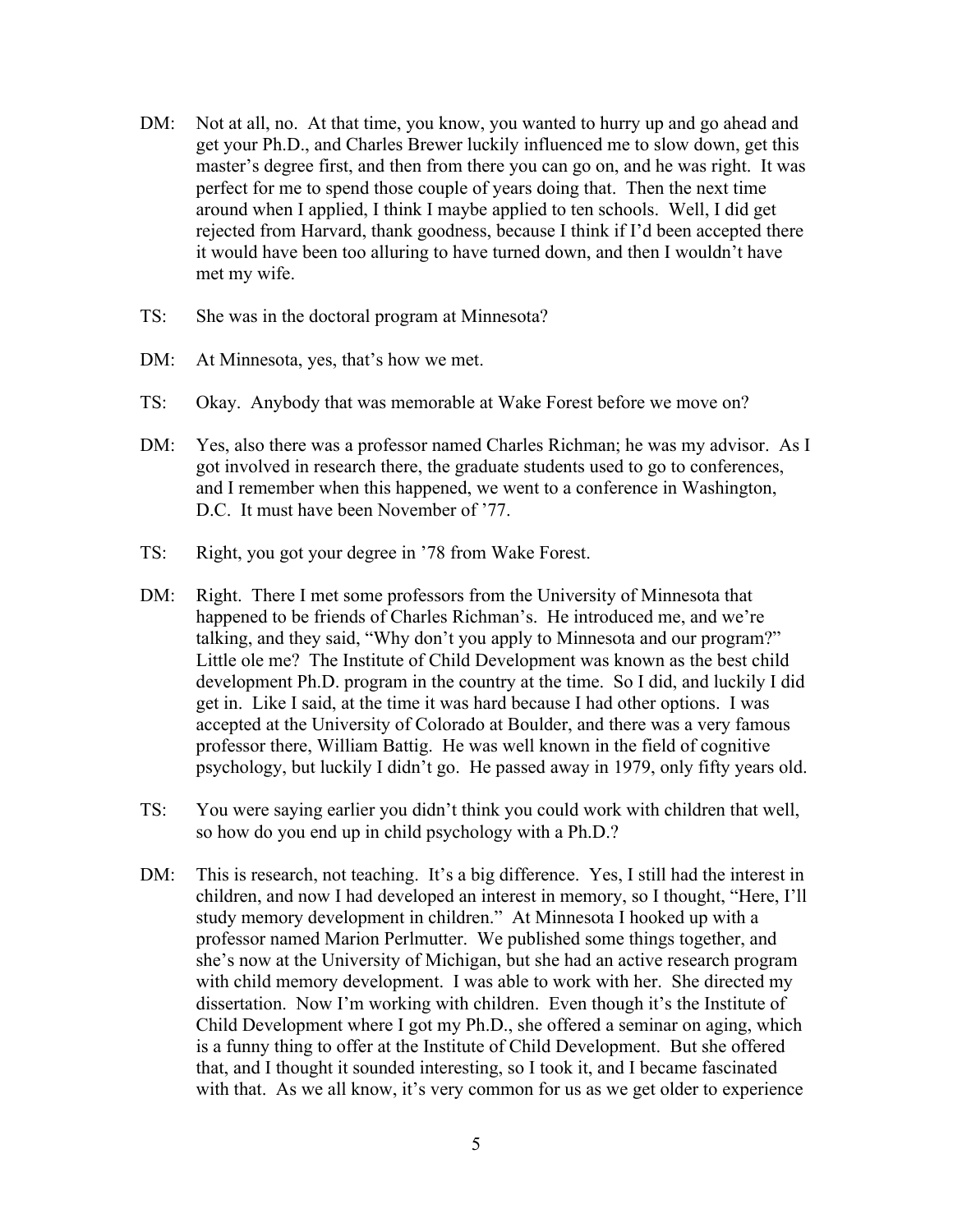some degree of memory shortcomings, difficulties, senior moments, whatever you want to call it, just within the normal range. I'm not talking about . . . .

- TS: It's a nice excuse when we can't think of something.
- DM: Right. I ended up doing my dissertation with older adults, and I was told it was the first one done at the Institute of Child Development, after all. I had proposed a life span study with children, young adults, and older adults. My dissertation committee said, "Why are you including the children? The interesting questions are about aging." I said, "Well, we are at the Institute of Child Development." They said, "Aw . . . ." So they actually had me drop the kids, and I just did the young adults and the old adults.
- TS: Of course, children are aging also.
- DM: Right, but it's a different question. Then from there I went to Duke University where I did a post doc.
- TS: I saw that. In fact, you had two post docs.
- DM: No, just one.
- TS: You had a post doc fellow at University of Minnesota in '81-82.
- DM: Pre doc, I think. Does it say post?
- TS: Oh, it does say pre, sorry.
- DM: Yes, Minnesota that was pre.
- TS: That's before you got your degree.
- DM: Right, and so because of that interest this is sort of like the story of finding my way to the Institute of Child Development. I was just going to find a job, but my advisor Marion Perlmutter says, "Maybe you should do a post doc and learn a little bit more." Because I really didn't have any formal training in aging; my Ph.D. was and still is in child psychology. I applied and got in there and spent a year at Duke University Medical Center where I got some more training specifically working with older adults. I also got experience there with Alzheimer's disease because it was at the medical center, so both of those ended up being things that I've studied since.
- TS: So your doctorate was in child psychology, and it sends you in the direction of working with the elderly.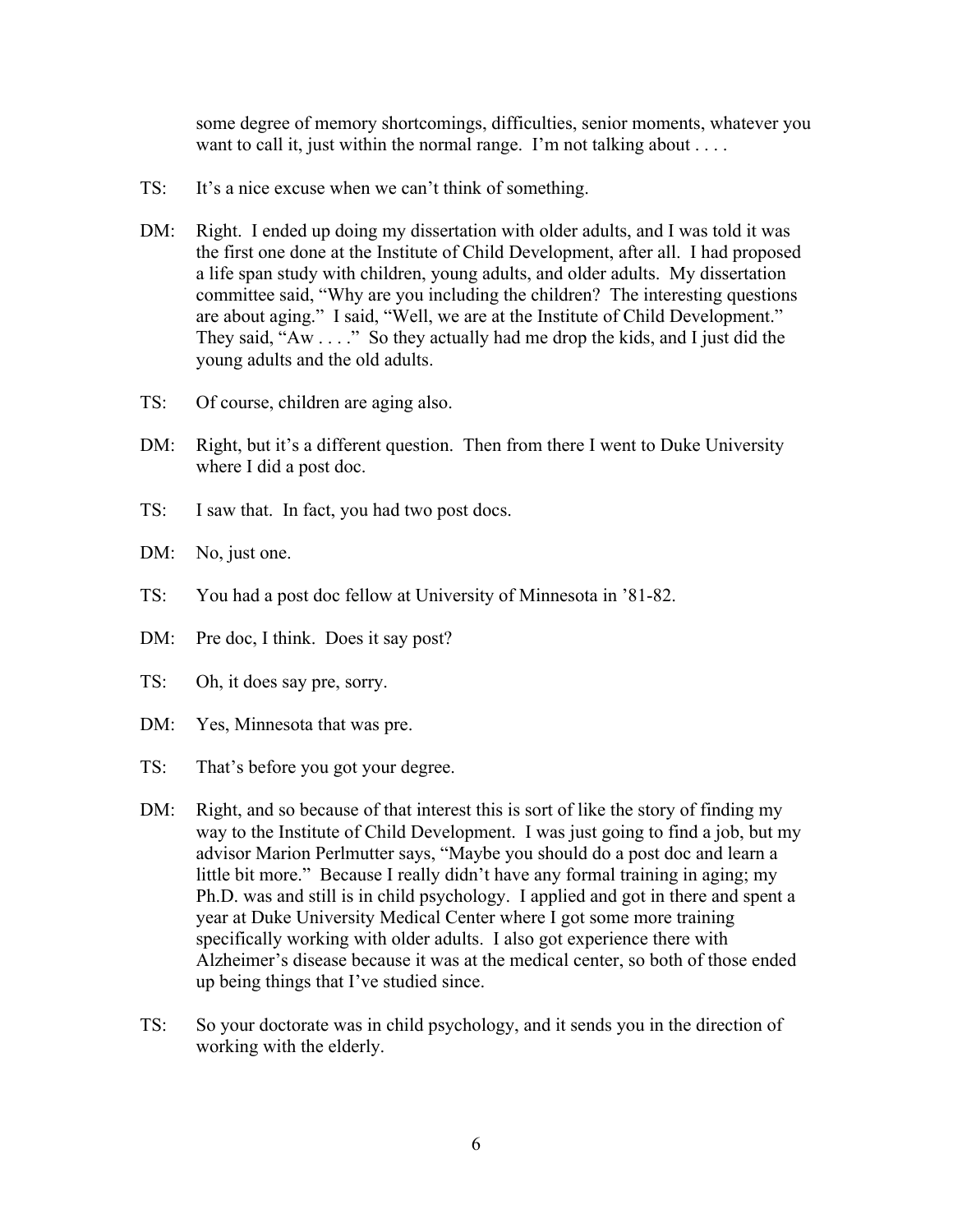- DM: Yes, I eventually got into that, and I can trace it back to that seminar and my dissertation. I've done quite a few studies without any focus on aging, but I would say that's the primary part of my research.
- TS: What was the title of your dissertation?
- DM: I don't remember. [laughter]
- TS: It's probably in [your Vita], isn't it?
- DM: It might be in there somewhere ["Retrieval from Semantic and Episodic Memory: Individual Differences in Young and Old Adults."] It's interesting you ask that because I was at a conference a few years ago. I don't remember if this guy ever published anything, but it was an aging and memory conference right down the road at Georgia Tech. [It's] every two years, and it's called the Cognitive Aging Conference. Somebody was doing a project on memory for your dissertation, and most of us couldn't remember the exact title. I can tell you what it was about.
- TS: What was your thesis?
- DM: Stop me if I get too esoteric, but there's a theory put out by a professor named Endel Tulving at the University of Toronto. In the first version of this he differentiated between two types of memory, semantic and episodic. I would say by way of introduction that we tend to think of memory as a unitary concept, but it really has several different subsystems. Most people already know about short term versus long term memory, and that's one type of distinction, both neurally and psychologically based. This is within long term memory. Episodic memory, like it sounds, is memory for episodes; that's where the name comes from, I believe. That's what most of us think of when we think of the word *memory*. It's autobiographical; it's personal; it involves conscious recollection. Later today or tomorrow if I remember meeting Tom Scott in here in CETL, that'll be an episodic memory. Semantic memory, in contrast, is—the best synonym is probably knowledge, just things that we know—that are not tied to time and place. I know my mother's maiden name. I know the name of the first president. I can do my multiplication table. Those are some examples. And of course, there was a certain time and place that I learned that information, but most of us don't have access to that. I have no idea when my mother first told me what her maiden name was. I have a rough idea that probably sometime in first grade I had to learn the multiplication table or when I was told that George Washington was the first president, but semantic memory in general is a knowledge base of things that we know.
- TS: Some of the things that you have written about were implicit as opposed to explicit memory?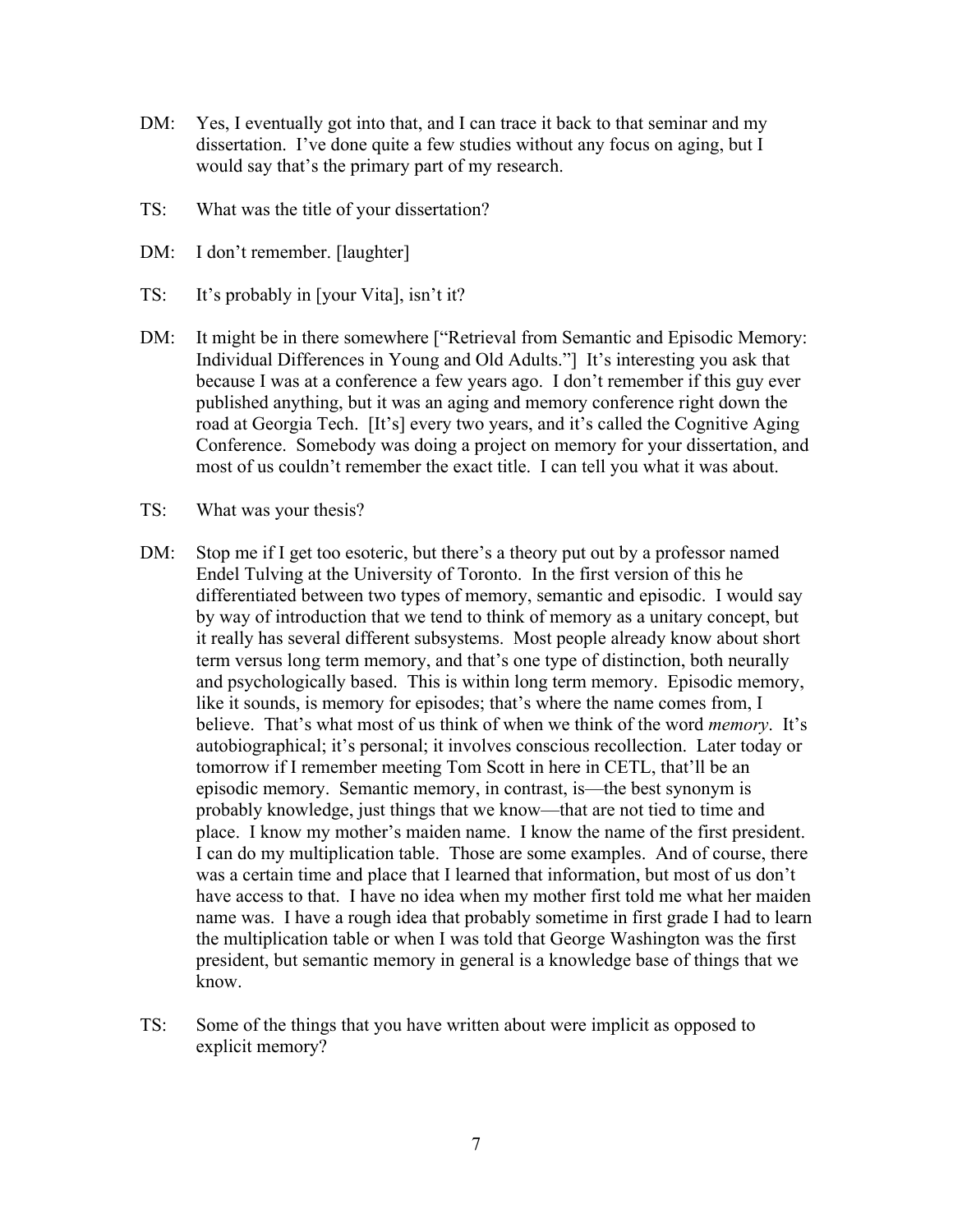- DM: Okay, now, that's a third memory system that Tulving developed later. His distinction between semantic and episodic was published in 1972, and so about ten years later, when I was working on my dissertation, that's why I used that distinction. Then my data sat because in my dissertation I didn't get the pattern of correlations among all these variables that we thought I would. My whole committee was perplexed, and so I sat on it for about five years. My dissertation wasn't published in a journal until 1989, the one that says how many memory systems evidenced from aging.
- TS: Okay, so you got your dissertation, but neither you nor your committee was really satisfied with what you found?
- DM: Yes, they passed me, but we looked at this pattern of correlation between all these different measures of memory, and it wasn't making sense. Then in 1985 Tulving came out with a new theory where he had this third memory system that you just mentioned—implicit memory. Implicit memory, if I can use this word, is probably the sexiest of the memory systems because it's memory for things that are not conscious. It's below consciousness. It might be unconscious or subconscious, but it's something that we knew about for many years before which was often called procedural memory. You never forget how to ride a bicycle. If you learn how to play piano or type . . . so for many years people thought, okay, that stuff is at a sub-conscious level, but it's motor memory, so it's not so interesting. It's riding a bike or typing. We knew those things tended to stay preserved even in amnesia, so a person who develops amnesia can still ride their bike, they can still play the piano.
- TS: Right. I know if I get interrupted halfway through tying my tie, then I can't remember what I need to do.
- DM: You have to start over.
- TS: Right.
- DM: That's a procedure. That's why it's called procedural memory, and to do the whole procedure—it's the same with me; I played piano; and if it's a piece I don't know well and someone stops me, I can't just pick up where I was. Usually, I have to wait a minute and go back to the beginning, at least to that section or something. So the late 1980s was a very exciting time for me in memory [because] people had discovered how to measure this unconscious memory system beyond just motor tasks. So they developed verbal measures that we could test implicitly. One example I'll mention is something called the word fragment completion task. It's kind of like doing a puzzle. Imagine that I present a list of words to you. That's one of the kinds of things we normally do. Sometimes we use pictures, sometimes scenes, sometimes stories, but the simplest thing is just imagine I give you a list of ten words. One of them is a word like aardvark, and sometime later, it can be ten minutes later, it can be even many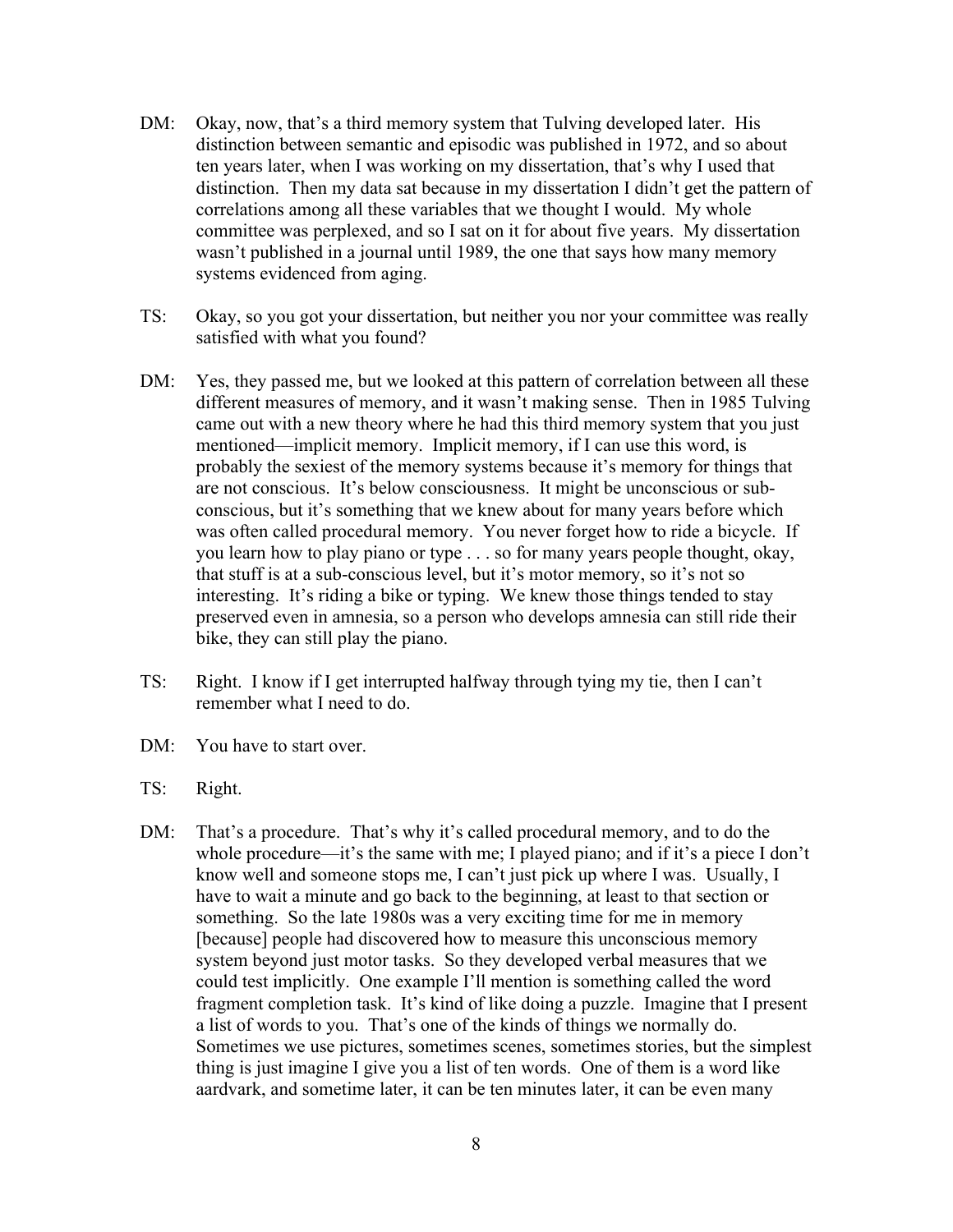years later, I can present to you a word fragment, sort of like a puzzle, and instead of emphasizing memory I just say, "Tom, here's a bunch of words with some letters missing. Would you just complete them for me?"

- TS: Okay, so you say "aard" and I'm supposed to produce "aardvark."
- DM: Exactly. That's what I'm hoping for. But again typically when it's an implicit task, by the way you hear me using that definition implicit, I'm not explicitly asking you to use your memory. I'm just saying, "Here, I'm going to give you a bunch of tasks."
- TS: And I would have no idea where it ever came from that I would think "vark" goes with "aard."
- DM: Right. It may or may not enter your consciousness. Now, if I were to give you the test right away—for example, I spoke last week to our Continuing Education [for] something called the Professional Development Gerontology Certificate—or sometimes I teach nurses—we have a nurse refresher that meets on campus—so I'm explaining it to them. I'll give them a bunch of these words and then test them ten minutes later. They're protesting, "I remember you showed us those words." I say, "Well, it can work that way too." But most of the time the way we sort of have it disguised in a whole battery of other tasks, maybe we're giving a vocabulary test, we're giving you an arithmetic test, and a few different things, and we also double check to see if people noticed it, but the amazing thing to me is that even when you're unaware that these are words that you've encountered recently—they're all words that you know, I'm not using any new words, but it's words that I'm asking you, "Of all the words that you know, which words do you remember from the past hour?" People are more likely to complete that word fragment with a word that I've shown them recently like aardvark. I have a control list of words, obviously, and I have to have a similar number of word fragments of words that I haven't shown them. A typical example, imagine I had ten words of each category. In the words that you've been exposed to, including aardvark, maybe you'll get, say, 80 percent of those correct, and in the control list maybe you'll only get 20 percent because you will get some by chance. I have to be able to measure that. What I then do is subtract that 80 percent minus 20 percent, and the 60 percent difference we assume is memory. It's a measure of implicit memory. Priming is the technical term we use for it. We can do the same thing with pictures.
- TS: Priming is where you just suggest something and people think it's accurate or true?
- DM: Well, under ideal circumstances, all they're doing, it's like a different version of completing a crossword puzzle: "Here are some cues. I just want you to tell me the first word that comes to mind," and that's really the way we try to do this. The whole point, I think, is to not emphasize memory. We don't want people to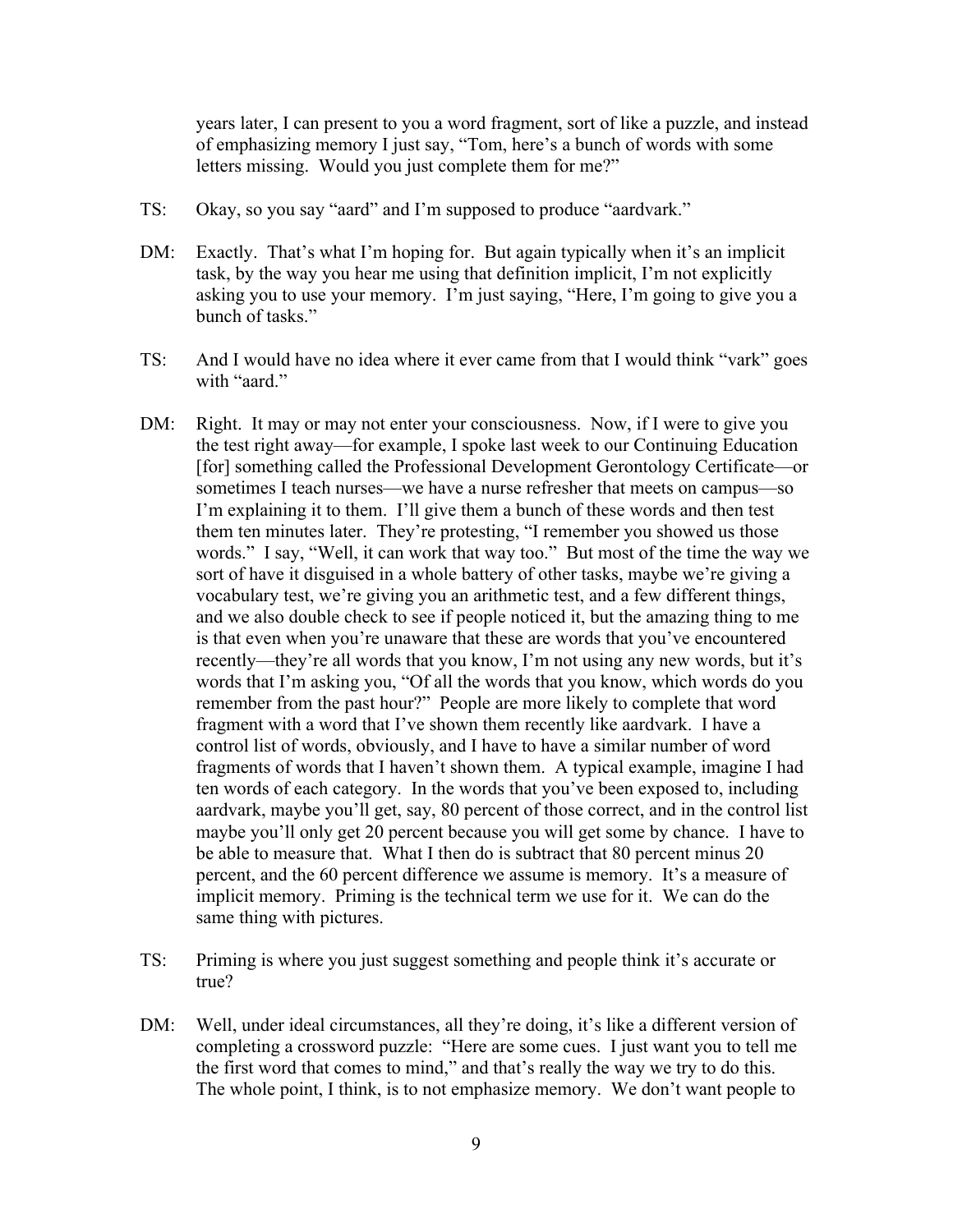engage in conscious recollection when we're trying to use an implicit memory test.

# END OF TAPE 1, SIDE A START OF TAPE 1, SIDE B

- DM: There is also a picture version of the word fragment test. We call it a picture fragment. For instance, I might show you a black and white line drawing of an apple, and then later I'll show you a fragmented version of that apple. It's a perceptual challenge; it's difficult. You're looking at this picture and saying, "what is that thing?" But again, I'm not emphasizing memory. I don't say, "Do you remember what this was?" I say, "Can you just figure out what this is? It's a fragmented version of a picture." Just like with word fragments, people feel like they're guessing, and we measure priming the same way. We measure how many you get of the picture fragments that you're exposed to previously versus how many you get of a control list of fragments, and that difference is called priming, and we assume it to be a measure of memory.
- TS: I would think for people in advertising this could be very, very important to them just to get the suggestion out, the company's name or whatever.
- DM: Right. That's still controversial. I just wrote a chapter called "Unconscious Perception." You've probably heard of the so-called famous Coca-Cola study where they presumably flashed a suggestion subliminally during a movie, and then people bought Coke. You remember in the old days you used to have intermissions, and the claim was that they bought . . . .
- TS: Oh, they went out and bought Cokes.
- DM: That was the claim. That particular study was never validated or successfully replicated. However, more recent research has shown that sure enough we do process information at a subliminal or perhaps subconscious level. That's been controversial too. If it really works, should advertisers be able to do this? I think any time you expose yourself to the media, there's always something that could affect you in ways that you're not aware of.
- TS: Okay, what exactly is iy that Tulving came out with after your dissertation?
- DM: Right, he came out with his third memory system. He already had semantic memory and episodic memory, and then he came out with his third, and he called it multiple memory systems and this idea that here was a third system that's unconscious called implicit memory.
- TS: Oh, that's where it came from.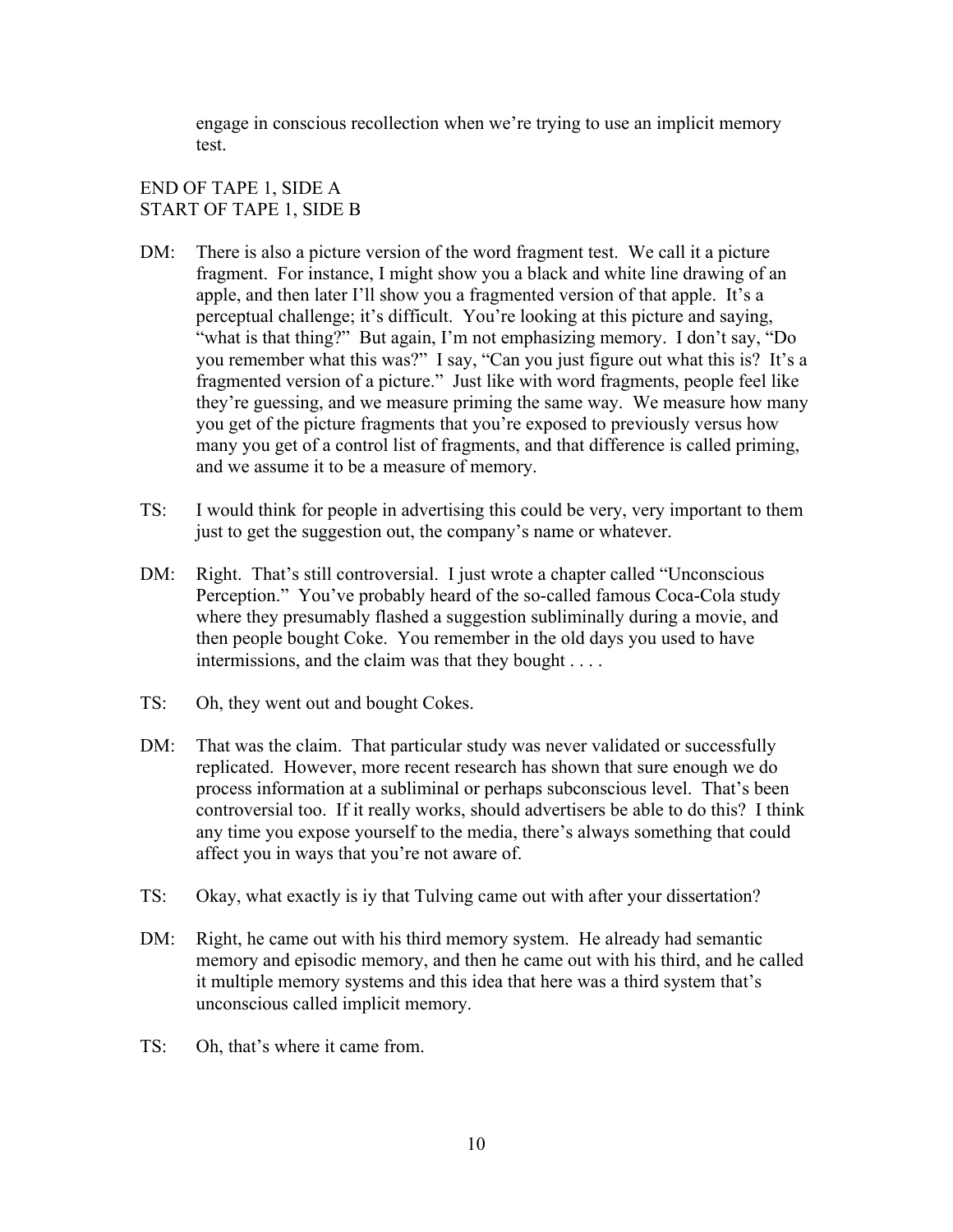- DM: That's where it came from. I was granted a sabbatical when I was as professor at SMU. I'll just put this in. I would recommend that all of our schools do this. I've talked to Bill Hill about this. Here you have to be in your seventh year, and I think you have to be tenured to get it, but at SMU it was a pre-tenure leave of absence, so I'd only been there three years.
- TS: Because they're more research oriented, I guess.
- DM: Maybe, but it really made the difference for me. It gave me that time off I needed. So this was an article I knew about, but it was piled up on my desk. I have this pile on my desk right now that I'm trying to get through during my sabbatical.
- TS: We do it as a reward, but for somebody that's coming up for tenure and promotion where publications are going to be the make or break point, it makes perfect sense to let people do their sabbaticals before they come up.
- DM: Right, so that's what made all the difference for me, I think. It gave me that time. So when I read his work a little bell went off or light went off, whatever the right expression is, and I said, "Hey, this works very well with my dissertation data." So I got it back out and framed it in that theory and got it published. I even sent it to him, and he thought it was great at the time.
- TS: Tulving?
- DM: Yes.
- TS: So all of a sudden, what didn't make sense when you did the dissertation now is clear.
- DM: Now it fit neatly. All the correlations that weren't making sense to me or my dissertation committee, once you had three memory systems to fit them into it worked out very beautifully.
- TS: What was the conclusion once you got all this figured out?
- DM: I'm hesitant to use the word "know"—what we think we know now—and this is the current state of affairs with regard to aging and memory—is that, I like to tell people that two out of three ain't bad. Two of our three memory systems do not decline as we get older, talking about normal, healthy aging. Alzheimer's is another topic.
- TS: Two out of three don't.
- DM: Do not. The one that does decline is episodic memory. That's the one that we're most aware of, and of course we notice it the most.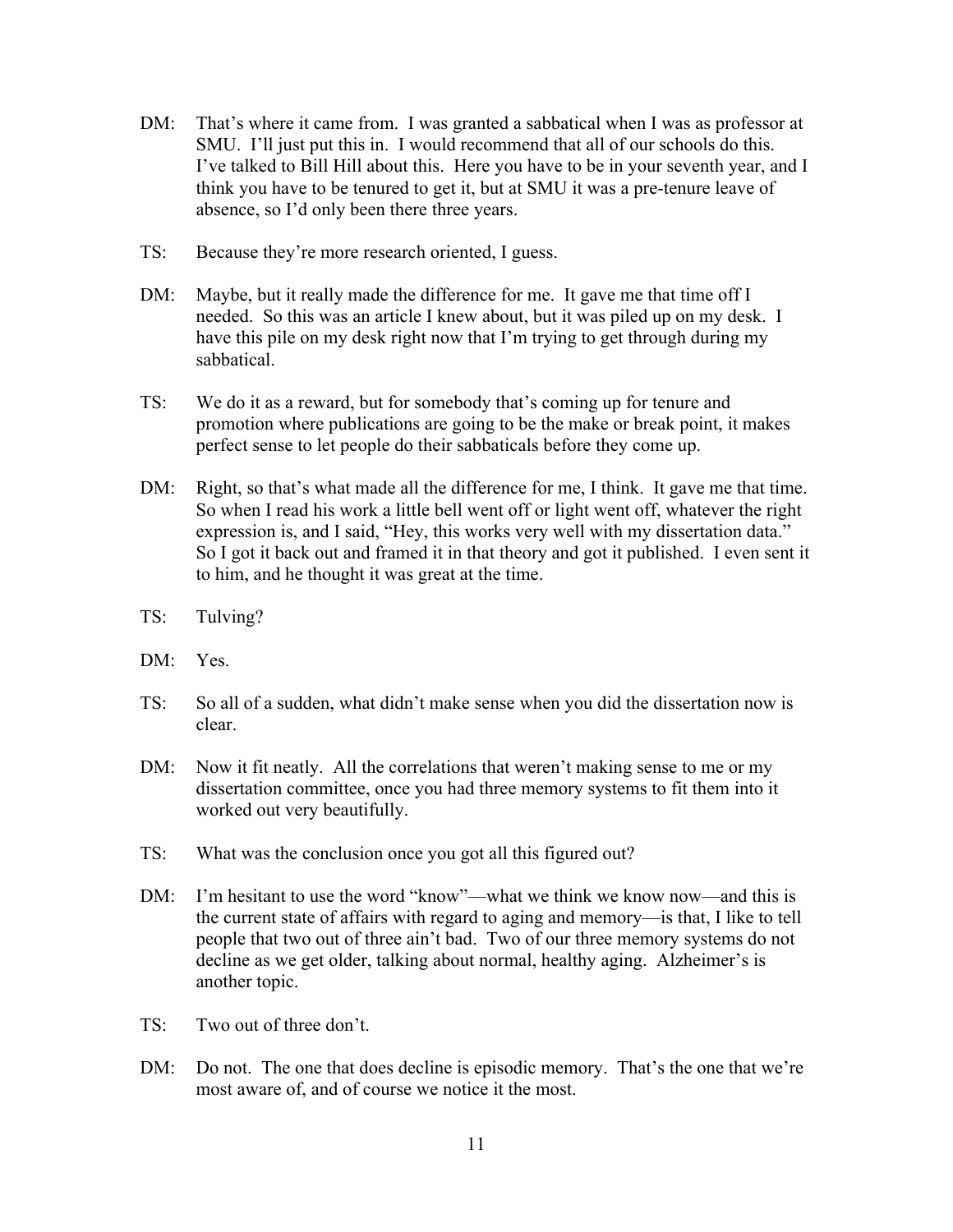- TS: Episodic memory. That's interesting about why that would decline because you think short-term memory goes first, but long-term memory lasts the longest, but that is mainly episodic, isn't it, your long-term memory?
- DM: Yes. Well, I always have to make this distinction. We use short-term memory colloquially to mean much longer than we do in the scientific literature. Shortterm memory is really only good for about thirty seconds. If you were to tell me a phone number, it's what I'm consciously thinking of at the moment. So, when people say, "I can't remember what I ate for breakfast this morning," I say, "That's not short-term memory. That's already long-term memory." It's more than about thirty seconds and of course, what you ate for breakfast this morning is not important to you. They say, "Well, I can remember an anniversary from thirty years ago." I say, "Well, that was an important thing. Do you remember what you had for breakfast thirty years ago?" Of course not. That would be the relevant comparison, so they're apples and oranges. Put short term memory aside.
- TS: Episodic memory does decline . . .
- DM: With normal aging.
- TS: But semantic memory . . .
- DM: Semantic memory does not and neither does implicit memory.
- TS: Semantic and implicit do not.
- DM: The example I like to give with episodic—that most of us can relate to, I think—is going grocery shopping. I don't know about you, but my wife and I typically make a list and slap it up on the refrigerator, and we get to the grocery store and of course I forgot to bring the list with me. I try to remember what was on it, and if she's home I can just call her with my cell phone, and she'll tell me what else to get. But if she's still at work so there's nobody to ask, I'm trying to remember what was on that list, and invariably of course I'm going to forget a couple of things. I got the milk and the eggs but I forgot the butter. So my analogy with that is that as we get older, if it was normal in your twenties or thirties to forget two or three things off your list, as you get older, you'll forget four or five things off your list, but it's not going to be . . . it's going to be a little bit annoying sometimes, but it's not going to affect the quality of your life. You're not going to get there and say, now, where am I or why did I come to the grocery store? Where, by the way, it is normal—people will ask me this all the time—to walk into a room and say, "What did I come in for?" That's not a sign of dementia, but that's episodic too. Anyway, those types of memories do decline as we get older, but semantic memory, which I believe also is the foundation for wisdom—if you think about it wisdom is one of the positive stereotypes we have about aging—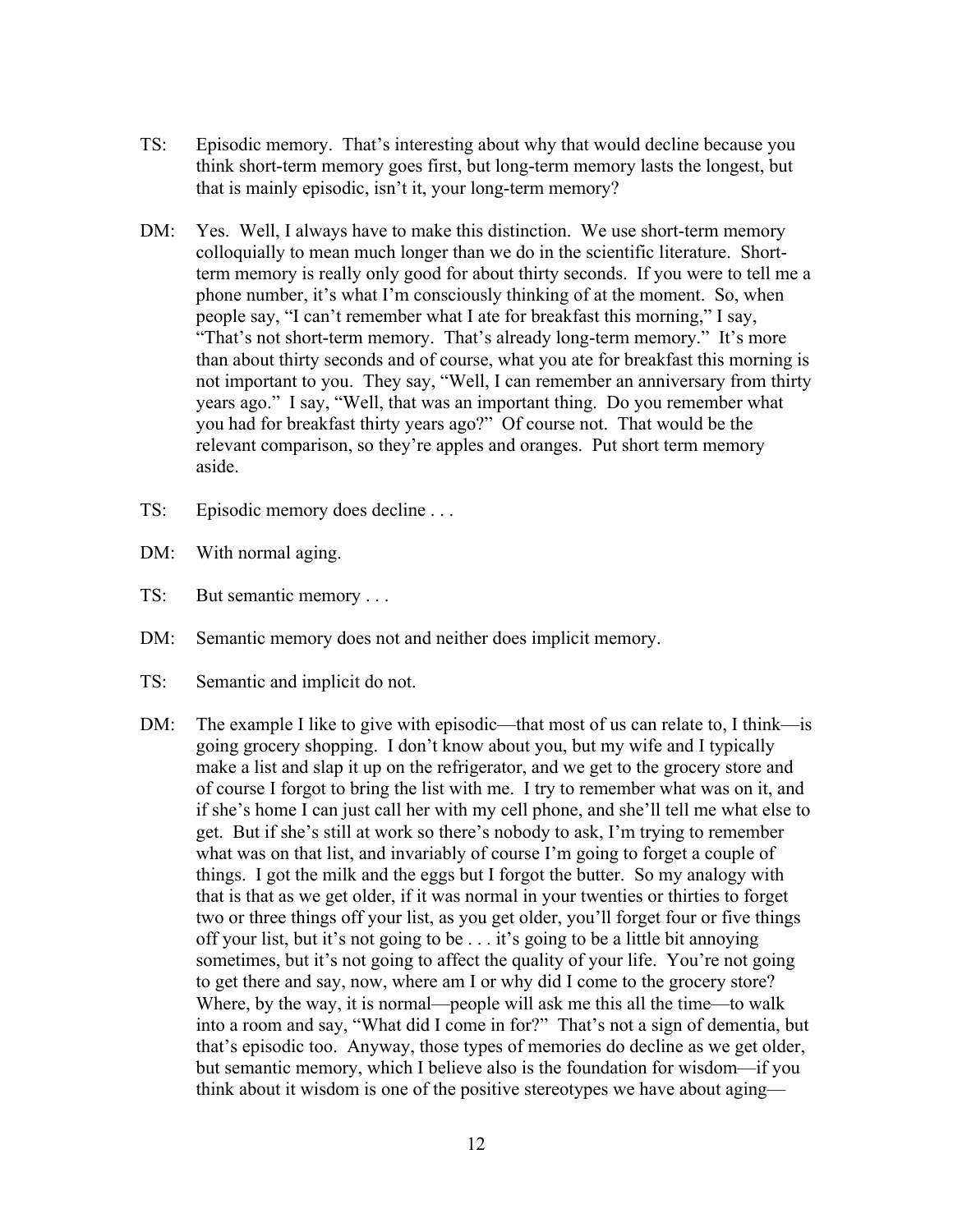you look at our Supreme Court Justices, politics aside, but generally I think we would agree that the ideal Supreme Court Justice would be a wise person. They tend to be older. We don't usually have people in there in their thirties. They're going to be people in their fifties, sixties, seventies. Why would you put somebody in that kind of position unless you thought they had intelligence and wisdom, and where would wisdom come from? I think semantic memory is that accumulation of world knowledge and experience that allows you—it doesn't guarantee wisdom, I know plenty of older people who may not fit that. The older person who is wise I would argue has a good semantic memory; they're able to access facts, experiences and all kinds of knowledge that informs them and allows them to make prudent decisions.

- TS: Wasn't it King Lear that the fool told him that he was old before his time because he had grown old before he grew wise?
- DM: Sounds right. Then the third memory system also, implicit memory, again, just like riding a bicycle or playing piano does not decline as we get older. That seems to stay healthy and functional.
- TS: So you can have some very elderly pianists and so forth.
- DM: Absolutely.
- TS: Yes. We're talking about people that don't have Alzheimer's here?
- DM: Right, I'm talking about normal, healthy aging. That's a different issue. We know now that Alzheimer's is a disease. Many years ago, before it was discovered, people thought that was normal as you get older, and that's a very important distinction that it is normal as we get older to have some degree of memory difficulties that I say I would describe as quantitative like the grocery list. It becomes qualitative if you really get disoriented. You drive to the grocery store, and you say, "Where am I?" or you don't know how to get home. There are stories like this of people when they get Alzheimer's. That's a whole different issue than forgetting to buy the eggs.
- TS: So with Alzheimer's what are they losing of these three?
- DM: They lose two of the three. Of course, they lose episodic and it gets worse, but they also lose semantic memory. But their implicit memory is still preserved until one gets much farther along in the course of the disease. I'm talking about those that I've worked with—people with early stage Alzheimer's. They're far enough along to be diagnosed, but the typical difficulties they start experiencing and the family notices and then you can test them at the laboratory or in the clinic is word finding, naming pictures like the kind of pictures I use. The classic case I remember was a neurologist or neuropsychologist, I forget which, was asking this man, I'll just call him Mr. Jones. He said, "Mr. Jones, what do you call these?"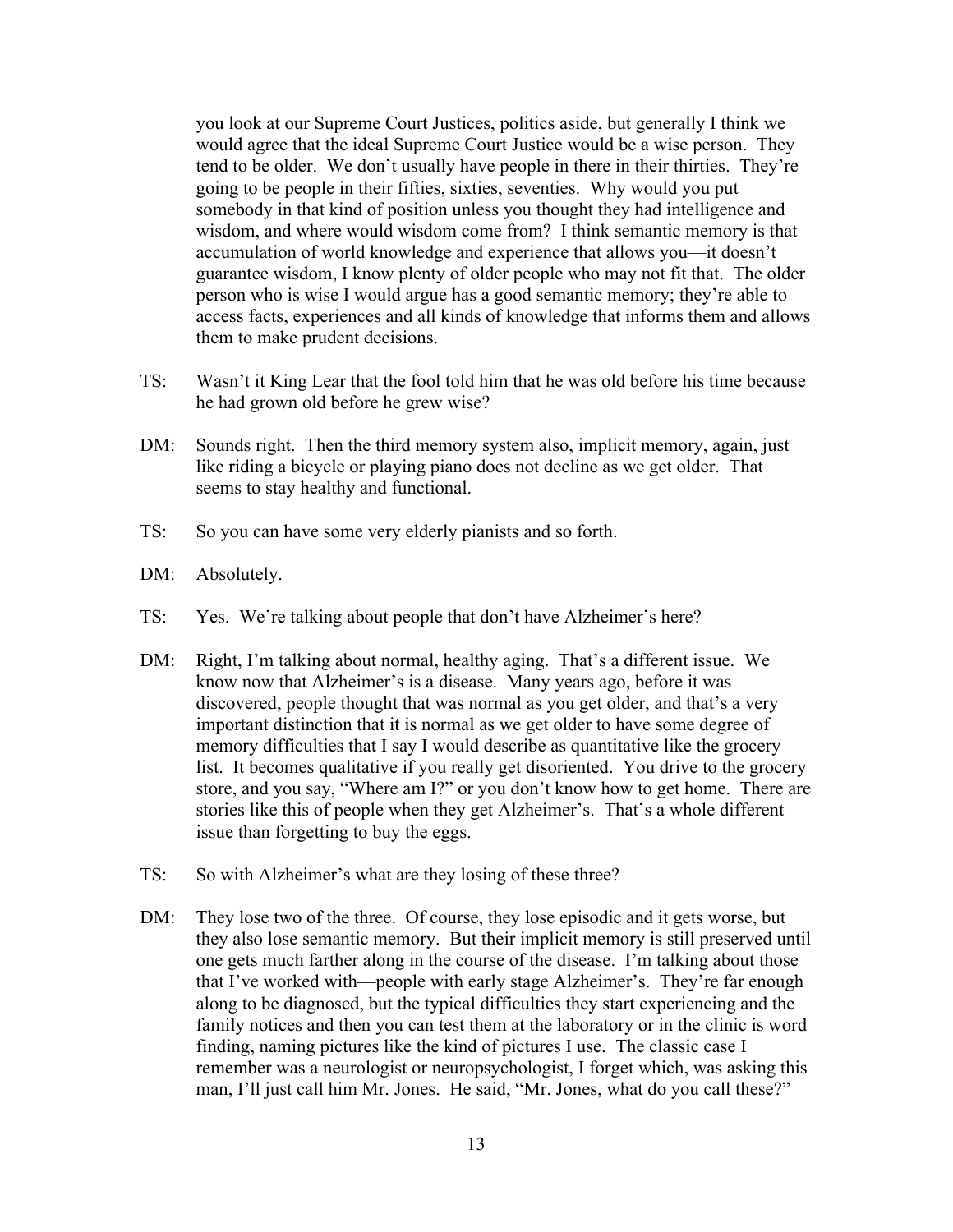The guy said—I'm doing this long silence on purpose—he finally said, "Well, you can start your car with them." So he knew what they were. He said, "You can unlock a door with them." "That's right, Mr. Jones, but what do you call them?" The man could not find the word *key*, such a simple word. Or a watch: "Well, you can tell time with this." You know what the objects are, but the semantic memory which we take for granted—as you and I are having this conversation we're constantly drawing on words—you quoted from Shakespeare—it's wonderful the way our brains work when they're working normally. We experience normal issues once in a while; you can't remember the name of an author or an actor; that's normal. But if you can't remember the name of the object that you use to start your car with, that's a bad sign. That's usually the first thing that family will notice. Forgetting the name of—I don't forget my wife's name or my mother's name. It's normal to forget an acquaintance, it's nothing personal, but Tom Scott, it could be later tonight or next week, I'll be trying to tell my wife about this professor I met and I might say, "What was his name? Something: Todd? Scott?" But you wouldn't forget your spouse's name. That's the kind of signs that first show up, and then they bring people into the clinic. That's the semantic memory system that's starting to go in people who have Alzheimer's.

- TS: Okay, so that becomes really your life work to continue that kind of scholarship?
- DM: Yes, I'm still continuing in that work. My most recent work—that's what I'm doing this semester—is investigating just how long implicit memory can last. I published an article in 2006, and I won an award for it here at Kennesaw, in which I found that people still had implicit memory after seventeen years [D.B. Mitchell, "Nonconscious Priming after 17 Years: Invulnerable Implicit Memory?" *Psychological Science* 17 (2006): 925-29.] . This was using picture fragments. These were people from my dissertation in 1982. In 1999, seventeen years later, I sent them a sheet of paper with picture fragments on it and just told them to try to identify these things. They had seen, seventeen years earlier, the complete picture. For example, they named a complete drawing of an apple, but now they're just seeing a fragment of a picture of an apple. I'm just asking them to identify it: "Can you tell what these pictures are?" Lo and behold, seventeen years later, they could identify those picture fragments better that corresponded to pictures they had seen in the laboratory as opposed to a control group of pictures.
- TS: How many of the people from your study were still around for you to find?
- DM: Well, some had passed away because I had tested older people. I was able to get ahold of only the young people. I could only find twelve. So it is what we call in statistics a small N, only twelve but, the statistics were supportive. Eleven of the twelve people showed priming, and the most interesting thing I found that probably made it publishable was not only that the priming was still there, but it was as if they were amnesic. What I mean, they wrote me and said, "Dear Dr.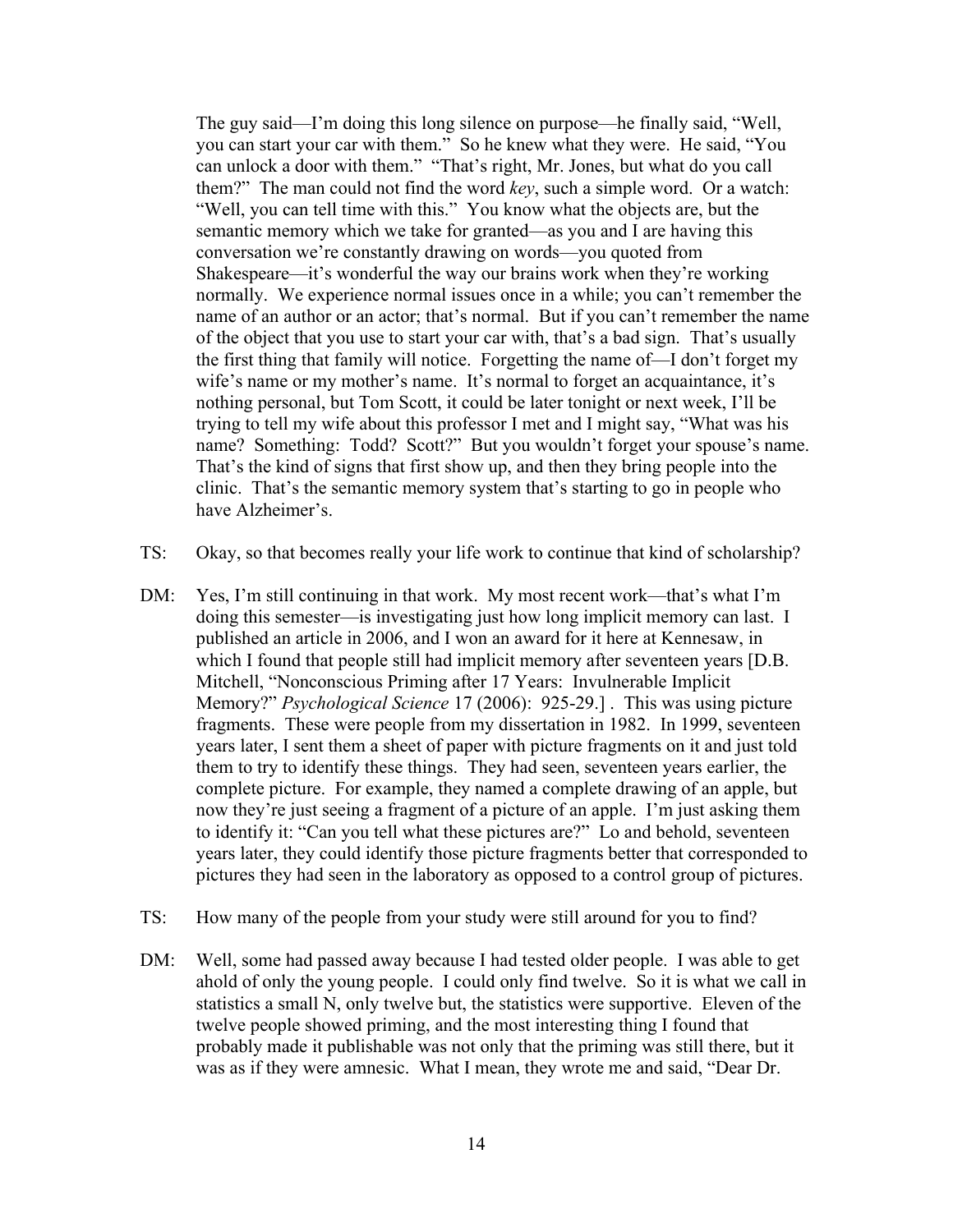Mitchell, I don't remember being in your study, but I filled it out anyway. Hope it helps." And it helped a lot because they also showed priming.

- TS: They could remember that but not the study that they participated in.
- DM: Exactly. It makes sense that they didn't remember because these were students in Intro Psych 101. I don't know what they do here at Kennesaw, but when I was at Minnesota, Loyola, and SMU, our Intro Psych students were asked to or sometimes required, as extra credit, to participate in psychology experiments. For them it was just another experience in their freshman year. Luckily for me they didn't throw it in the garbage because I had just sent this letter out, and those people who didn't remember the experiment or me still showed priming. So even though they were not amnesic in the usual sense, they had amnesia for the event and for me, and yet their priming was identical to people who did remember me. These people wrote things like, "Oh, yes, Dr. Mitchell, I remember meeting you; I remember meeting your wife." She was actually helping me. We helped each other. She was doing her dissertation too, so she helped me with some of my participants, and I helped her with some of hers. I think that's probably what made the study publishable—not only did implicit memory last seventeen years, but even in the face of no explicit or episodic memory, they still showed priming. What I'm doing now, because like I said, I only had twelve people, I'm trying to replicate it. Now I have a group of people that were tested in 1999 when I was at Loyola, and that was the main basis for my sabbatical, which was to start this project, the second longitudinal study. Now it's only been twelve years, but I don't think I need to wait seventeen. Once you're out, probably three or four years is enough. I've been thinking it should be easier to find them than it was back then with Google and the web and everything, but actually it has still been very difficult, especially to find some of the younger women because I think they got married and changed their names. Understandably, the alumni office at Loyola—I'm not a Loyola student, I was a professor there—they've been very gracious but they're not handing out information.
- TS: No, no. They don't know what kind of weirdo is out there trying to find them.
- DM: We're doing all kinds of detective work to try to find people, so I hope to replicate it. To me that's important to science because I believe and I think and hope it's true, but for a phenomenon to be really established you need to replicate it because some people have cited my work already, and I remember one scientist wrote, "As Mitchell *claims* to have found priming after seventeen years . . .", so everybody was a little skeptical, including me. I believe and I hope it's really true, but I want to see it replicated.
- TS: Well, when you're working with a sample of twelve it would be nice to see . . .
- DM: Right. So this time we have a total of eighty-four people, but I haven't found them all. I mean, I had eighty-four people, and so far we've found about thirty of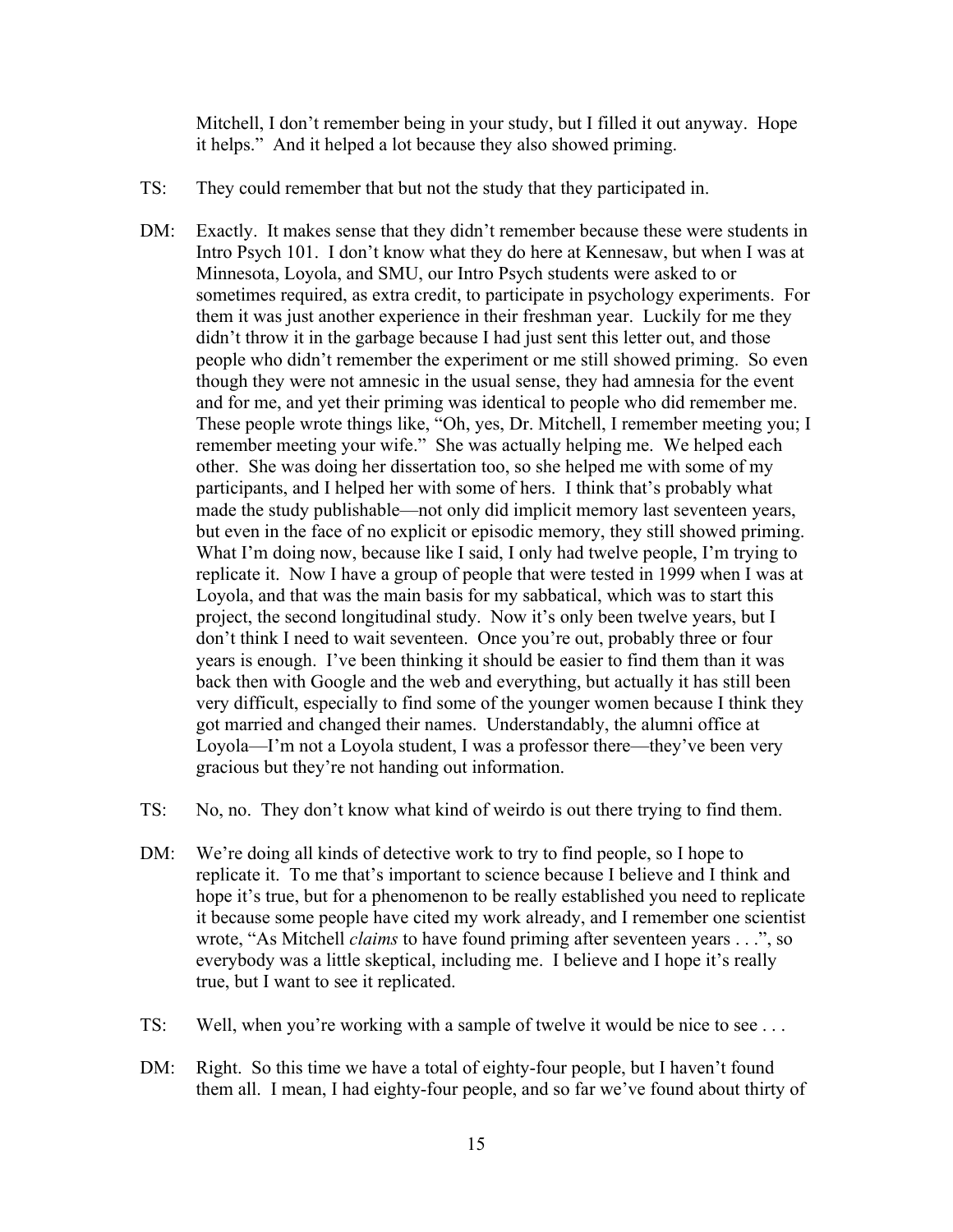those, so we're still working on it. Some of them are quite up in years now. I've got two ladies who are in their nineties. On the phone they're very—"feisty" might be too strong—but they said, "I'm ready; my memory is working just fine." So anyway, that's what I'm working on now.

- TS: Good. You've moved a bunch of times in your career, so why don't we just talk about some of the places that you've been. You did the post doc 1982 to '83, and then you go from there to Southern Methodist, so you're still sticking with these Christian universities, I guess, even though they may be more so in name than in fact.
- DM: Right. I think if you were a religious Methodist, you would have been very disappointed. Nothing very religious about it. No offense, might have to edit that out.
- TS: Wasn't it Southern Methodist that their football program . . .
- DM: Yes, it was shut down. It got blackballed or whatever it's called. It was shut down while I was there.
- TS: Because of some recruiting violation and payments to players?
- DM: Yes, I don't want to be overly negative, but I wouldn't be surprised if many universities have done that sort of thing. SMU got caught.
- TS: Right. They got the death sentence.
- DM: Right, for two years or three. The faculty got no raises for awhile. The administration kept protesting, it had nothing to do with the football program, but anyway, I was there during that time.
- TS: Okay, so you were an associate professor; actually you started as an assistant.
- DM: I got tenured at SMU.
- TS: You were there thirteen years.
- DM: Total, right.
- TS: Except there's one year of visiting professor at Hebrew University.
- DM: Yes, that was a wonderful year. I had an opportunity to spend a sabbatical in Israel, so I took the whole family.
- TS: In '94 to '95.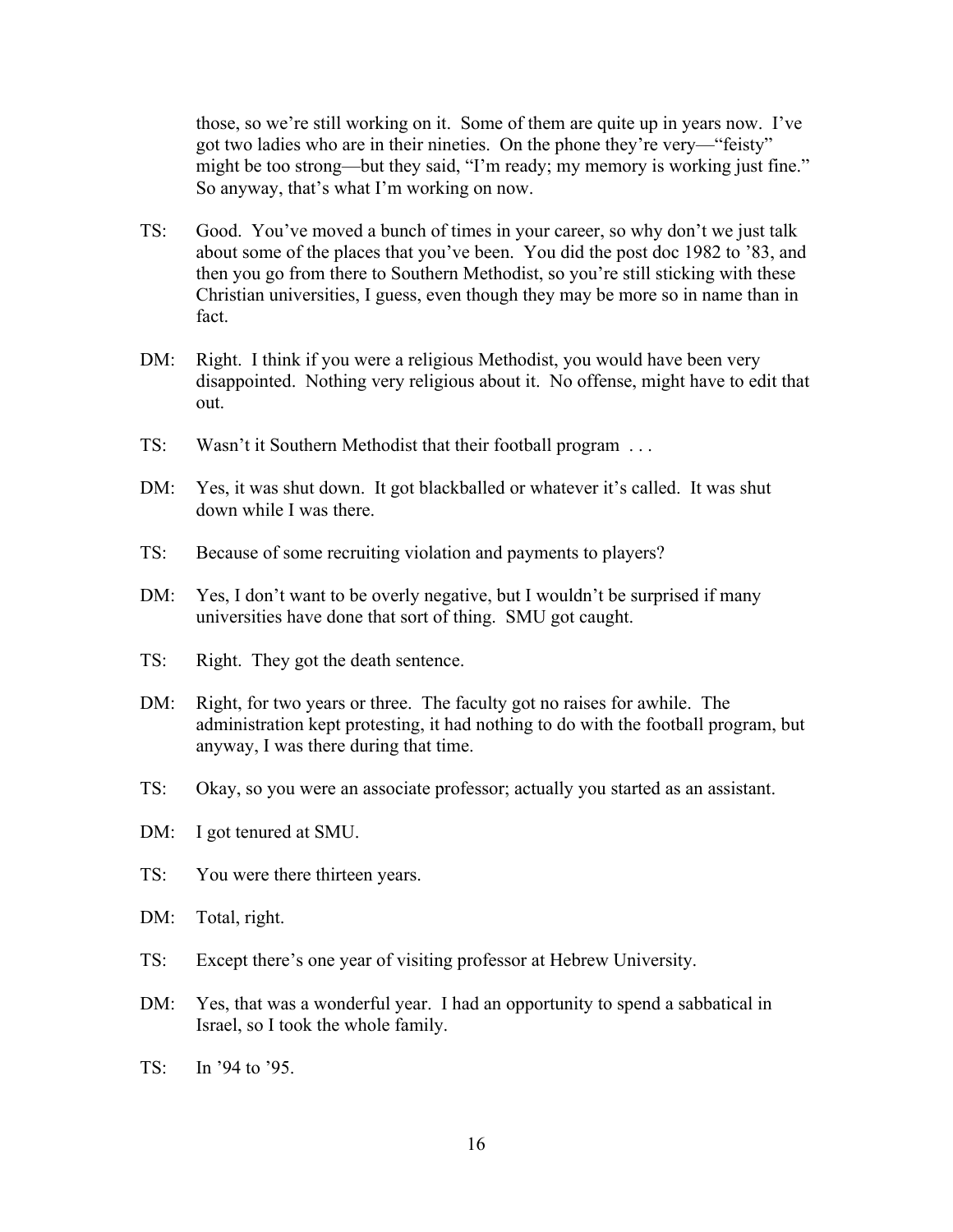- DM: It was a great year. I have one of my children who was born there, my youngest son. My other four kids were all born in Texas like me.
- TS: But one of them was born in Israel.
- DM: Right, while we were on sabbatical that year. We really loved it there. When we came back to the U.S., after that I owed SMU another year. Once you take a sabbatical, I think that's true here too, by the way, not that I'm planning to go anywhere, but once you take a sabbatical, you "owe" the institution a year. During that year I was looking around. We wanted to give our children a more rigorous Jewish education than was available in Dallas at the time, so we moved them to Chicago where my wife was from.
- TS: That's when you were at Lake Forest College.
- DM: Yes.
- TS: You're listed as a lecturer, so I assume you took whatever you could find in the Chicago area, I guess.
- DM: Yes. I had tenure at SMU, but for that year my wife very bravely took on the duty of being a single parent, and I was commuting back and forth. We went ahead and moved to Chicago, but I didn't have a job there yet, and, like I say, I still owed SMU.
- TS: Oh, she went to Chicago and you stayed.
- DM: With the children.
- TS: Where was she teaching?
- DM: At the time she was a full-time parent since ....
- TS: So you just went to Chicago because of the cultural influence?
- DM: Right. We wanted our children to have a better Jewish education.
- TS: Was she from Chicago?
- DM: Yes. That's where she had grown up, so we had support there. Her father lives there, and she has two brothers. So that's why we elected to do that. But, professionally, I didn't have anything there yet. So I worked for one more year at SMU, going back and forth. I was home every weekend. We took money out of our savings, and after the end of that year I went and talked to my chairman in the Psych department at SMU, and I said, "I can't keep doing this." It was very scary just giving up a tenured job, but I wanted to have more time with my family, and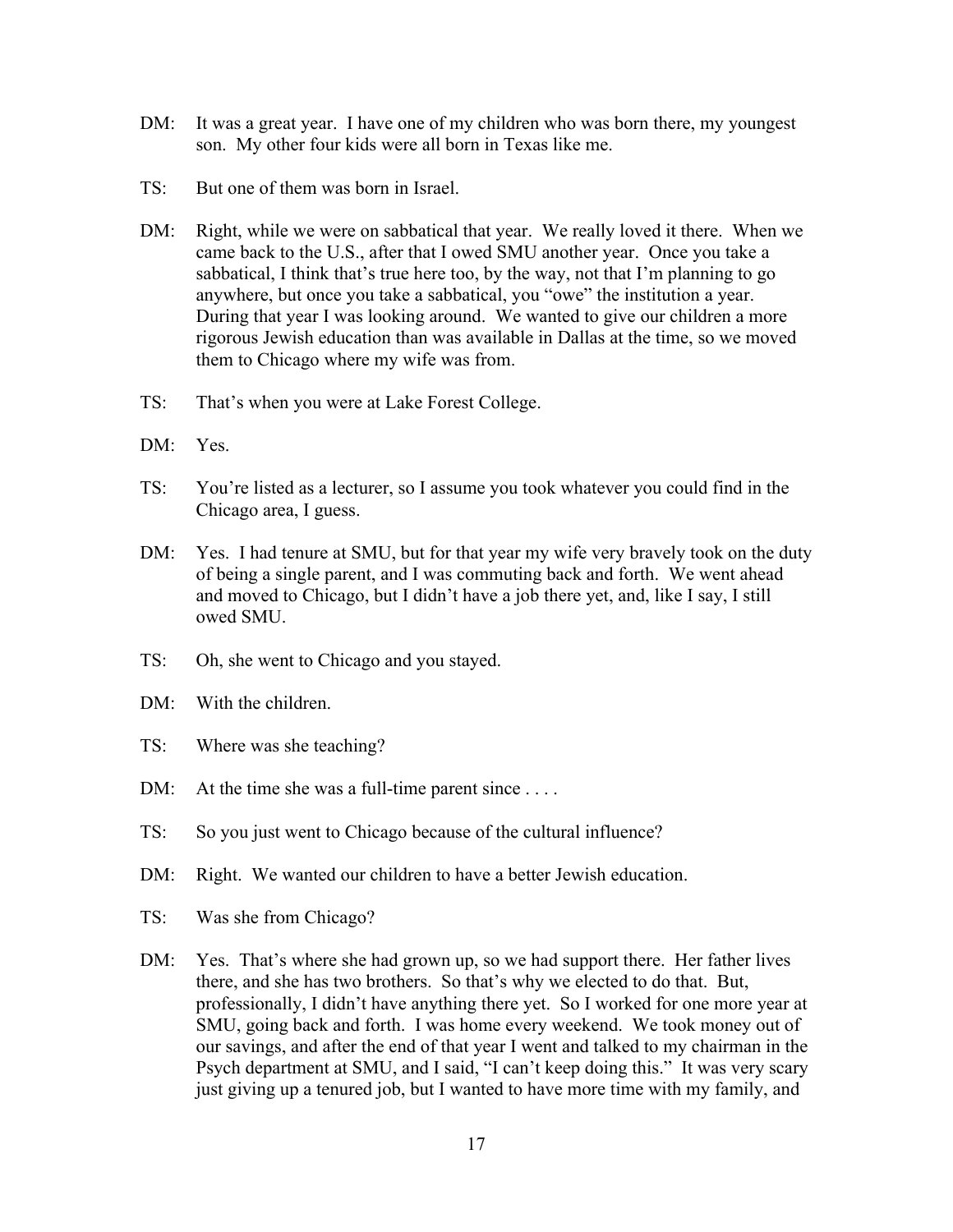we had already decided we were going to stay there. So that summer, luckily, a graduate student at Loyola got a teaching job at Purdue [University], and actually the chairman of the department was somebody I knew from Minnesota. He said, "You want to teach a couple of summer courses?" I said, "Sure." Also that summer I had met the chair of the Psych department at Lake Forest, and that's how I got that—that was part-time.

- TS: Wait a minute, you're an associate professor at Loyola and a lecturer at Lake Forest at the same time?
- DM: Right.
- TS: How could you do that?
- DM: Well, it probably doesn't show that detail in there, but technically I was a visiting professor and that happened later.
- TS: Oh, the first year at Loyola you were a visiting professor.
- DM: The first two years actually.
- TS: Oh.
- DM: But I didn't get that appointment until the end of the summer, whereas the Lake Forest thing I had gotten that spring. I was at a conference, and I met the chair, and he said, "We're looking for somebody just to teach a course in aging." I said, "Well, I'm going to be in Chicago, so I'll take it." It was not enough to live on, but . . . .
- TS: Like some of our adjuncts around here, they're trying to hold down as many jobs as they can get.
- DM: Right. So that was the adjunct. I taught one course in the fall and one course in the spring, and then at the end of that summer, being religious, we call this divine providence. I was there because I was teaching those two summer courses at Loyola. The chair came in one day and said, "What are you doing next year?" I said, "I told you, I need a job." I'd interviewed in various places around Chicago, but nobody had any openings—you know how it is in academia—and he said, "Would you be satisfied with being a visiting professor?" I said, "Great." He said, "Well, I can't promise, but we need people to teach courses, so let me have your CV, and I'm going to go talk to the dean." I gave it to him, and he came back a couple hours later, and he said, "You're not going to believe what happened. I walk in to see the dean, and before I can even open my mouth she said, 'Fred, I was thinking, couldn't your department use a visiting professor?'" He said, "Here!" He had it in his hand. That's how I got my foot in the door at Loyola.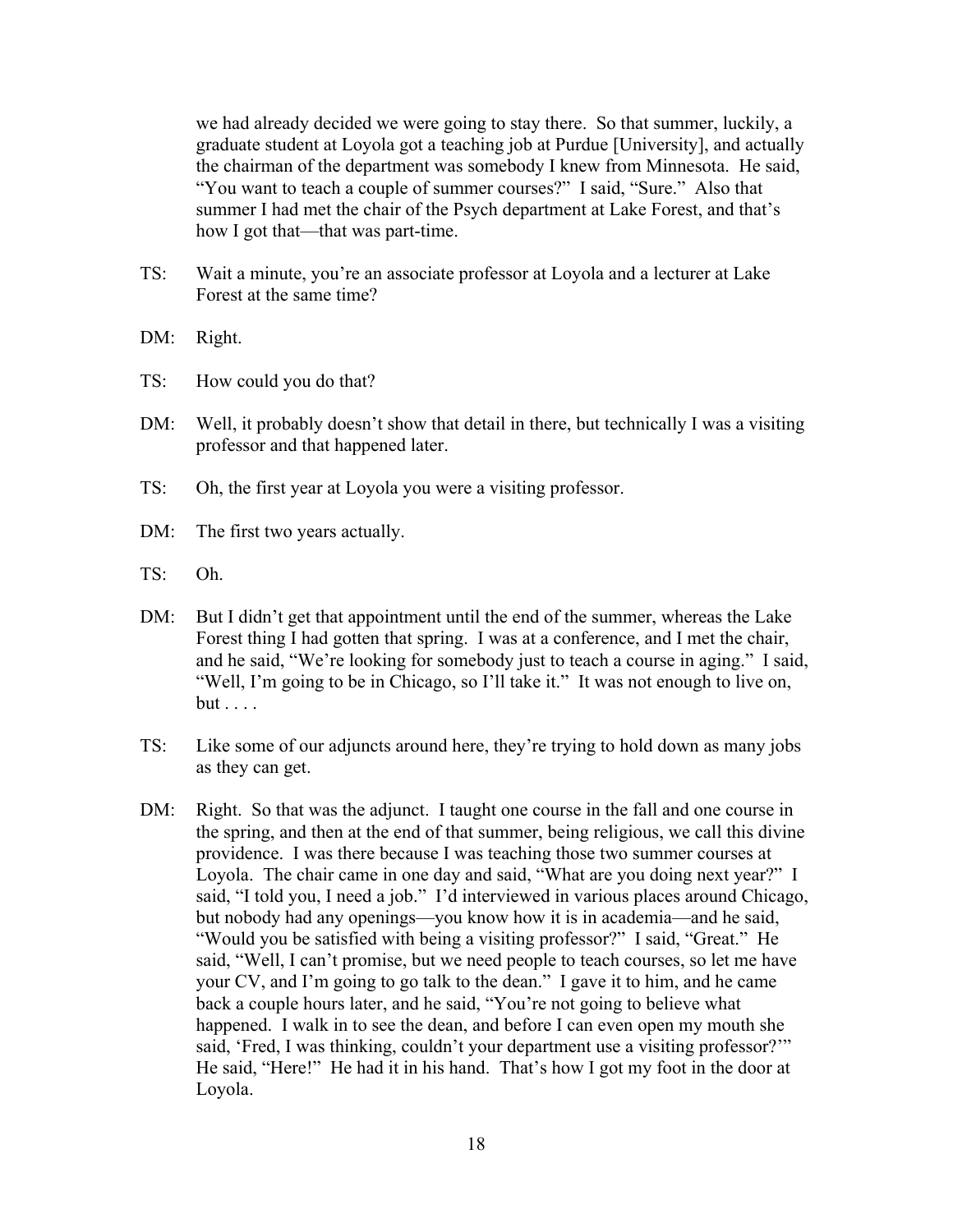- TS: My goodness; that does sound like Providence.
- DM: That's what we like to believe. The good Lord was looking out for us.
- TS: Catholic Jesuit University.
- DM: Yes, Baptist, Methodist, Catholic, right, so here's the Jewish kid. That was for two years, and then after that the AAUP rules and stuff, you know, you can only be a visiting professor so long, and, of course, I wanted to get something more permanent. They offered me the opportunity to create this Center for Aging Studies, which I think is listed in there somewhere.
- TS: Yes it is.
- DM: That was scary because . . . .
- TS: Founding director of Loyola University for the Center for Aging Studies.
- DM: I had never done anything like that before, but when you've got that or nothing ... . . So I said, okay, I'll go for it. I met with the deans and provost and various people and put together this proposal. In those days Loyola still had some internal funding for this new center, and so they approved it. It was an initiative, and it was a quarter of a million dollars.
- TS: Did it have a big endowment?
- DM: I don't know if the provost had some extra funds; I don't know where it came from. But I got it, and so I started the aging center. That lasted maybe four years, but at the same time I was given an appointment in the Psychology department as an associate professor.
- TS: I see.
- DM: I had to be stationed somewhere, just like when I came here. I'll explain that in a minute. Although I was asked to create this position, my academic appointment was still in Psychology, so I was an associate professor of Psychology, but I was almost full time running the center. I was teaching, I forget, maybe one course a semester for the Psych department.
- TS: Was the Center primarily research oriented or service oriented?
- DM: It was primarily research oriented. There was no service in terms of anything like a clinic, but we did run a lot of programs. We had, once a year, an aging program that was interdisciplinary that involved the local community and churches and other schools and a film festival. That was a very different time for me. I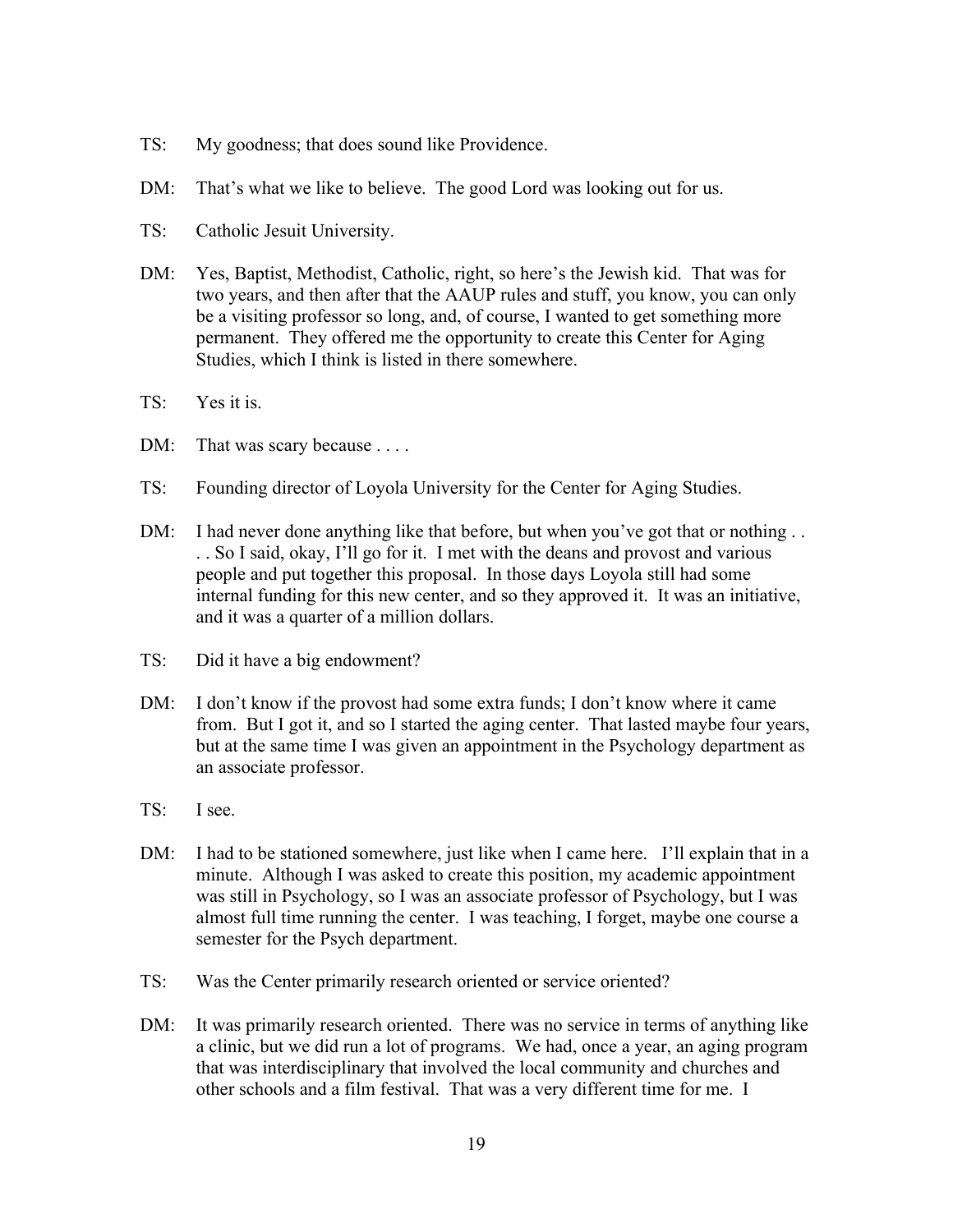enjoyed it. After, I forget, maybe it was four years or something, the powers that be decided that the Center for Aging wasn't everything they wanted it to be. So I was just back full-time in Psychology.

- TS: They did away with the center?
- DM: Yes. Somebody stepped forward to try to take it over, to manage it, but it didn't go over. What I discovered—and I don't know if I take the blame or if it's just the way it is. I don't know if you would agree that the word interdisciplinary is still a popular buzz word in academia, but it certainly was then. Everybody I talked to—I went over to the medical school, law school, I went to Sociology, Psychology, I don't remember anybody from History or not, but a lot of different departments. Everybody said, "Oh yes, that sounds great. We need to have it." But nobody had time when it came down to it. We all have our own little thing. I have to publish in my journals, I have to teach my courses, and as enthusiastic as the response was, I couldn't get people to really commit to do that. I had one post doc who was in Nursing, and she worked with me for a while. I had a little group of graduate students. It could be that I just didn't have the right skills or whatever, but from that I think that led to my job here because I had all that experience with aging. Dean [Richard L.] Sowell here, I think, with Betty Siegel and with the WellStar Foundation got some huge grant, I forget, several million dollars, and he created all these scholars. He created four positions the year I was hired. I was one of these four scholars. I was the one in gerontology [Distinguished Scholar in Gerontology], but we also had one in women's issues, we had one in ethics—that was Lois [R.] Robley—and one . . . .
- TS: And she was working with aging too, wasn't she?
- DM: She specializes in end of life, so some of those people are old, but it's not necessarily aging. But we were colleagues. There were the four of us, and for various reasons they've all gone in different directions. I'm the only one left.
- TS: Gloria [A.] Taylor had one, didn't she?
- DM: Gloria Taylor was the [Distinguished Scholar in] African American [Health], Lois was [the Distinguished Scholar in] Ethics and Lucia Kamm-Steigelman was the women's issues scholar [Distinguished Scholar in Women's Wellness]. She's gone back into running a hospital. Lois and Gloria went back into nursing full time, and so I'm the only remaining scholar so far. That was a great opportunity.
- TS: So it sounds like Loyola really prepared you for what you were going to do.
- DM: I think so. You can ask the dean, but I suspect that my experience in founding and directing an aging center . . . I mean, I was asked when I came here, "Do you want to found another aging center?" I said, "No, I'm really not interested in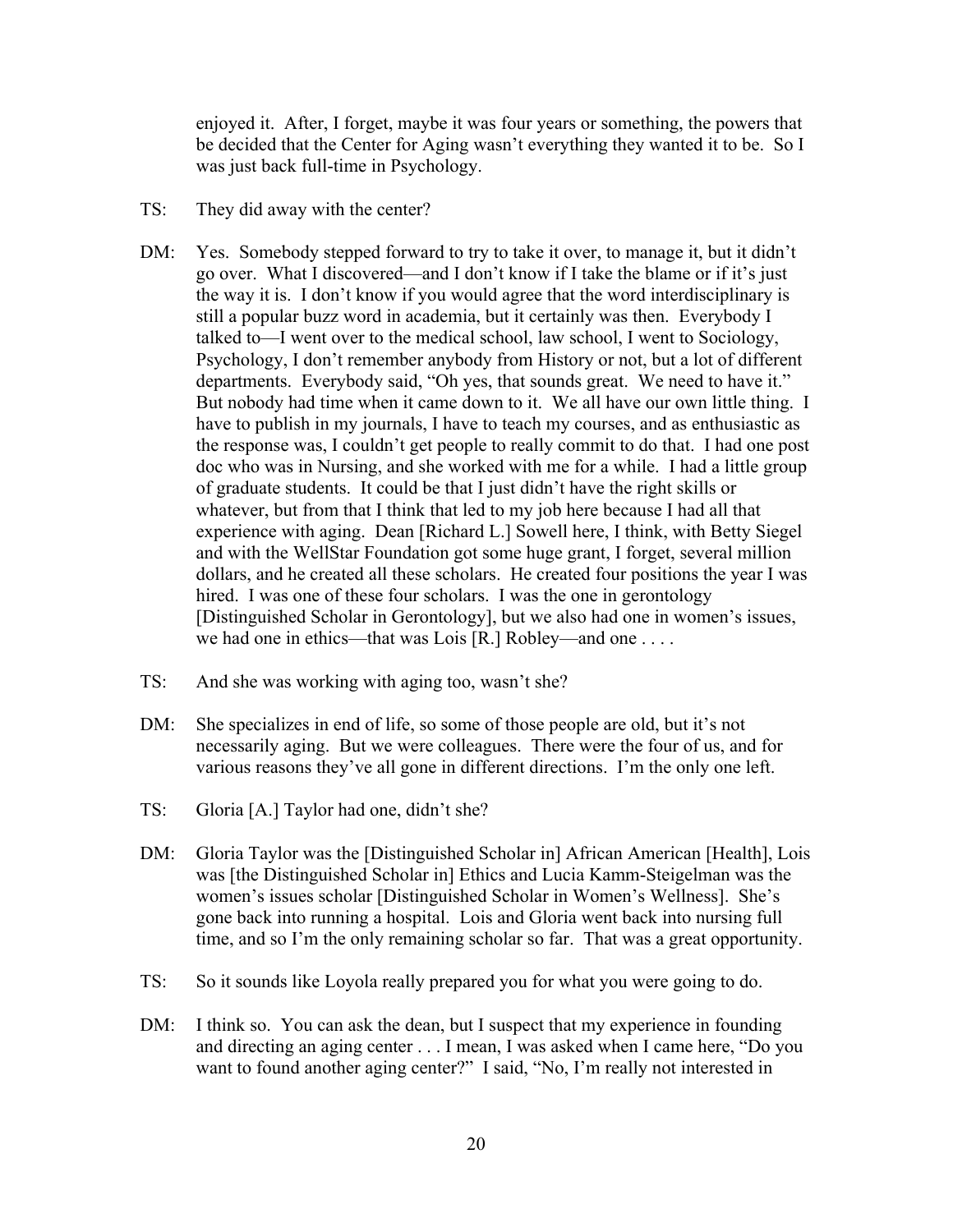doing that again." Luckily, they really didn't want to do that. They just wanted me to be a gerontologist and to do the kinds of things I do.

- TS: You started winning teaching awards while you were at Loyola too—in 1999, one of the three most effective teachers at Loyola.
- DM: That was a really great feeling, especially having been a student of Charles Brewer's. As much as I love research I equally love teaching, and for many years I taught the Intro Psych class at Loyola which—I don't know how big it is here at Kennesaw—was 120 students. It's quite a challenge to have a big class and still connect with individuals. Apparently I finally got good at it.
- TS: How'd you do it?
- DM: I don't know. Really, I'm serious, no false modesty, I kept working on improving my lectures, and whenever I could come up with a good demonstration that would get the students engaged—we use that word a lot, engage the students, involved learning, how do you do that with 120 people? I would tell them the first day of class, "I won't get to know you unless you come see me. I'm not going to get to know 120 people." I'd make close connections with maybe 10 to 12 students a semester, the ones who would come by. Not all "A" students because some of the poor students also were coming by to look over their tests, and I got to know some very well. In fact, one time I got a hug from a student who had made a D after the final. She was so happy because she was convinced she was going to fail, and I had spent a lot of hours with her. "Thank you, Dr. Mitchell, thank you! I'm so happy!" She was so happy, so it's all relative.
- TS: It's what their expectations are.
- DM: But anyway, I really enjoyed teaching Intro Psych, and I think that's why I also won the award. I was also teaching upper level undergraduate courses in Developmental Psychology, my original Ph.D., and then Research Methods and Statistics. It could be that some of the nominations came from there. I don't even remember where they came from.
- TS: Was that the way it worked at Loyola, that students nominated you for the award?
- DM: Yes, you had to be. Then they went through a committee process that was made up of faculty, and I don't think there were any students on that part of the process.
- TS: That's the way our Distinguished Teaching Award used to be at Kennesaw. I don't think they do it that way any more. I liked it that way with the students having to initiate it or else you weren't considered.
- DM: I have to say that was one of the biggest thrills was to have gotten those.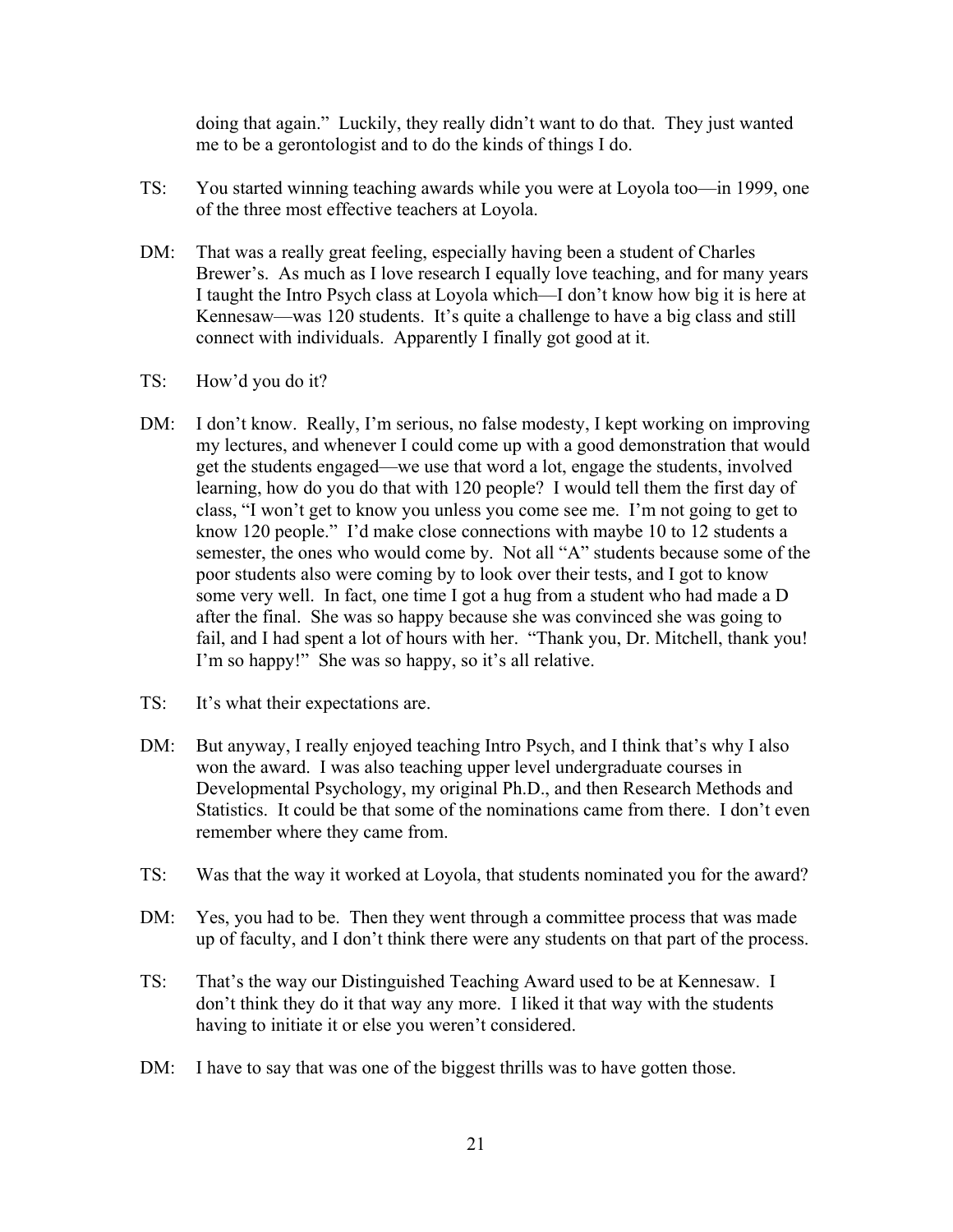- TS: But then you also got a Master Teacher Award several years later.
- DM: Right, that was a slightly different process, I forget the name. Master Teacher was after you're one of the top three. There was this process where you were then designated as a master teacher, but you had to be voted in. The first thing—the most effective teacher award—that was just a voting by graduating seniors. I just got a letter from the dean one day. That was just a nice surprise. I still have that framed in my office because it's so meaningful to me. Then I don't know if it's because of that or independently [that I was nominated for the master teacher award. It's called the Sujack Award, named after the people who gave the money for it. But, anyway, for that, just like our teaching award here, you had to be nominated. Then you had to prepare a portfolio. It was a whole process there, so it was no surprise. You're just surprised if you got it. For two years in a row I made the level of being called a master teacher, but I didn't get [the Sujack Award]. I forget if it was the top three from the portfolios submitted or whatever, [but] one person got the actual Sujack Award and the other two were like the bronze and gold medalists who were named master teachers. So that's how far I got with that. That was two years in a row.
- TS: One of the questions—this is a Bill Hill question that we ask everyone that gets the Distinguished Teaching Award here is how you define a master teacher. Since you got an award as a master teacher, what's your definition of a master teacher?
- DM: That's a very good question. First of all, in the back of my mind, I always remember Charles Brewer. I think the mistake I made my first few years of teaching was trying to emulate him too much. Of course, I can't be Charles Brewer; I have to be David Mitchell. That just took a long time to develop my own teaching style, now still bringing with me all the things I had learned from him about challenging students and developing relationships and all those sorts of things. I think that what I probably got better at—certainly my lectures got more organized, having good examples. So the lecture part of it I think is just delivering lectures with energy, enthusiasm, and trying to get the students engaged. I quit teaching classes at eight o'clock in the morning because—I'm a morning person, but my students would say on my evaluations [in response to the question:] what was the worst thing about this class?—they were saying the time of day. I've even gotten that at 9:30. So whenever I can, I start at 11:00 because most college students—I've collected data on this—will say their ideal wake up time is sometime between 11:00 and 12:00. So it helps to have them be conscious if you're going to engage them and communicate and have a relationship. I think I got better at that, at just being able to develop a relationship with students in a balanced sort of way. What I mean by that, my first few years of teaching I think I was a little too hard in terms of no excuses, papers due today. My syllabi will still sound pretty rigid, but when somebody comes to my office, and they have what I think is a genuine story, I can be more flexible. I think I've learned better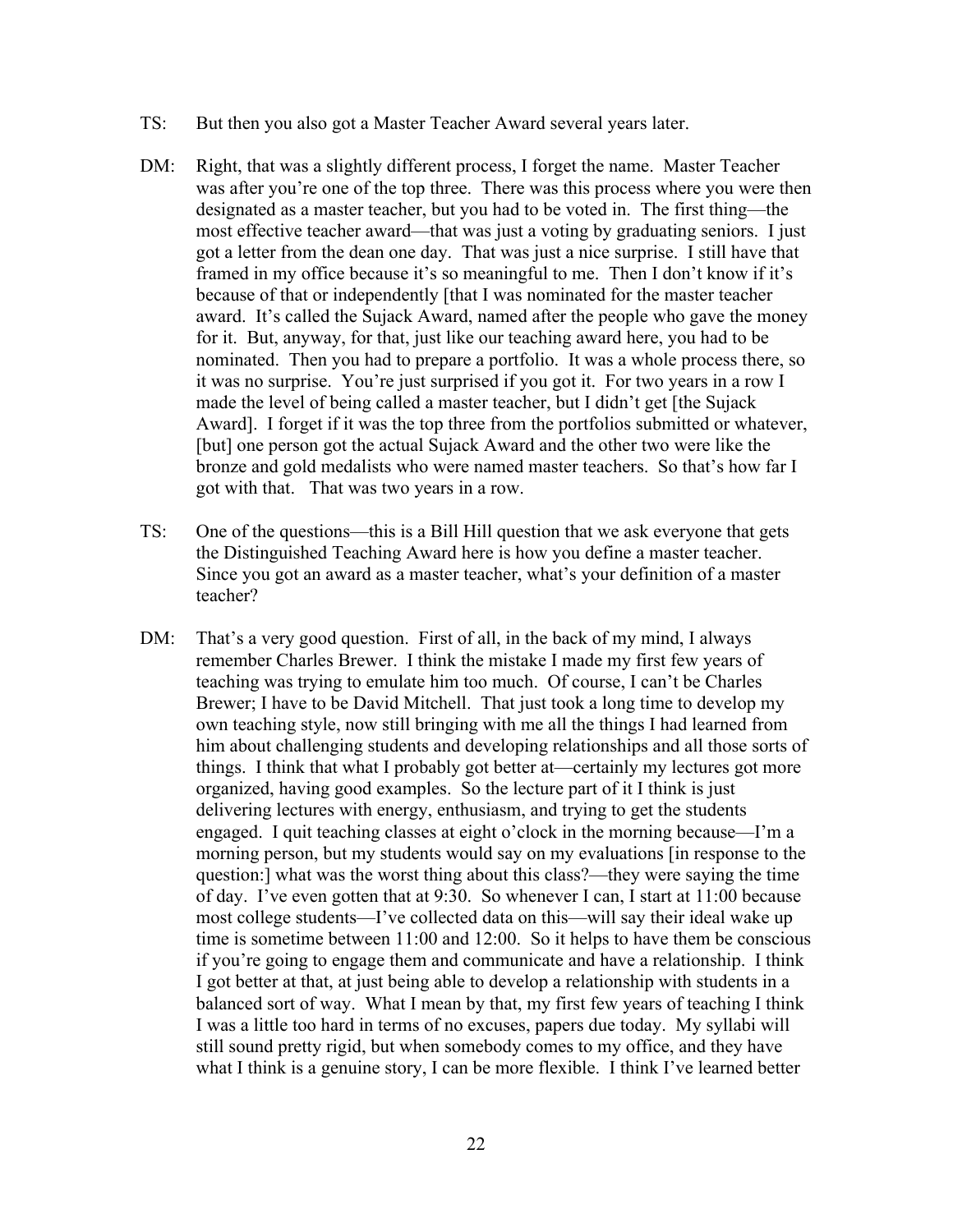how to be a real person with students and not just this rigid professor because I remember so much wanting to be tough, have rigid deadlines and all that.

I think my lectures got better. I had a very good colleague when I was at SMU who was definitely a master teacher, Michael Best, and later, he was also chair of our department. I used to watch him teach sometimes, and he was just amazing. The thing he did was tell stories, and so I started incorporating that. He used to give lectures on physiological psychology of the brain, and yet he would bring in true stories about people whom he knew who had had a certain brain condition or whatever. It was so important to have good, concrete examples and good stories. So I made a conscious effort over the years not just to have a good outline—of course, that's important to be organized—but to make sure your lecture has some humor and some stories and some good, concrete examples, and those take effort. I think when I first started teaching, I just thought, oh, I'll think of something; something will come to mind. Just like we were talking about aging where it gets harder to think of things—sometimes that was true. You're a teacher; you know, sometimes the chemistry is great and things are just moving along and you come up with a good example or the student will provide a good example. I don't count on that any more. It's part of my notes. I may not put it up on my PowerPoint or on the board, but I've planned sometimes some jokes or some stories that I'm going to use to make a point, not just random. On the lecture side—I don't really know what makes a true master teacher, but those are elements I think you need to have.

You need to have a relationship with the students, and you need to have an ability to make the information interesting. That is the greatest appreciation I get from my teacher evaluations, when they say Dr. Mitchell made a very dull topic interesting. Research methods and statistics most people don't find as colorful as teaching Intro Psych. Where you can get into child development or personality disorders, you've got all these really colorful stories. Here you're telling people how to design an experiment. You have to have the control group, and you have to use these statistics, so what I do in that class is we collect data on each other in the class to try to make it relevant. We don't just use some canned data. I'll have some students come in and say, "Let's collect data on each other, you know, your height, your weight, how many meals you eat per day, how many shoes do you own." We just ask all kinds of questions that everybody can answer, anonymously, of course, but then we can plug it into statistics and try to make it more lively. Some content areas are a little bit more challenging than others. I'm sure, in your discipline, some areas of history are probably more fascinating than others inherently. But you can bring life to almost anything if you have a passion for it. That's one of those words too. A master teacher has to have some passion, and he or she has to let it show.

TS: Yes. Good.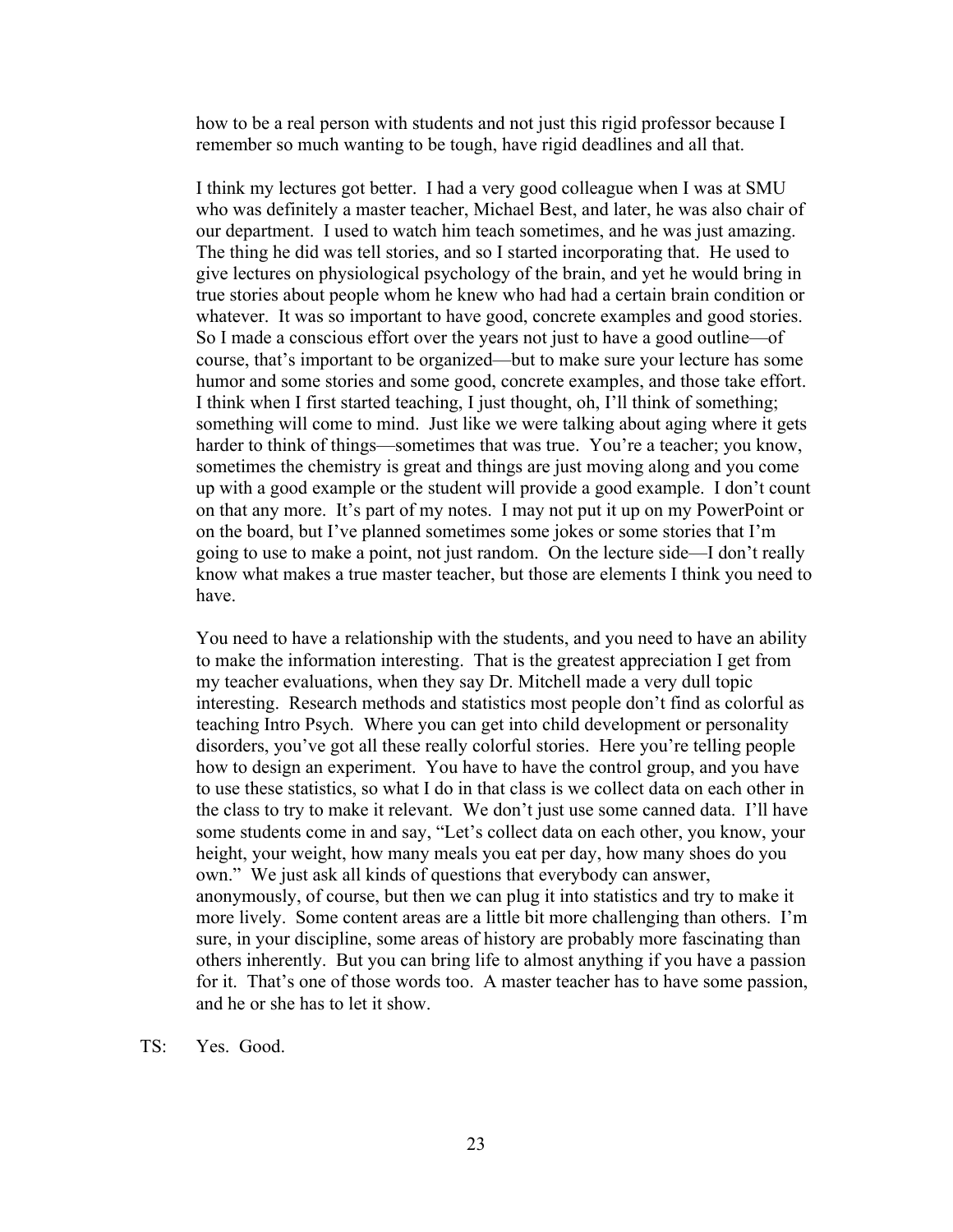- DM: Those are some of the things that I've learned. I wouldn't pretend that I really am a great master teacher. I would like to be and still think I've got plenty of room to grow.
- TS: You actually got that master teacher award twice at Loyola.
- DM: Two years in a row, yes.
- TS: There's also a CYCLE [Community Youth Creative Learning Experience] Wiz Kids Award for Fostering Equity and Justice for Children through Research.
- DM: Yes, that was a graduate student I had who ran this program. I was asked to serve on her board. She worked with low [income] kids who were very bright, but didn't have all the wherewithal. That was in the inner city of Chicago. I was on her board, and I think really she should get all the credit, but because I was on her board she gave me credit. I taught her some things in the graduate class that she took.
- TS: Right. What was her name?
- DM: Connie [Constance W.] Van Brunt. She's now got a position up at Johnson C. Smith in North Carolina [as Coordinator of the Smith Institute for Applied Research].
- TS: It's affiliated with the Presbyterian Church (U.S.A.).
- DM: I've never been up there, so I want to say Charlotte, but I'm not sure.
- TS: That's right.
- EM: She was an amazing person. She took the research methods that I could teach her and applied them to these children and this kind of program. So I felt honored to know her. But, anyway, I think that award was much more [hers].
- TS: Who gave that award?
- EM: She was the director of the program. I don't know if she and her board, how they decided it.
- TS: Okay. So you won all these awards up there. Obviously, they liked you at Loyola. You have on your list "great dissertations." Was your dissertation picked as one of the great dissertations?
- DM: This was, in this journal, *APS Observer.* APS is the Association for Psychological Science. That's their monthly newsletter. One year, I think it was my first year here, 2004—did I put the date on there?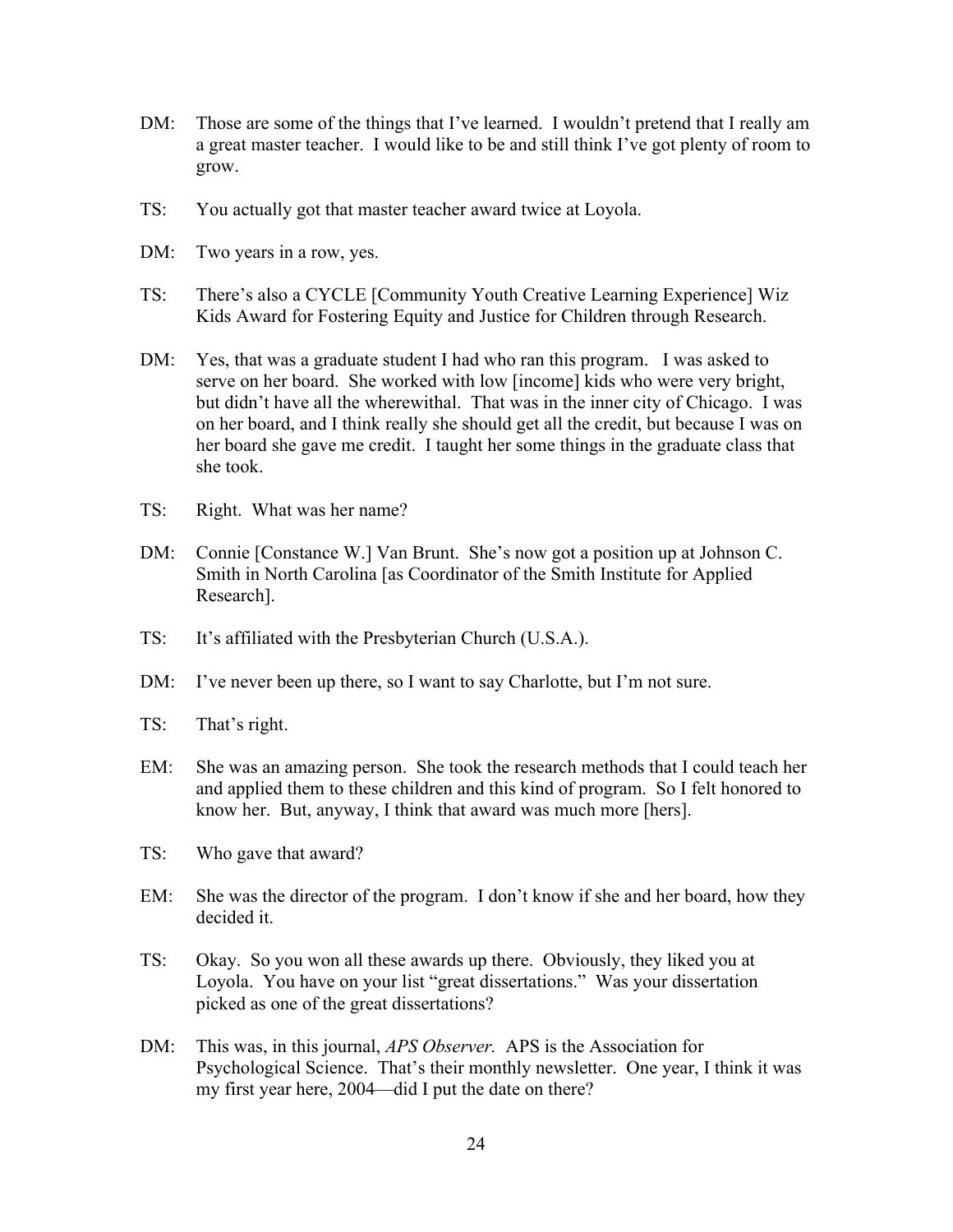- TS: Yes, it's 2004.
- DM: The editor decided wouldn't it be fun to have this category, Great Dissertations, and it was an arbitrary criterion that the dissertation had to have been published in a regular journal and then have at least 100 citations. Mine fit that criterion, so it got listed.
- TS: It's not really the dissertation so much as the article five years later after you figured out what it all meant.
- DM: In my case. Most people probably published their dissertation within a year or two of the time they did it, but it is the published version.
- TS: That's quite an honor.
- DM: It was a big honor, it was a big thrill. That's still my most cited article, published in 1989. Now it's been cited over 150 times, and it's still getting cited even as recently as this year.
- TS: Wow. You went to Chicago because you were looking for a vibrant, religious community for your children. What on earth brought you back to Atlanta?
- DM: The job here. By that time my three daughters had finished high school. I still had two left—three girls and two boys. This opportunity came up thanks to Dr. Sowell and the WellStar Foundation and all that, and so I applied.
- TS: But to apply meant that you were ready to go somewhere else.
- DM: We were looking. When I got the call, my wife came with me, not on the interview, but that day while I was being interviewed here at Kennesaw she took the rental car and explored Atlanta. We had heard good things about the Jewish community in Atlanta. At the end of the day she came back. She came to pick me up, and she said, "You've got to take this job!" I said, "I didn't get it yet! I just had the interview." But luckily I did get it, and she said she was just blown away by the schools here. Our boys went to a school called Torah Day School which is in Atlanta.
- TS: Is that Orthodox?
- DM: Yes, it's an Orthodox day school. It's got at least four hundred kids, I think; it's through eighth grade, and so our boys went there. But it was because she was just very impressed with the principal and the school and the way they did things. It was a big blessing for me that she was so willing to come here because she's from Chicago. After all, she could have wanted to stay there. But she was the one and we love it here.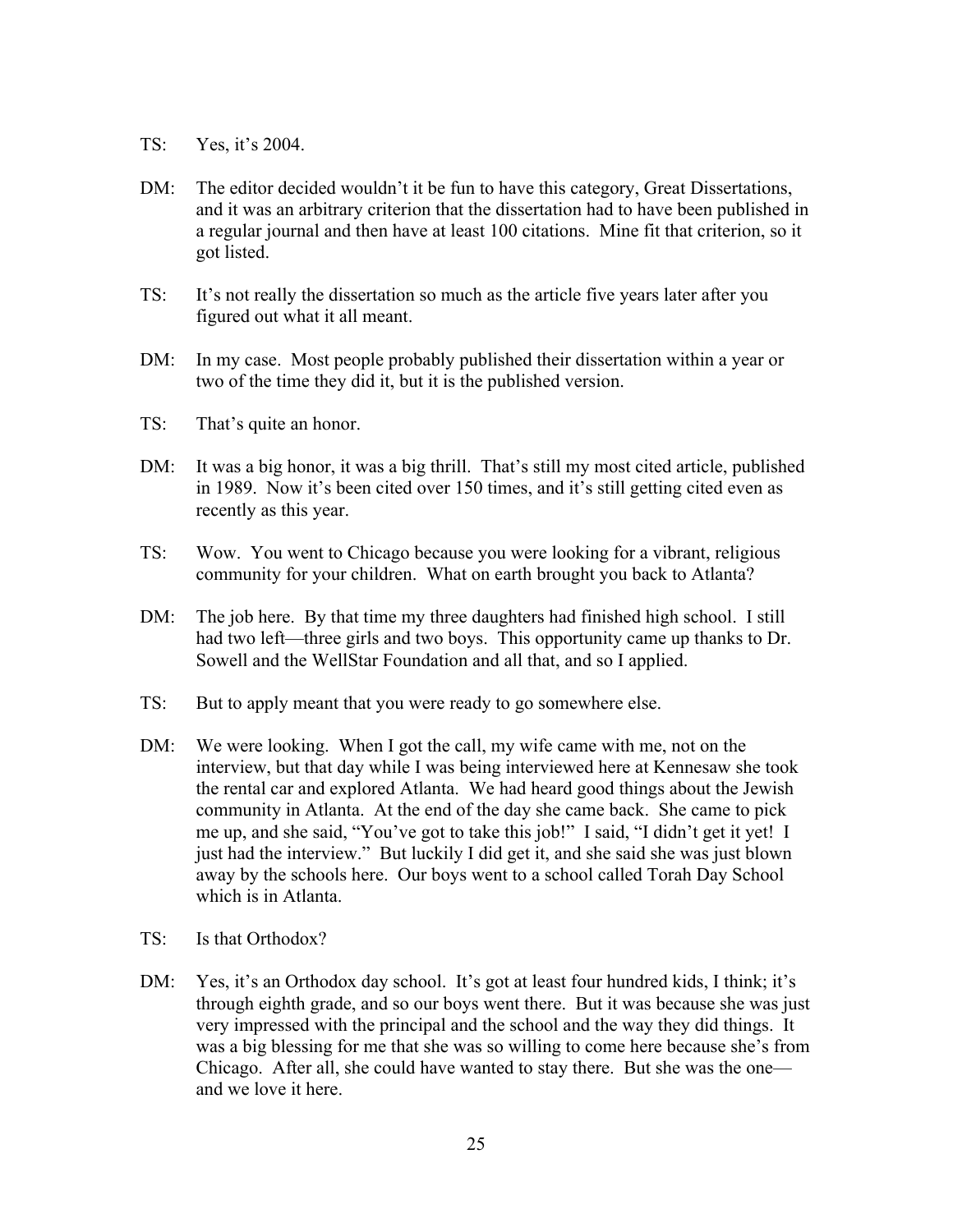- TS: Cobb County has a large Jewish population these days compared to what it used to be. There are at least four synagogues here now, I think.
- DM: Yes. And where we live in Toco Hills on Lavista, right there on that street I think there are four synagogues just right there, and there are a lot more throughout the area. But we were just very . . .
- TS: What's AA [Ahavath Achim Synagogue]? Is that Orthodox?
- DM: That's Conservative. The one that we're members of is called Beth Jacob on Lavista. But we were so impressed with all the people here, both Jews and non-Jews. The people here were so friendly. I am a southern boy. My parents are from South Carolina, so like I said it's a blessing that my wife was willing to move from Chicago. We lived in Chicago, we lived in Minnesota . . . .
- TS: Nobody would suspect by your accent that you weren't southern.
- DM: I don't know what it sounds like any more. I've lived in so many different places.
- TS: It comes from everywhere including Brazil, I guess.
- DM: She says when I get on the phone with my mother I slip into my really strong, southern accent: "Hi mom"—that implicit memory coming to bear. But we're very happy here. She likes it. Eventually she got this job—after our first year here, she wanted to get back into work, and an opening came up at Georgia State. She just got tenure, so it's the first time we've both been tenured at the same time.
- TS: Fantastic.
- DM: We're just very happy here in all dimensions, professionally, personally, the community, the friendliness of all the southerners.
- TS: She's not one of those folks that show up with a Chicago Cubs cap on is she when the Cubs come to Atlanta?
- DM: Those are my sons. When we went to move they weren't so excited. I said, "Well, you know, Atlanta has the Braves." They said, "Dad, it's not the same as the Cubs." So they're still Cubs fans. I mean, they'll go to Braves games, but absolutely, if the Cubs are playing, there's no question who they're rooting for.
- TS: A Cub fan has to be a true believer.
- DM: You know about the Cub fans, right?
- TS: I think it's been a hundred years now since the Cubs won the World Series.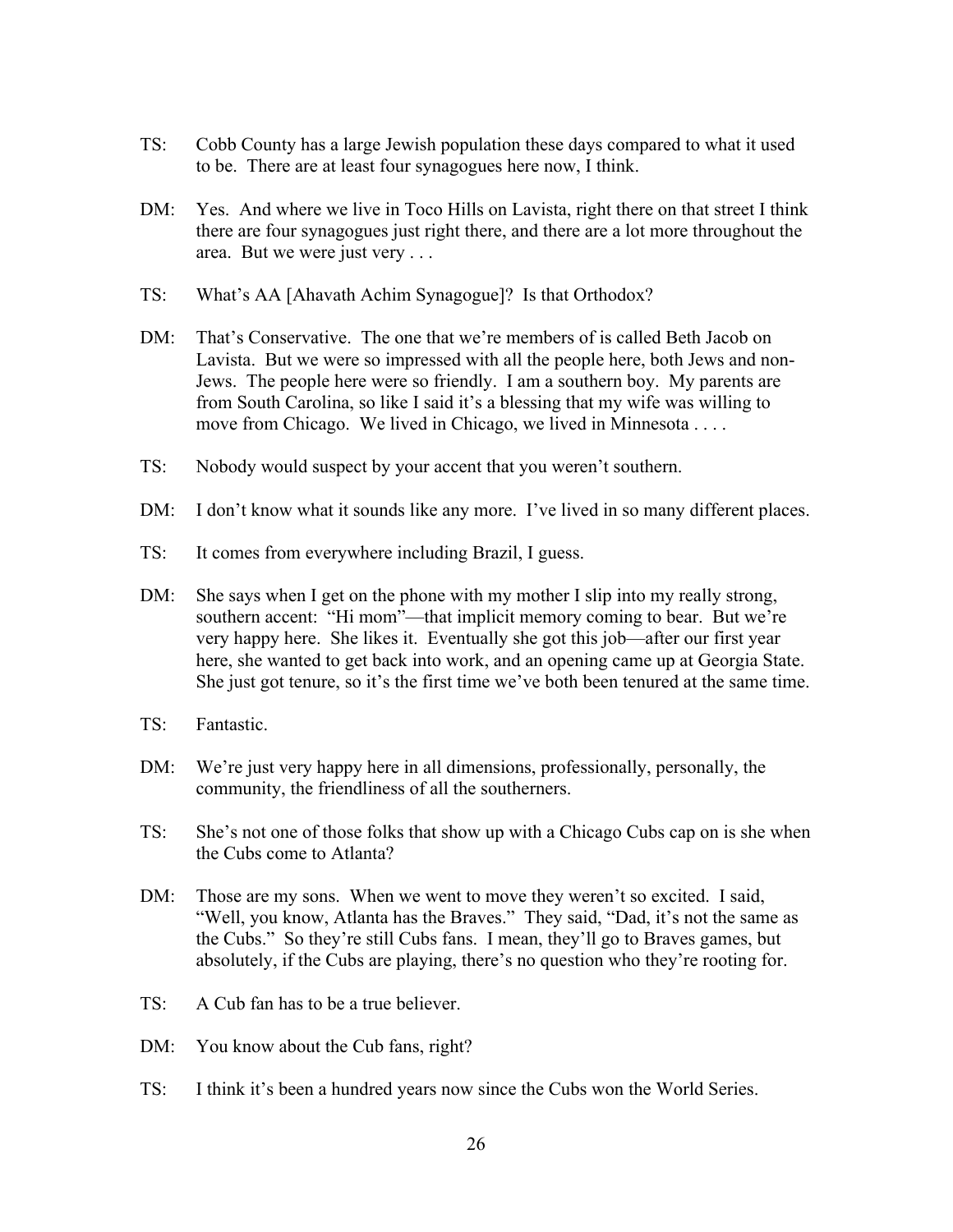- DM: I was so sure when the 100-year anniversary came that finally maybe the Cubs would win, but the poor Cubs just couldn't do it.
- TS: They're going to have a good team this year it looks like.
- DM: I haven't seen. I don't follow that much. I enjoy going to a ball game. In fact I've come to some games here, the Owls; we've got some great teams right here at Kennesaw. I brought my boys when they were younger, but now they're in high school.
- TS: I like to go out and see. I don't go very often, but at least you're close to the action at a game here on campus. Okay, so you're ready to move, and you saw the ad for the job and put in your application, and they jumped at it.
- DM: I don't know if they jumped, but they did invite me down.
- TS: Let's see, 2004, that's been seven years now.
- DM: It'll be seven years this summer.
- TS: You probably saw hundreds of ads; what was it that attracted you to Kennesaw?
- DM: I think we were just ready for a change and the weather, and I really didn't know until I came here. I knew a little bit from Michael [B.] Reiner [member of KSU faculty from 1991 to 1999; recipient of Distinguished Teaching Award in 1998], which was way back. I looked it up in my old snail mail, the address here used to be Marietta. So I didn't know—it was just a smidgeon. I really couldn't say, "Oh, Kennesaw."
- TS: At least you'd heard the name through Michael Reiner.
- DM: Right. But when I got here, I was very impressed with what Dean Sowell was trying to do to build up the college and the way it was growing, and so we decided to go for it. My expectations were exceeded. I remember orientation week run by Bill Hill and by Linda [M.] Noble. He told us some amazing facts. In 2004, I don't know if he said the number of faculty doubled in the past "X" years. It's just grown exponentially, I'm sure you know. Since I've been here I think when I came in 2004 [the fall enrollment was 17,961]. Now [the fall 2010 enrollment was 23,452.] It just felt exciting to be in a growth environment because both SMU and Loyola—I was there [at SMU] with the football scandal, and then Loyola went through some tough times too where we didn't get raises for a few years, and other financial issues they were having with another campus or something. It was so exciting to be somewhere where there was growth. Of course now we've had the economy slow down here, and now we've gone two or three years here without a raise, but okay, fine.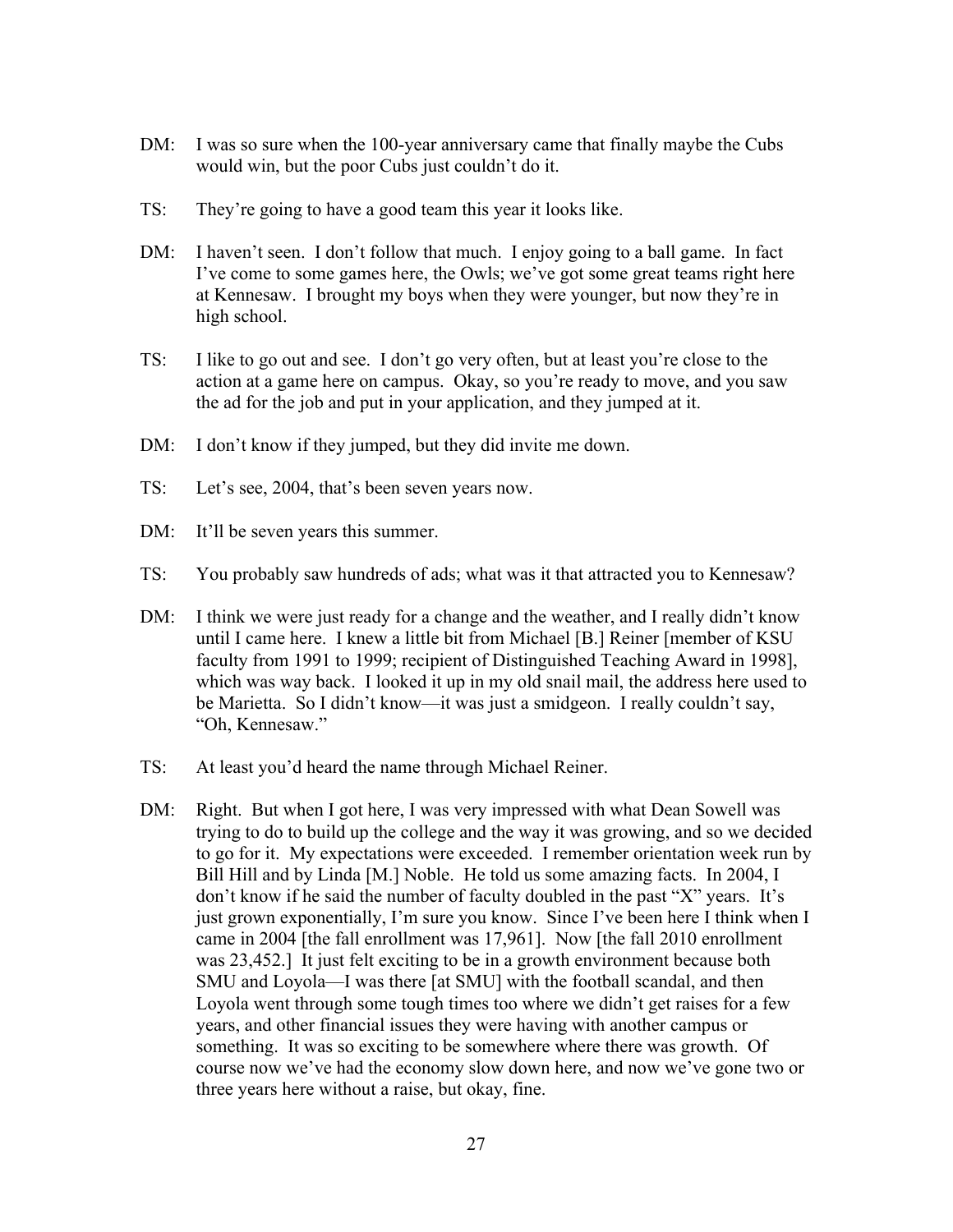- TS: This is different for you to go to a public college though.
- DM: Minnesota was public, but you're right; both SMU and Loyola were private schools. The main difference I've noticed is the red tape. It seemed like it was easier at both SMU and Loyola to get things done, and there's just more forms and stuff here.
- TS: Was there any Jesuit control over Loyola?
- DM: I don't know how much there was. Practically, I never was aware of it.
- TS: Academic freedom and all that?
- DM: I never felt anything. We had one professor in the Psych department who was also a Jesuit, a very nice guy. He's since retired. But I just don't know. I was never aware of any bearings that it had. I would guess on their board of trustees they have to have a certain number of Jesuits or something, but I don't know how that's run.
- TS: It didn't influence what you did in the classroom?
- DM: One way or another, no more than being Methodist SMU. You probably know, many of the great colleges around our country were started by the Methodists; just SMU got the name on it. Boston College, I think, USC, Northwestern, Emory, all of those are Methodist founded.
- TS: I thought Boston College was Catholic.
- DM: Or maybe BU, Boston University, correct.
- TS: Certainly Emory was Methodist. No bad memories from any kind of . . . .
- DM: Au contraire. Everywhere I've been, I was treated greatly.
- TS: Was the student body overwhelmingly Catholic at Loyola?
- DM: I think about half but don't quote me.
- TS: Well, a lot.
- DM: They had more Catholic students than you would find in a state school, obviously, I don't remember if it was quite half but it was a big sized proportion.
- TS: Were you a novelty as an Orthodox Jew?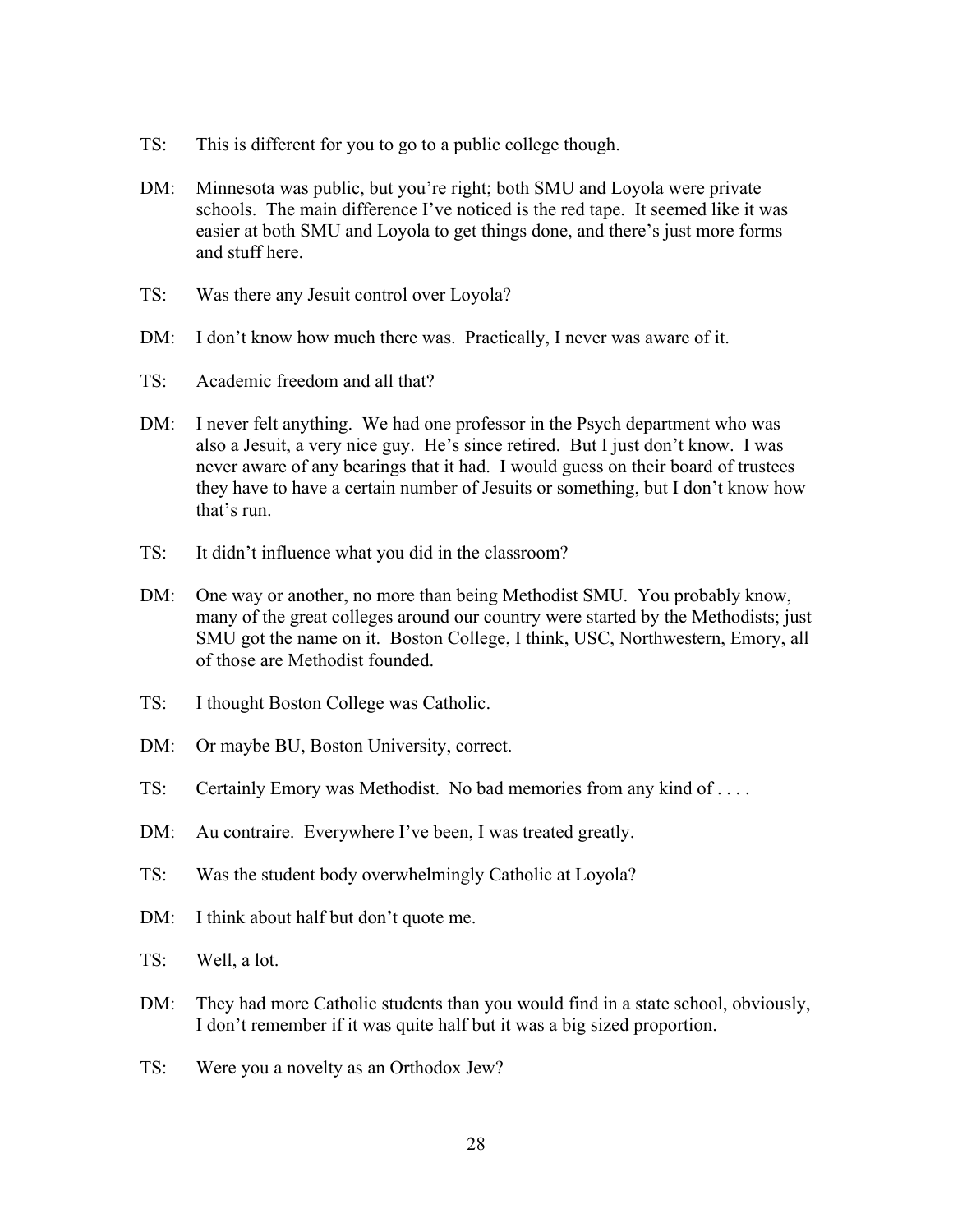- DM: No, there were at least a couple of other professors who were also Orthodox. I had to tell them, I'm not a cardinal because they have the little red beanies [zucchetti] they wear [similar to yarmulkes or kippas worn by Orthodox Jewish men], so at the beginning of class I would say, "I'm Jewish, not a cardinal," just to make it clear (with a smile).
- TS: So we had a job that looked interesting; you came here and must have liked it here.
- DM: We've been very happy here. I've been happy here professionally, and it was not "a normal fit." In fact, when I got here Dean Sowell said, "I'm not sure where I'm going to put you."
- TS: Well, it is interesting that you end up in Phys. Ed. [Department of Health, Physical Education and Sport Science].
- DM: Right. Well, however that worked, and I don't know the history of that with Betty Siegel and WellStar, but he's the Dean of the College of Health and Human Services, and that college doesn't have a Psych department.
- TS: But it did have all this money from WellStar.
- DM: Yes, and he created a gerontology position. My entry into gerontology is sort of a back door because, like I said, my research in memory and aging is what got me into gerontology and then founding that center at Loyola.
- TS: We often think of that as sociology instead of psychology.
- DM: Well, there are plenty of people in Sociology working in aging as well, but there are a lot of us in Psychology.
- TS: And then I guess as far as nursing, [L.] Annette Bairan [professor of Nursing with a Ph.D. in Sociology] was in that.
- DM: Right, she was on the search committee.
- TS: Was she?
- DM: Yes, so I got to meet her. In fact, Carol [S.] Holtz [professor of Nursing] and I team-teach a course called Gerontological Nursing. So there were several niches like that that I could fit into, but with a Ph.D. in Psychology I didn't fit neatly into any of those three departments, Social Work and Nursing and HPS. So my first year or two here, I trust my memory on this, but I think I reported to Dean Sowell as just sort of a free floater, and he said, "We have to put you in some department so you can come up for tenure and everything." So he finally put me in HPS, and I said, "I don't know anything about PE."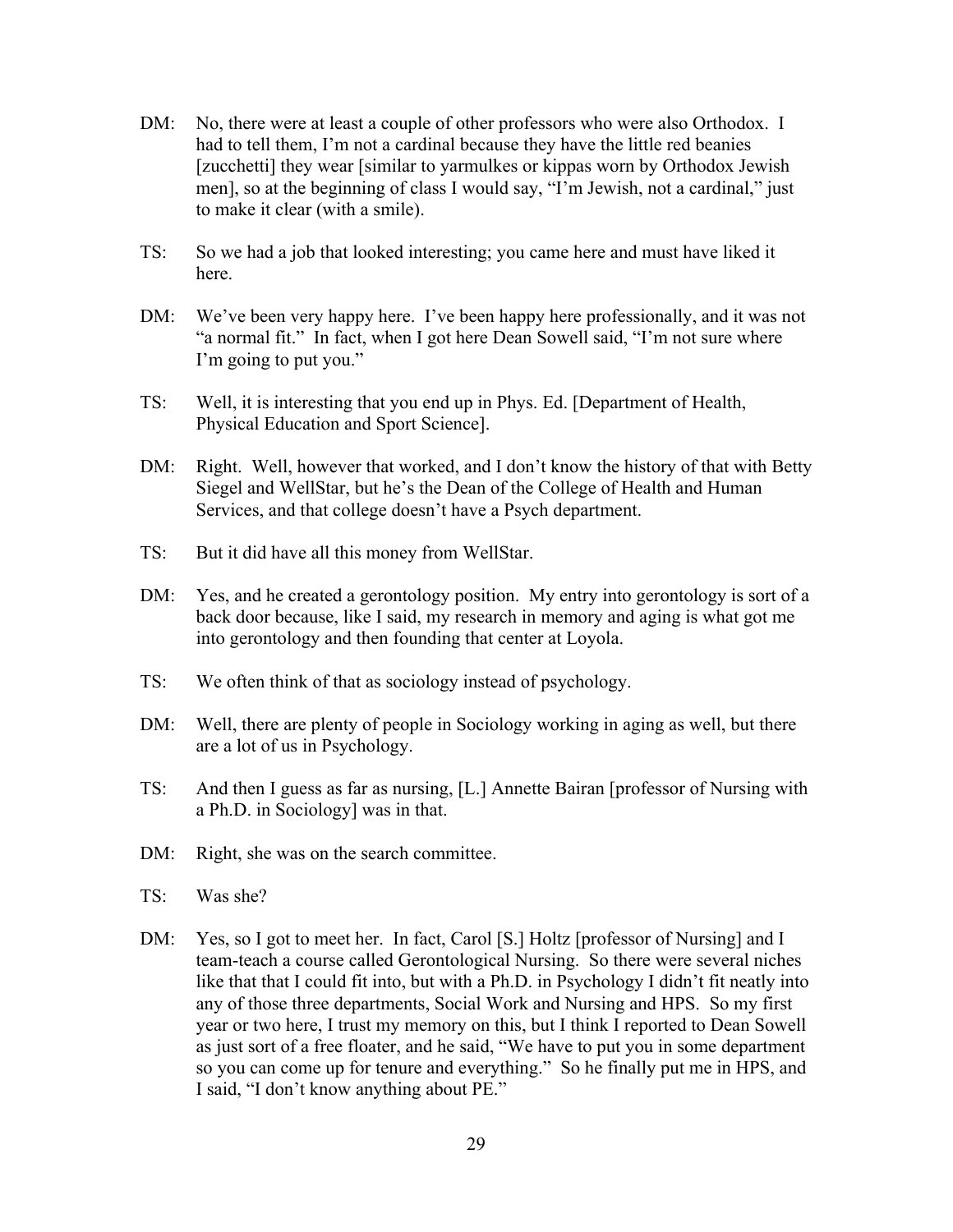- TS: Did they know anything about what you're doing?
- DM: Yes. Well, maybe not, but they've been very, very supportive. It's been wonderful. The course that I teach there is Research Methods and Statistics. They have a Research Methodology course, and it uses most of the same lingo that we do in psychology, and so that's worked out very well. I had to learn some new variables to talk about like instead of measuring IQ or memory or personality, they're measuring things like  $VO<sub>2</sub>$  max and exercise parameters and calipers and things, but it's really worked out well. The department treats me like I'm one of their own even though I come from Psychology. I've been here seven years almost, and I'm not in the Psych department. People always assume I'm in the Psych department. I've made some friends over there, Bill Hill and Randy Smith, Chris [Christine B.] Ziegler, Amy [M.] Buddie, [Pamela J.] Pam Marek, a few other people, but my home is in HPS, so it's kind of funny.
- TS: Well, that's interdisciplinary, I suppose.
- DM: There we go! After all, right!
- TS: You've been here seven years. And, of course, you're away this semester. How did this come about, this visiting professorship at Georgia Tech for this year?
- DM: It is a well-kept secret, but we think of Georgia Tech probably just as an engineering school, and, of course, it excels in those kind of areas, but the Psych—well, it's called the School of Psychology—but the Psych department happens to have some of the best people in the world, in my opinion, doing research in memory and aging. They have a very strong program there. In fact, for the past twenty years they have organized this thing called the Cognitive Aging Conference. It meets every other year, and it's what I used to come to Atlanta for from Texas and Chicago. I've known many of these faculty professionally for many years. When I was looking around last fall when I found out I was eligible to apply for the sabbatical, am I going to just stay here? I didn't really want to go traveling since my wife couldn't leave her work at Georgia State. So I started looking around, and I asked some of the professors at Georgia Tech what the availability would be, and they welcomed me with open arms. They said, "Absolutely, why don't you come be a visiting professor here?" It's been perfect for me. They gave me an office, and, best of all, they have a weekly seminar that I go to. So it's fun, kind of like a kid in a candy store. I'm back in graduate school and catching up and hearing new things. They have probably half a dozen faculty that are in my area, so I have colleagues to talk to and probably a couple dozen graduate students or post docs doing work, a lot of high level research going on there, and I get to benefit from the stimulation.
- TS: So lots of stuff to bring back here to the classroom.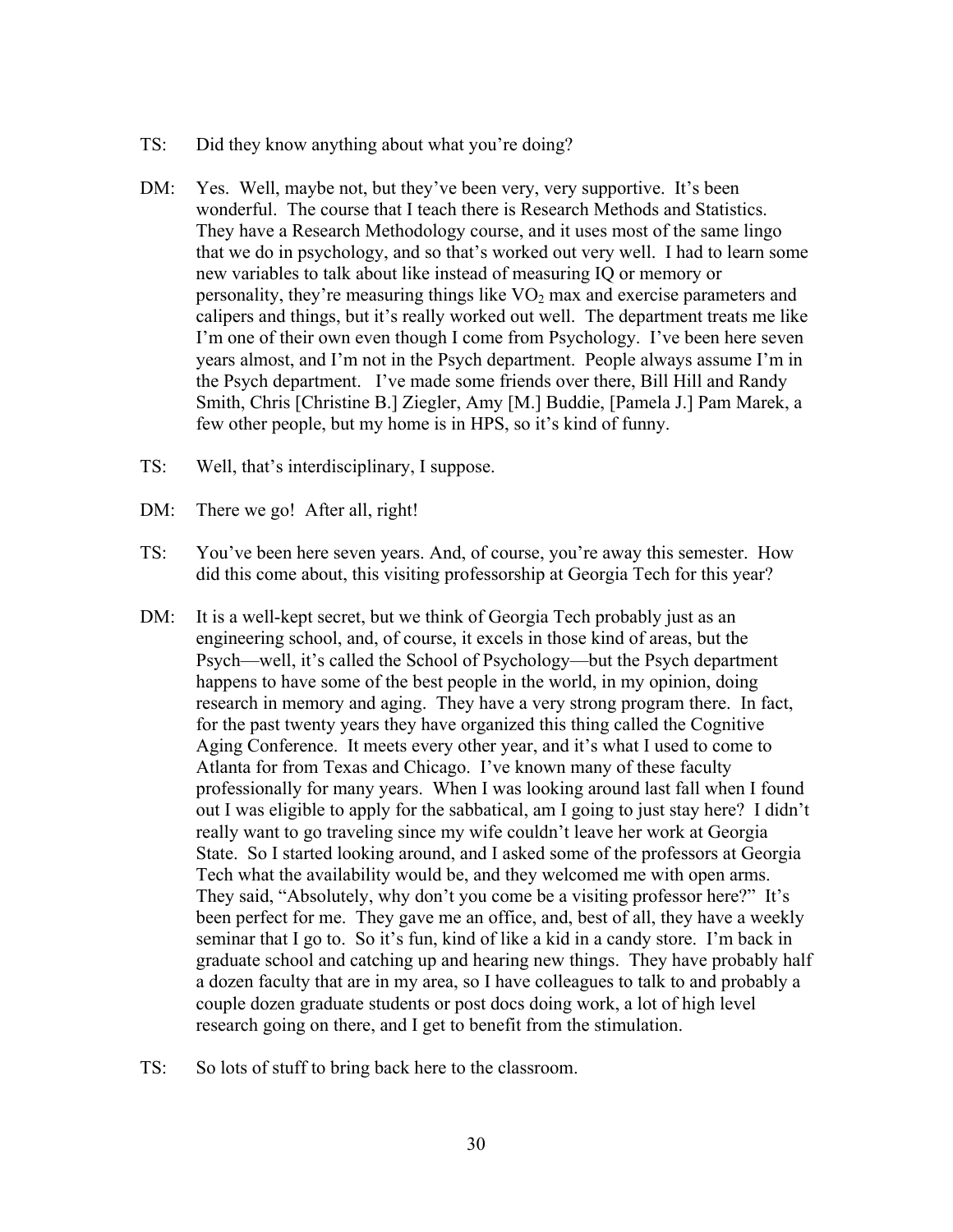- DM: Right. And we'll see, hopefully, some potential will come for further publications or grants or something. I'm not holding my breath for that, but it's very stimulating, and they've been very gracious. Even though I'm very happy here, the truth is I don't have any real colleagues vis-à-vis my research interests. That's true for most of us, I guess. You go to conferences to [meet them]. I mean, how many people are there in history in your particular area of specialization, so right now, like I said, it's like being back in grad school and a kid in a candy store.
- TS: We've already talked about some of your professional interests, but there are a few that we haven't covered. One thing that we haven't talked about is your work with physical and psychological benefits of forgiveness, which sounds like bringing some religion into play.
- DM: Yes, it's really got nothing to do with my religion, although forgiveness is a big part of being Jewish. There's a prayer we say every night where you try to forgive people who have done you wrong. Then the hope is that just as you've been judging people favorably, so that God should judge you favorably too for any of your own transgressions. But the way I got involved in that was at Loyola I had a student, Catherine Romero [Barber], and she had done her dissertation on forgiveness. I was on her committee. She's now a professor in [Houston,] Texas at [the University of] St. Thomas; it's a smaller college [3,520 graduate and undergraduate students in fall 2010 (54 percent graduate students)]. Anyway, I got to direct her dissertation. She was with a different advisor and had gotten interested—she was a clinical psychologist in training—in the role of forgiveness and how the health benefits of it and psychological benefits are I guess obvious. When you don't forgive somebody, it hurts you a lot more than it hurts them because you're carrying around this grudge, as you can imagine. Now studies have shown that it has physiological—it can affect your blood pressure and other things. So the technique she used was keeping a journal. She had people write about difficulties they were having in being able to forgive someone. Like I said, it was fortuitous that I was on her dissertation committee. Then she decided to expand into looking at older people, and that's where I came in. I had a group of volunteers through my aging center.
- TS: People who were carrying a grudge for forty years and that kind of thing?
- DM: Whatever, right. That's how we connected because she had started just looking at forgiveness issues in young adults and wanted to expand and found it much richer looking, like you said, at some of the older people who had been carrying these grudges a long time. They typically had more serious issues, usually involving infidelity or issues at a job, not getting a job or being passed over for promotion, or serious issues with other family members. So it was a much richer sort of experience and database to work with. She and I published one part of her dissertation together [C. Romero & D.B. Mitchell, "Forgiveness of Interpersonal Offenses in Younger and Older Roman Catholic Women," *Journal of Adult Development* 15, no. 2 (June 2008): 55-61]. Then since I came here—and this is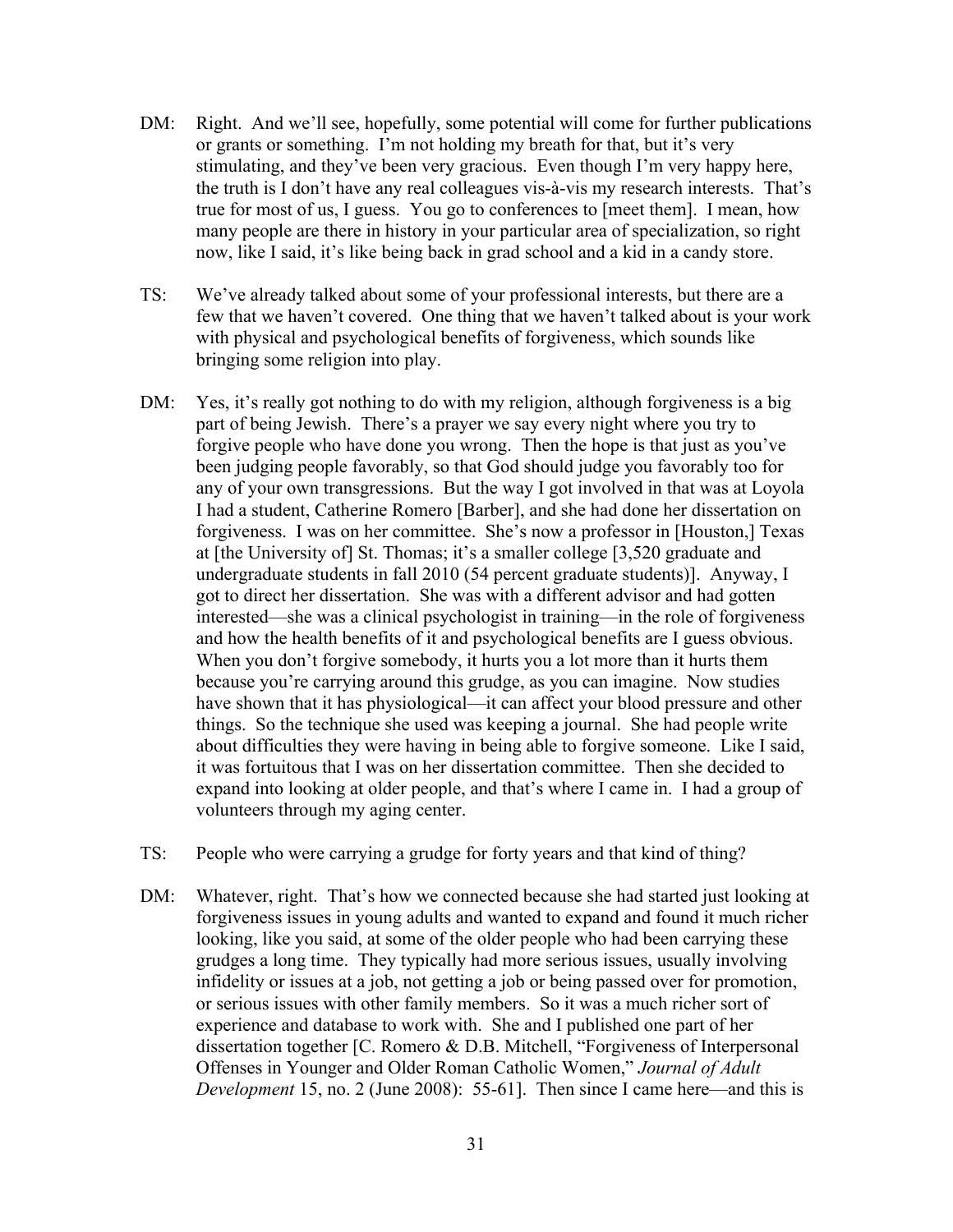interdisciplinary too—we hooked up with a nursing professor, Laura [P.] Kimble, who used to be at Georgia State, and now she's at Mercer [University—Georgia Baptist College of Nursing]. We wrote a grant and revised it, and it still hasn't been funded. That work is on hold right now. I'm not sure if I'm going to try to pursue it or not. Like I said, we were able to publish one thing, and even though we've gotten a lot of good feedback, we never quite made the good enough score to get funded. These were all federal agencies we're trying to get funding from, so that's just still sitting there. As you can tell, it's not my main focus of research; it was sort of a side area.

- TS: That kind of fits in with memory.
- DM: Absolutely. Right. If you can't get this out of your mind or if it's bugging you if you can just forget about somebody, maybe that's just as good as forgiving them, but that's a separate issue.
- TS: You may be aware that history and memory—there's kind of a cottage industry in the field of history nowadays of looking not so much at what happened, but the way people remembered what happened.
- DM: Very interesting. Put a spin on it of your own. It might even be conscious.
- TS: I think the first studies I was aware of in this field were about memorials to the Civil War. What were people saying around the year 1900 when they put up these memorials, what did they want to remember about the War. This was about the time when Union and Confederate soldiers were suddenly getting fewer in number, and they're actually having joint reunions where they get together and remember the Battle of Gettysburg or whatever all the way up through the seventy-fifth anniversary of those battles. Particularly as they got near the fiftieth anniversary they were gathering together and telling their war stories together people who had been trying to kill each other fifty years ago. I guess they had forgiven by that time.
- DM: Hope so.
- TS: But still their memories would be very selective in lots of ways. The way the North and South came together was basically forget about the Blacks and how they fit into the story. At any rate, there are just a tremendous number of dissertations that have come out in recent years about memory of such and such. It sounds like the kind of research you're doing though could really inform some of the scholars.
- DM: That would be an interesting area to get into.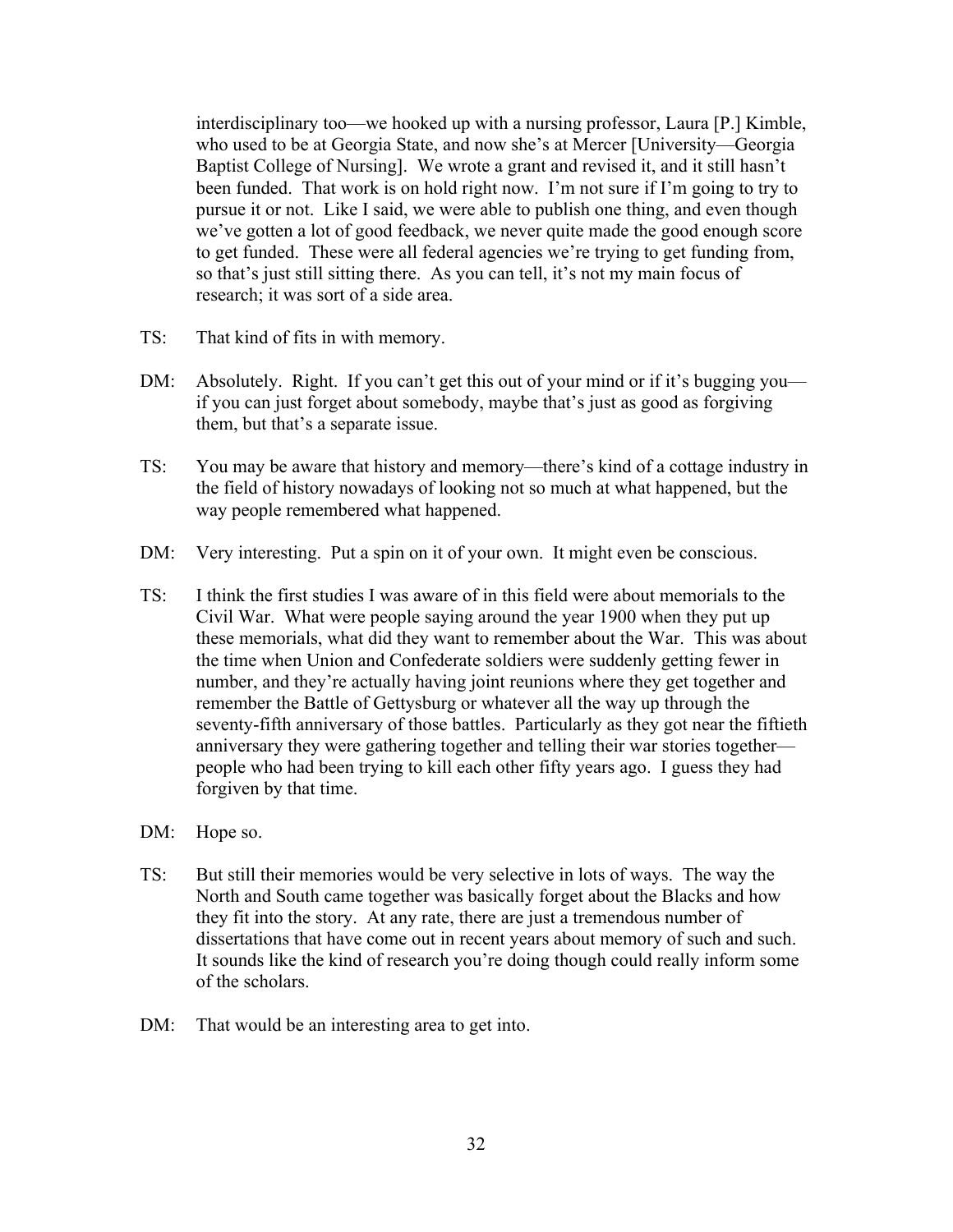- TS: So you've done that and we've talked a little bit about your work with Alzheimer's. I guess one of your professional interests that maybe we didn't talk about that much is evidence of the preserved self in Alzheimer's.
- DM: Oh, that was another graduate student whom I was privileged to have—students make such a difference in your life, in my experience. This was Sam Fazio. He came to me when I was at Loyola, and he had this idea that related to what you were just saying with history, that so much of yourself is tied up as a function of our memory, you know, who are you? How much of it are we conscious of?
- TS: Yes, and you start telling stories.
- DM: Right. With Alzheimer's frequently people talk about the loss of self. That's one of the ways it's characterized. While that may be true, he had worked a lot with patients directly and felt it was overemphasized. He said, "The person is still there. Just because they have difficulty remembering certain things—their spouses' name—they're still a self; there's still a person there."

END OF TAPE 2, SIDE A START OF TAPE 2, SIDE B

- TS: You were saying there is still a person there.
- DM: Right, I think that meant a lot to Sam because he felt that a lot of the books and literature out there were just saying it's so sad, the person is all gone. If you've ever met somebody with Alzheimer's, it could feel that way, but he wanted to say that as a result of that we weren't treating the individuals with enough respect, like we took away, robbed them of their personhood and treated them like they were—this is just an expression—like they were a vegetable or something. Rightly so, he thought that was terrible. He wasn't satisfied with the message. He asked, "Can we collect some data that would support this notion?" So his dissertation focused on that. We published one article about that, showing evidence that with these implicit measures based on conversations with them that there was evidence, not just a belief [S. Fazio & D.B. Mitchell, "Persistence of Self in Individuals with Alzheimer's Disease: Evidence from Language and Visual Recognition," *Dementia: The International Journal of Social Research and Practice* 8, no. 1 (February 2009): 39-59.]. Of course, religiously or philosophically you could "believe" or "know" that the person is still there—a spouse or a parent, "I know that they're still in there," but we actually had some data to support that using implicit measures based on similar—not the same thing—but similar to my implicit memory work. That's how we came together with that.
- TS: Yes.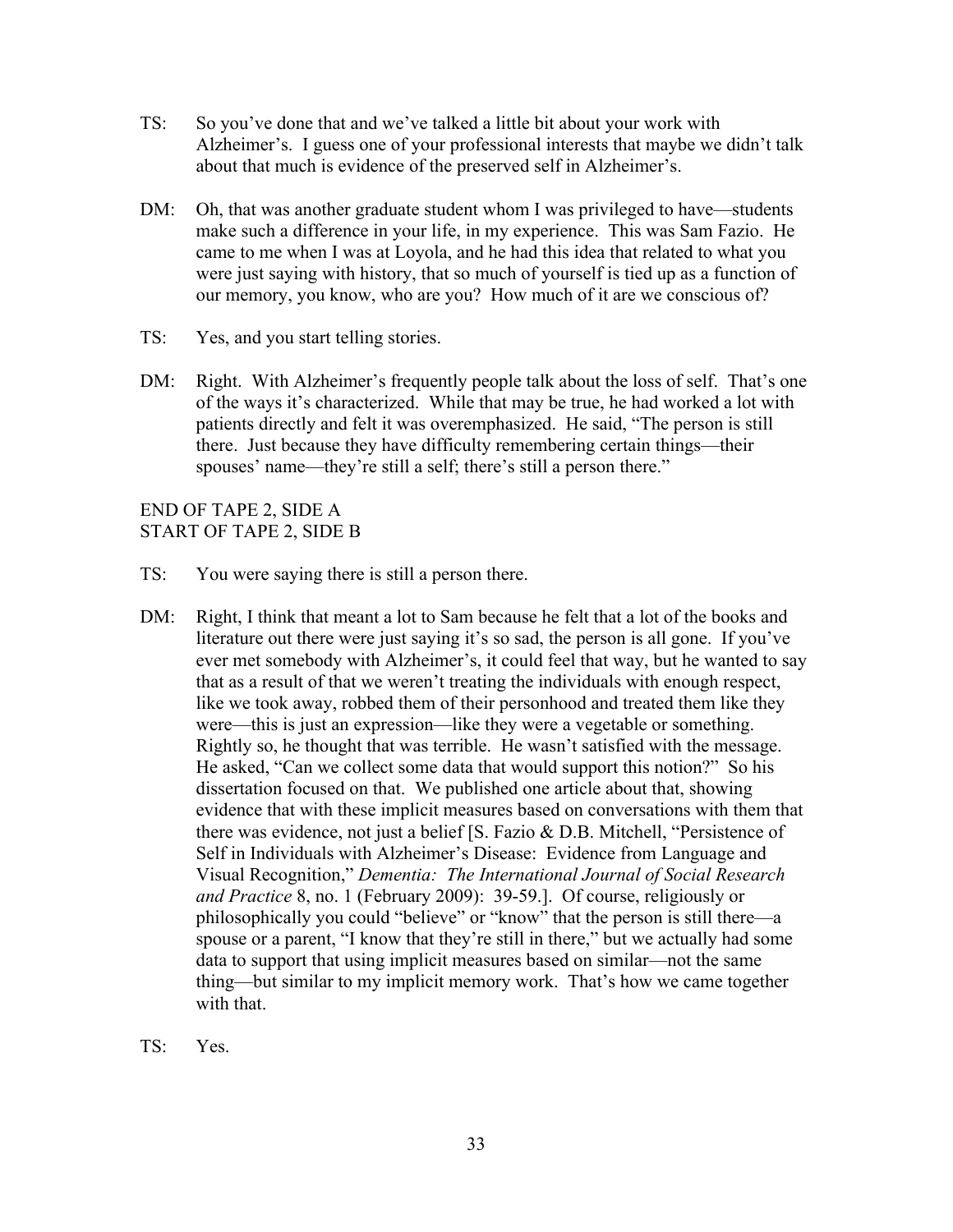- DM: I would say these two people—I've had some very good students. I had another one who we did work with children with ADHD [Attention Deficit Hyperactivity Disorder] also. I've been blessed with these terrific students who have helped me get into areas—and Connie Van Brunt too—that in my own research by myself would have never taken me into. So I got to do some work with children with ADHD; I got to do these Alzheimer patients focusing on their "self"; people who benefited from expressing forgiveness. I think all of these have such a greater potential at least for greater impact on quality of life for people than my own research, which is mostly just descriptive. I guess I can tell some good news about two out of three ain't bad, two out of three memory systems are going to be preserved if you stay healthy, but I felt like these students really helped me do work that was more touching at the human level.
- TS: I saw something on your vita where it looked like you were doing something about exercise and memory as well, weren't you?
- DM: That's a new project that hasn't really gotten off the ground yet. There's a young professor named Tiffany, she used to be Collinsworth, and now she's married, and it's Esmat. In fact, I just sent her an e-mail this morning. She runs our SPARKS program. I don't know if you've heard of SPARKS, it's Seniors Participating in Activities Related to Health at Kennesaw State. It took me a couple of years to learn that acronym. It's run on Friday mornings. It's an exercise program that benefits our students as they get to assess and prescribe exercise for older adults. The benefit to the older adults is they get to be involved in a program.
- TS: Oh, I think Dave [David L.] Morgan's in that if I'm not mistaken. I run into him over in the Employee Fitness Center, and he comes from some program on Friday mornings.
- DM: They send an e-mail I think once a semester encouraging people, including faculty and staff to participate. I think it's a great program, but she wants to actually collect data—I mean, it is a program just to benefit people—but to show that—and there is a lot of research showing this already—that a good way to maintain a healthy brain—it makes sense, no surprise—is to engage in a healthy lifestyle, including exercise. We're just hoping to team up and do some collaborative work to further knowledge in that field.
- TS: You won the Distinguished Research and Creative Activity Award in 2010, but you also in 2007 received a Foundation Prize for Publication (Flame Award), didn't you?
- DM: Yes. That was for that article, the seventeen-year memory article. That was specifically for one publication. That was the first award I got here, and that was quite a thrill.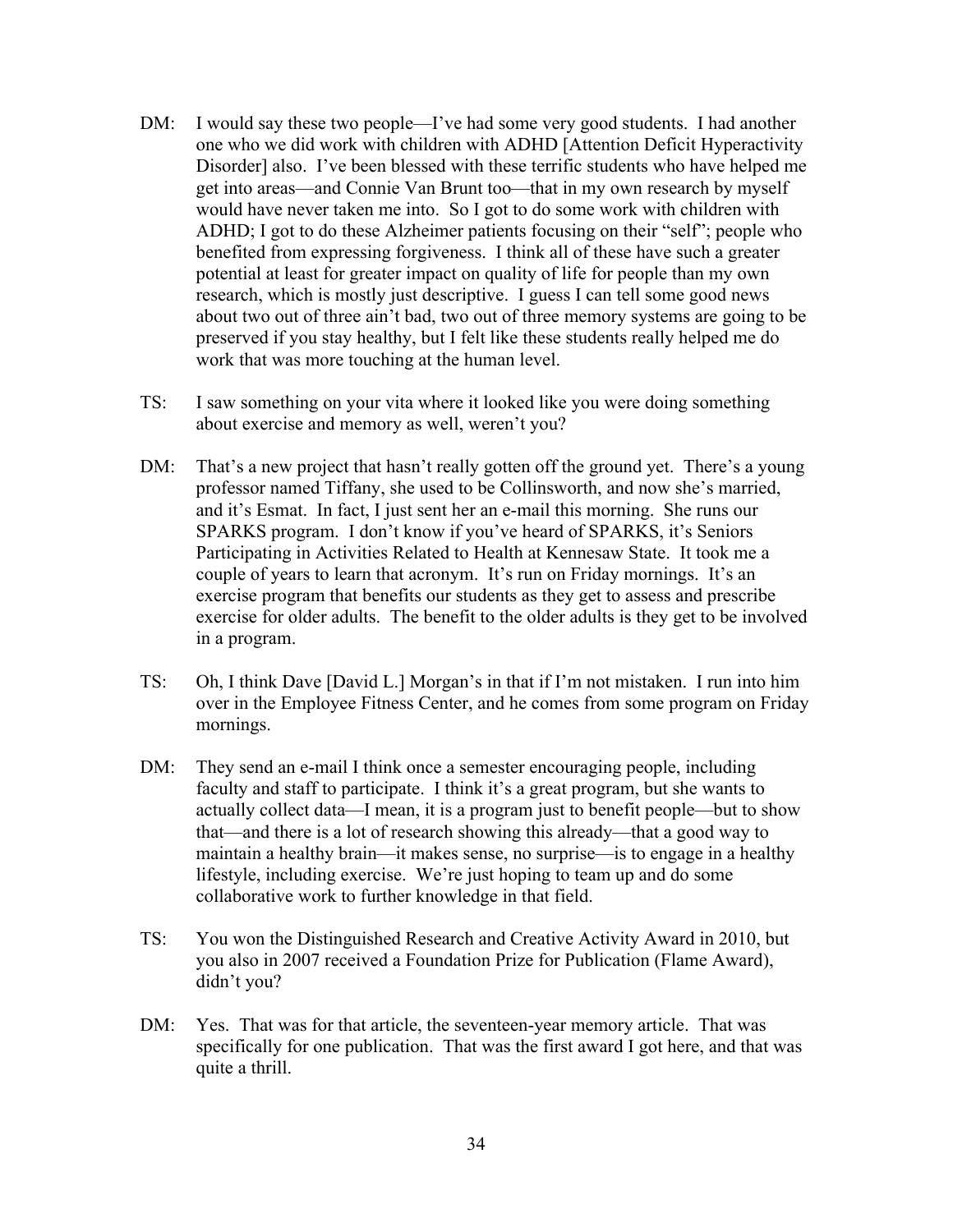- TS: Right. And that's one you don't have to be here five years to get the award. The Distinguished Research Award this last year, what do you think you had done, since it's not for just one particular publication, it's more of a body of work over a career, I guess, why don't you talk a little bit about that award and how that came about.
- DM: I think a lot of credit has to go to my chair, Mitchell [A.] Collins. He wrote a very strong letter.
- TS: He's won the Scholarship [2003] and Distinguished Professor Award [2005].
- DM: Yes, so I think a good supportive letter makes a lot of difference. He is very supportive. I think he told the truth. I don't think he exaggerated anything. But I think he emphasized that my research for the past twenty-five years has been very programmatic. I was fortunate; things just came together. I think being exposed to that memory theory that I mentioned by Tulving gave me a good structure to organize my research in memory and especially memory in aging and Alzheimer's. So over the long term, I think, those themes have made my research programmatic, and I think people find that to be laudable.
- TS: When you say programmatic, what do you mean exactly?
- DM: It's driven by theory and that it wasn't just random studies. I've got some of those. I've got a study I did in imagery a few years ago or a different study with preschool children with spatial development, which seemed kind of random. But the main focus of my research on memory, in particular, implicit memory and how it changes or doesn't change as we get older and even the extensions into Alzheimer's and with the self—there were threads there; there was a theme there that made it worthy of this award. It wasn't just bean counting, if I'd published enough—"Oh, now you've published thirty publications, so now you've done enough" or "You've got "X" number of dollars in grants." But it was—I hope the quality. Also my work has been cited pretty frequently, and the fact, again, back to programmatic, that there was a theme that unified the various studies I've done.
- TS: Let me ask you this, at least leading into a wrap up question. You've been here seven years now, and you have a unique perspective, I think, in that you've been so many different places and different kinds of institutions from Furman through Wake Forest through Minnesota through Southern Methodist through Loyola and you've had a non-teaching research sabbatical this year at Georgia Tech. In light of the diverse experiences that you've had at different types of institutions, and I guess Lake Forest College as well could fit into all of this, how would you describe the intellectual life at Kennesaw State?
- DM: I think it compares very well to any national level because I think most people would agree that a school like the University of Minnesota certainly would be a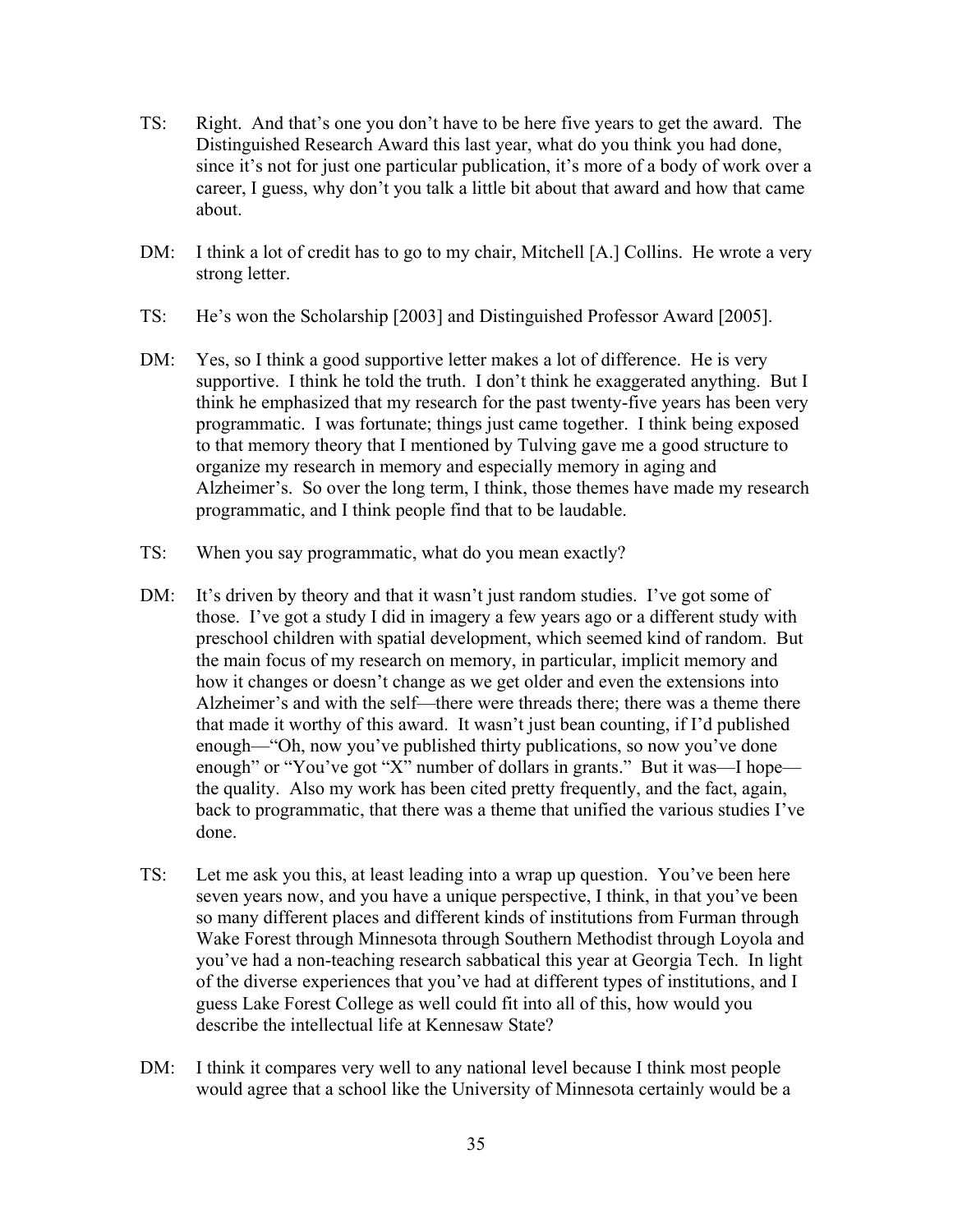nationally recognized school. I don't know if Loyola's quite up there or SMU, but I, in coming here, found no dearth of intellectual stimulation. Now specifically, I don't have a colleague at Kennesaw who does implicit memory in aging, but all you have to do every day is look at the e-mails that come out and all the opportunities here. Every day there's a number of opportunities for intellectual stimulation of the highest caliber, I think. I don't get to go to everything, but the things I have been to, I have been very impressed.

- TS: You can't possibly go to everything.
- DM: Right, you can't. That was true at Minnesota and that's true at Georgia Tech, et cetera. So your question was about . . . ?
- TS: Well, the intellectual life on campus, how do we compare?
- DM: The life of the mind? I don't see any real difference at that level. I would say, you didn't ask me this, but people have asked me, what about the students, state school, I'm sure we have a much broader range. Say, Georgia Tech, is more selective than Kennesaw. That's no surprise to anybody. So over there for sure, especially my graduate students, but that's true anywhere, very high level. They are certainly at a caliber, the students and the people working there, I don't know if it's a Tier 1 or that classification system, but it's definitely high quality. But my experience here, this was true at SMU, this was true at Loyola, Minnesota, individual students are as high as anywhere. Maybe the average is lower. Maybe we have students at the bottom who have lower qualifications.
- TS: That you might not ever see them, they might not ever get to your classes anyway.
- DM: Oh, yes. And when I taught Intro Psych, I saw a lot, especially at SMU, a lot of football players. I love football. It's a great sport. But I think our system is unfair to many of them that they're brought into the school because they can play football well, regardless of their academic abilities. I think it's unfortunate. This is sort of a side editorial, but I think there are students who have a very difficult time. It's not their fault. It's the whole culture we have saying that, "Okay, we like you for your athletic abilities, but we're going to ask you to try to be a student too." I think in some instances it's not a reasonable expectation. I don't want to get off into political issues like that, but not to pick on football, I have plenty of low end students academically who I'm sure have other skills. In our whole culture not everybody should go to college. That's sort of blasphemous for me to say that, but I think plenty of people can be very successful, and it's been shown, without going to college. They can be successful in many endeavors that don't require the intellectual life of academia. They can be excellent plumbers, hair stylists, mechanics, you name it, but given that we're here, back to your question, here meaning in academia in general then specifically at Kennesaw, I can't say that I've noticed any lower or different level of intellectual life here than at the other institutions I've been at. I'm sure if you want to do something like count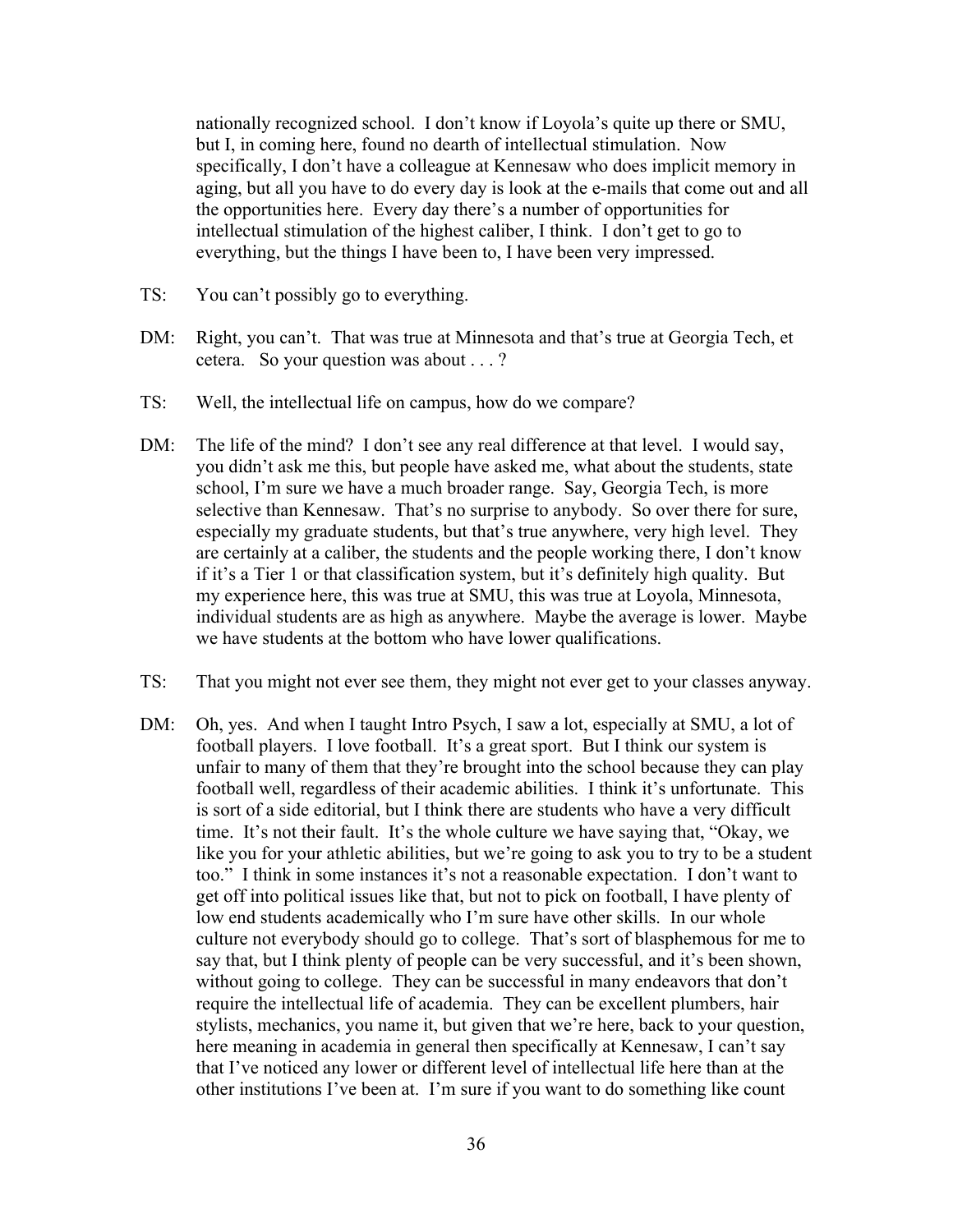the number of grants or publications, Georgia Tech's got more than we do, Minnesota's going to have more, but on the qualitative level, my personal experience in talking to people like you and other professors and again, just all the cultural activities we have—I've been to concerts, I think our [School of] Music is great. I've been to quite a few concerts, and I know they also have members come from the Atlanta Symphony Orchestra. I mean, what's missing? Do we have a Luciano Pavarotti or somebody like that here? Okay, maybe we don't, but we have high quality in all the areas that I'm familiar with, and I don't think Kennesaw needs my opinion on that, but since you asked me, I think it's very high level.

- TS: We get different perspectives from people that have been here a long time and people that have been here a short time. You've been relatively recent in seven years, I guess, but the old timers can see the change in campus culture from a focus almost exclusively on teaching to greater emphasis on scholarship. Some like it, and some don't.
- DM: I understand that. I'm sure it's difficult for some people to live through that transition. Personally, I just think it's important to value all the things. I've put that into my tenure statement—Ernest Boyer, the three areas.
- TS: Scholarship, research and teaching.
- DM: Right. You're familiar with that. I was introduced to that piece by none other than Charles Brewer, and so I cite it sometimes now in my own work because I really hope to excel in all of those areas.
- TS: Well, Betty [L.] Siegel really introduced the Boyer model at Kennesaw [Ernest L. Boyer (1928-95), Chancellor of the State University of New York and later President of the Carnegie Foundation for the Advancement of Teaching and author of *Scholarship Reconsidered: Priorities of the Professoriate* (1990).
- DM: Really? I didn't realize she had done that. So maybe that was fortuitous that I cited that when I got tenure here, but I believe it. I think that ideally we should strive to excel in all those areas. I don't want to publish at the expense of not being a good teacher. Not everybody can do all of those. Just like I was saying about students, not everybody is meant to be a college student, and not all professors can do all things. But for those of us who can—and I feel like I'm fairly strong in both research and teaching, probably not so strong in service—I really think that we need, if anybody wants to listen to this, a multi-faceted approach to appreciate the different qualities that different professors bring and not just to say everybody has to publish a lot. Certainly we have to teach well. Unless you have somebody at a high level research institution where they're just doing research full time, in a normal university atmosphere you have to be able to communicate your knowledge both to other professionals and to students. Again,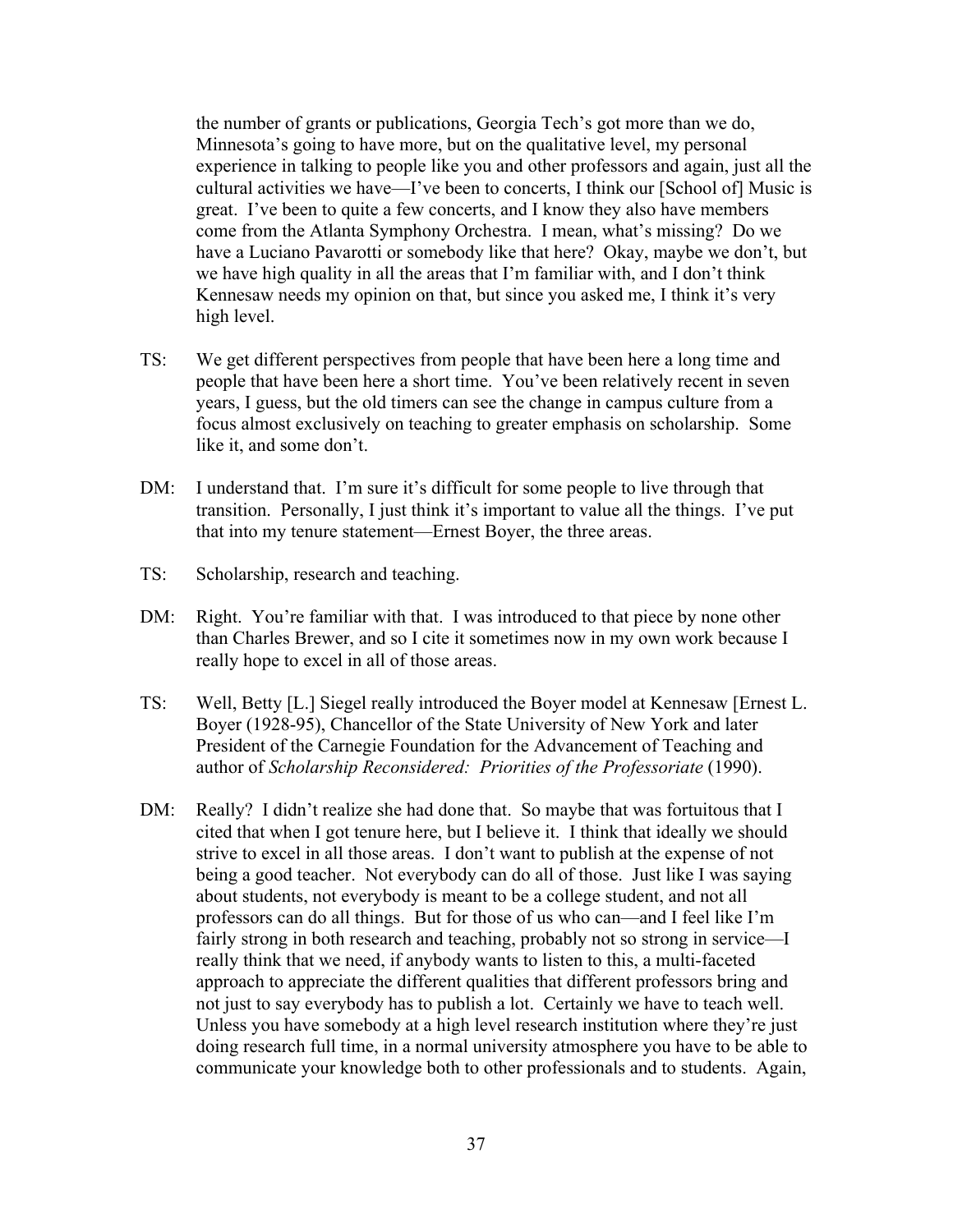it's hard to pull off, but, ideally, I think, we should have an environment where we can take advantage of people's strengths with balance.

- TS: It's interesting to hear that because I think you've articulated very well what were the spirit and the culture of the Betty Siegel years. We're five years down the road from Betty Siegel now, but you're still seeing that as the essence of who we are, I guess.
- DM: That's what I would like. I've been at institutions where I've seen this change. It was happening at SMU when I was there too. Loyola was already pretty much in that mode. I think a lot of schools, of course, want to be more nationally visible, and, of course, everybody wants the best in all areas, but I think it sometimes almost seems too easy just to focus on things that are easier to count, publications and grants. It is more of a challenge, I think, to evaluate good teaching. We're constantly working on that, but I think it's so important, and I don't want to see in the midst of its growth Kennesaw to discard that. I think that's such an important tradition we have here. If we can keep a balance across the board in some way not every professor can do everything, but I know in the HPS department we have these different tracks. I don't know what other departments do where you can focus [your] energy on research instead of doing teaching and service or the balanced track they call it.
- TS: That was a Tim [Timothy S.] Mescon model in the Coles College of Business, and Health and Human Services certainly adopted that track method.
- DM: I think that's healthy, and I think we need that as an institution. I think we need it for our students, and I think it's realistic. I think it's unrealistic to expect every professor to be stellar in the area of publications.
- TS: But you're scholarship track definitely, I guess.
- DM: Yes. I was hired that way, and thank goodness so far I'm able to keep it up.
- TS: We often ask people what keeps them at Kennesaw. I hope you're going to stay here awhile.
- DM: I hope so. I don't have any plans to move. I'm very happy here.
- TS: It sounds like from what you're saying . . . .
- DM: I'm finishing seven; let's see, I guess my record is still thirteen years at SMU because I've moved around, but really it's only my third job.
- TS: SMU, Loyola, and here.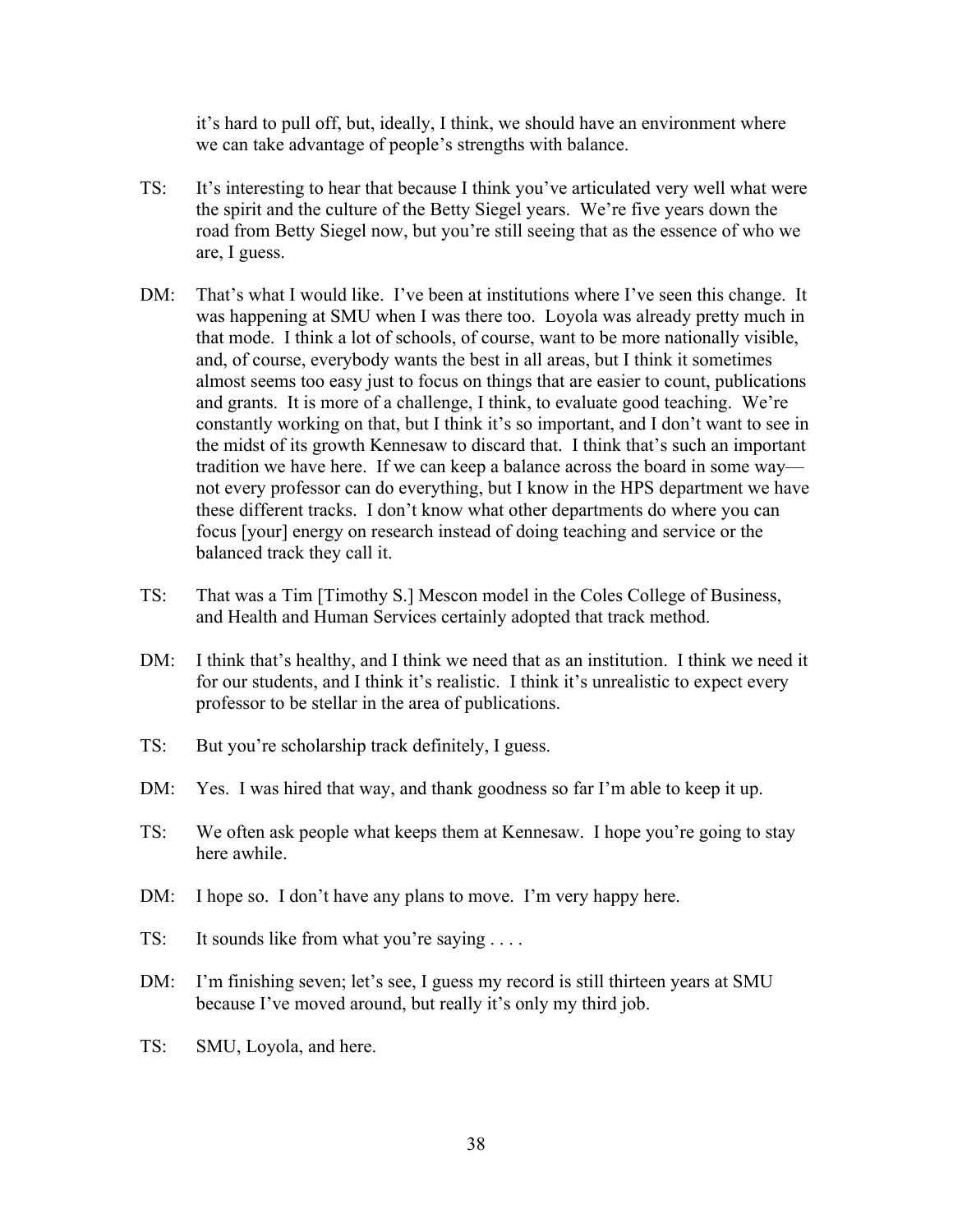- DM: That was thirteen, eight and now seven, so in one more year I'll be even with Loyola, and I hope to be here for quite a few years, God willing. I'm completely happy here. Not everything is perfect, but I think it's a great institution. I even enjoy my drive. I live in Toco Hills in Atlanta, and I'm going against traffic on 75, so that part is pleasant. We have a beautiful campus and great people, faculty and students and administrators. So, yes, I plan to stay, and I'm not looking to move.
- TS: I think I'm about out of questions unless there's anything you'd like to add.
- DM: No, I appreciate it. It was nice talking with you. I appreciate it.
- TS: It's been great talking to you too. Thanks.

#### END OF INTERVIEW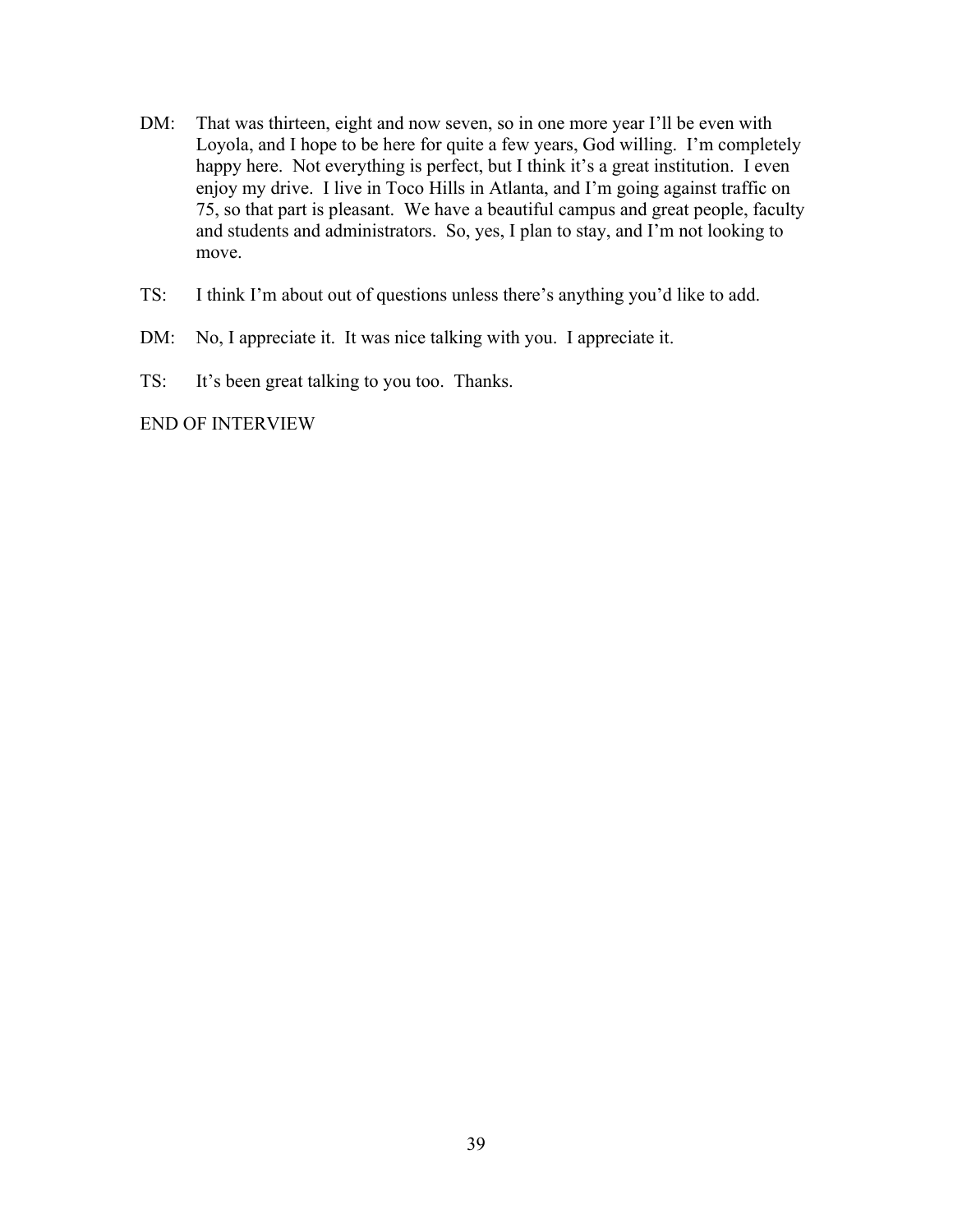#### INDEX

Ahavath Achim Synagogue, Atlanta, 26 Alzheimer's disease, 6, 11, 13-14, 33-35 Association of Psychological Science *APS Observer*, 24-25 Atlanta, Georgia, 25-26, 30, 37, 39 Atlanta Symphony Orchestra, 37

Bairan, L. Annette, 29 Battig, William, 5 Best, Michael, 23 Beth Jacob Synagogue, Atlanta, 26 Black, Lendley C., 2 Boyer, Ernest L., 37 Brewer, Charles L., 3-5, 21-22, 37 Buddie, Amy M., 30

Chicago, Illinois, 2, 17-18, 24-26, 30 CYCLE (Community Youth Creative Learning Experience), 24 Chicago Cubs, 26-27 Collins, Mitchell A., 35

Duke University Medical Center, 6

Esmat, Tiffany Collinsworth, 34

Fazio, Sam, 33 Furman University, 1-5

History and memory, 32

Garfin, Deborah (wife), 2-3, 5, 17, 25-26, 30 Georgia State University, 3, 26, 30 Georgia Tech, 7, 30, 36-37 Cognitive Aging Conference and School of Psychology, 7, 30

Hebrew University, 16-17 Hill, G. William (Bill) IV, 3, 11, 22, 27, 30 Holtz, Carol S., 29 Hunt, Reed, 4

Johnson C. Smith University, 24

Kamm-Steigelman, Lucia, 20 Kennesaw State University College of Continuing and Professional Education, 9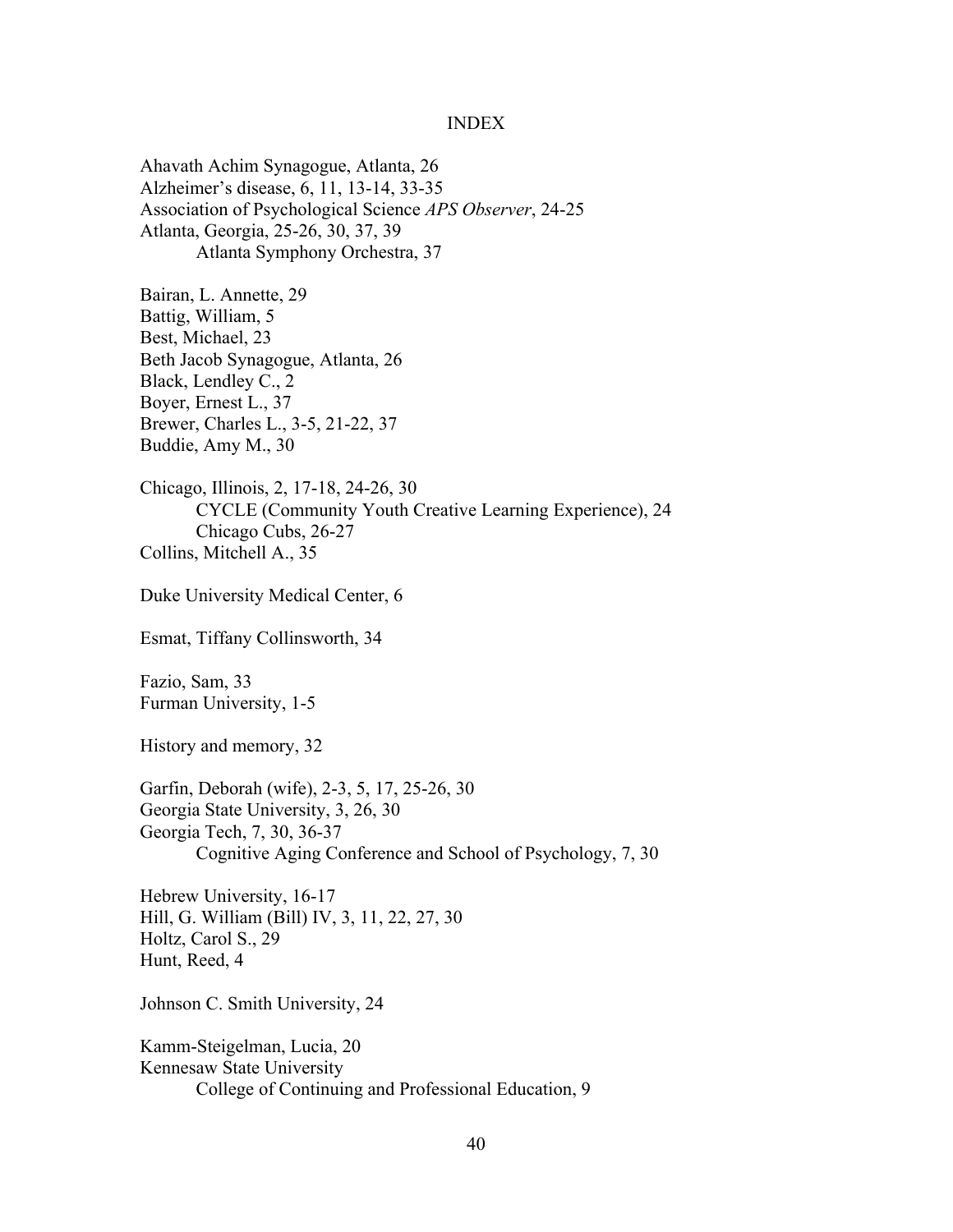Professional Development Gerontology Certificate, 9 KSU Foundation prizes and awards, 14, 21, 34-35 WellStar College of Health & Human Services, 20, 25, 27, 29, 38 WellStar College distinguished scholars, 20, 25, 29 Department of Health, Physical Education & Sport Science, 29-30, 35, 38 Baseball team, 27 Comparison to private universities, 28 SPARKS (Seniors Participating in Activities Related to Health at Kennesaw State), 34 Intellectual life, 35-37 School of Music, 37 Coles College of Business, 38 Kimble, Laura P., 32 Lake Forest College, 17-18, 35 Loyola University Chicago, 2, 15, 18-22. 24, 27-29, 31, 33, 36, 38 Center for Aging Studies, 19-20 Sujack Award, 22 Marek, Pamela J., 30 Mercer University-Georgia Baptist College of Nursing, 32 Mescon, Timothy S., 38 Mitchell, David B. Parents and religious background, 1 Conversion to Judaism, 1 Undergraduate years at Furman, 1-5 Professor at Loyola, 2, 15, 18-22, 24, 27-29, 31, 33 Director of Center for Aging Studies, 19-20 Recipient of teaching awards, 21-22, 24 Move to Georgia, 2, 25, 27 Reasons for majoring in psychology, 2-3 Mentors, 2-4, 21, 22, 37 Wife, 2-3, 5, 17, 25-26, 30 Graduate school, 4-6 Dissertation, 5-11, 24-25 Post doc at Duke, 6, 16 Research on semantic and episodic memory, 7-8, 10-16 Research on implicit memory, 7-16, 33, 35 Professor at SMU, 11, 16-17, 27-28 Publication of dissertation data, 11-12 KSU Foundation Prize for article on implicit memory, 14, 34 Visiting professor at Hebrew University, 16-17 Move to Chicago, 17-18 Lecturer at Lake Forest College, 17-18 Children, 17, 25-27 KSU's Distinguished Scholar in Gerontology, 20